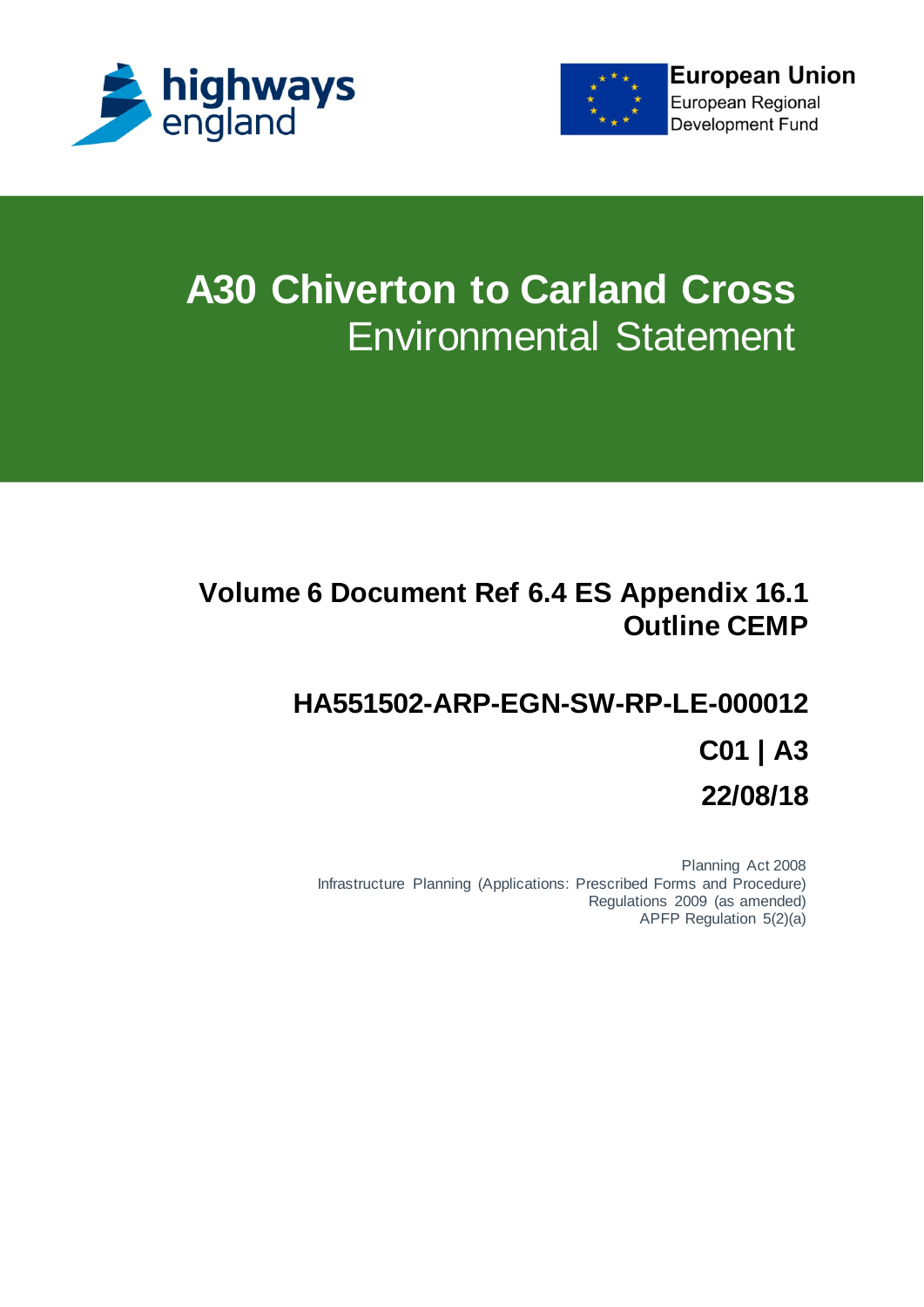Pages

## **Table of Contents**

|    |      |                                                                    | . agoo                    |
|----|------|--------------------------------------------------------------------|---------------------------|
| 16 |      | Outline Construction Environmental Management Plan (CEMP)          |                           |
|    | 16.1 | Introduction and background to the scheme                          |                           |
|    | 16.2 | Objectives of this CEMP                                            | ji                        |
|    | 16.3 | Project team roles and responsibilities                            | viii                      |
|    | 16.4 | Record of Environmental Actions and Commitments (REAC)             | $\boldsymbol{\mathsf{x}}$ |
|    | 16.5 | Consents, permissions, licences and agreements                     | xliv                      |
|    | 16.6 | Environmental Asset Data and As Built Drawings                     | xliv                      |
|    | 16.7 | Details of Maintenance and EMP monitoring Activities               | xlvi                      |
|    | 16.8 | Induction, training and briefing procedures for construction staff | xlix                      |
|    | 16.9 | Glossary                                                           | li                        |
|    |      |                                                                    |                           |

### **Table of Tables**

| Table 16-1 Environmental management key site personnel              | viii |
|---------------------------------------------------------------------|------|
| Table 16-2 Main environmental roles and responsibilities            | ix   |
| Table 16-3 Record of environmental actions and commitments          | xi   |
| Table 16-4 List of species surveys undertaken at preliminary design | xlv  |
| Table 17-5 Glossary table                                           | -li- |

### **Table of Annexes**

Annex A Constraints map

Annex B Outline Site Waste Management Plan

Annex C Outline Materials Management Plan

Annex D Outline Invasive Species Management Plan

Annex E Outline Ecological Management Plan

Annex F Outline Written Scheme of Investigation

Annex G Outline Ground and Surface Water Management Plan

Annex H Outline Pollution Prevention and Control Management Plan

Annex I Outline Arboricultural Method Statement and Tree Protection Plan

Annex J Milestone Protection Management Plan

Annex K Outline Noise and Vibration Management Plan

Annex L Air Quality Management Plan

Annex M Public Rights of Way Management Plan

Annex N Outline method statement for the translocation of heathland

Annex O Asbestos Management Plan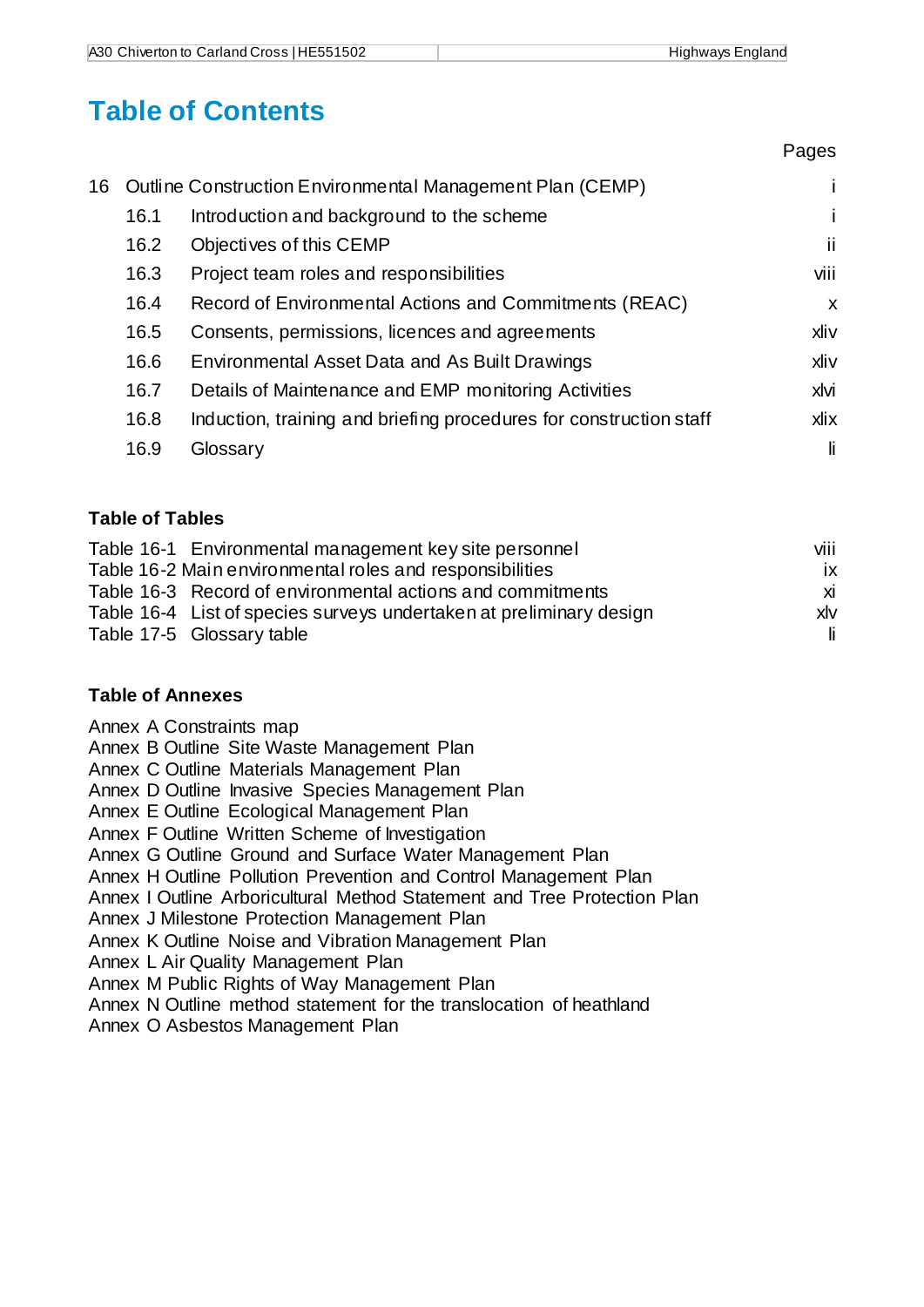## <span id="page-2-0"></span>**16 Outline Construction Environmental Management Plan (CEMP)**

### <span id="page-2-1"></span>**16.1 Introduction and background to the scheme**

**Purpose of the Outline Construction Environmental Management Plan (CEMP)**

- 16.1.1 This document is entitled the outline Construction Environmental Management Plan (outline CEMP), for A30 Chiverton to Carland Cross (Hereafter referred to as "the scheme"). It has been produced at an appropriate level of detail for the Preliminary Design stage and to accompany the Development Consent Order (DCO) application for the scheme.
- 16.1.2 This CEMP is based on the current design for which Development Consent Order (DCO) is being applied. It has been prepared in accordance with the Design Manual for Roads and Bridges (DMRB) Volume 11 Section 2[1](#page-2-2), Manual of Contract Documents for Highways Works (MCDHW)[2](#page-2-3) and Interim Advice Notes (IAN) 183/14 Environmental Management Plans [3a](#page-2-4)nd IAN 182/14 Major Schemes: Enabling Handover into Operation and Maintenance<sup>4</sup>.
- 16.1.3 The predicted environmental effects of the scheme identified in Volume 6 Document Ref 6.2 Environmental Statement and the related actions and mitigation measures scheduled in the Register of Environmental Actions and Commitments (REAC) contained in this appendix, have formed the basis for developing this outline CEMP.
- 16.1.4 The main purpose of this outline CEMP is to provide details of how the environmental effects of the scheme would be managed during the construction phase by:
	- ensuring all identified actions and mitigation measures contained in the REAC are implemented;
	- ensuring the relevant DCO Requirements are met;
	- ensuring compliance with environmental legislation; and
	- ensuring best practice measures are implemented.
- 16.1.5 This outline CEMP will be developed into a detailed CEMP once the detailed design and construction plans have been finalised.
- 16.1.6 This CEMP contains several outline management plans to be developed into full management plans, and also indicates plans that will need to be developed by the Principal Contractor prior to construction. These include:
	- Annex A Constraints map
	- Annex B Outline Site Waste Management Plan
	- Annex C Outline Materials Management Plan
	- Annex D Outline Invasive Species Management Plan
	- Annex E Outline Ecological Management Plan
	- Annex F Outline Written Scheme of Investigation

<span id="page-2-3"></span><span id="page-2-2"></span><sup>1</sup> http://www.standardsforhighways.co.uk/ha/standards/dmrb/vol11/section2.htm  $^2$  http://www.standardsforhighways.co.uk/ha/standards/mchw/  $^3$  http://www.standardsforhighways.co.uk/ha/standards/ians/pdfs/ian183.pdf

<span id="page-2-5"></span><span id="page-2-4"></span><sup>4</sup> http://www.standardsforhighways.co.uk/ha/standards/ians/pdfs/ian182\_14A.pdf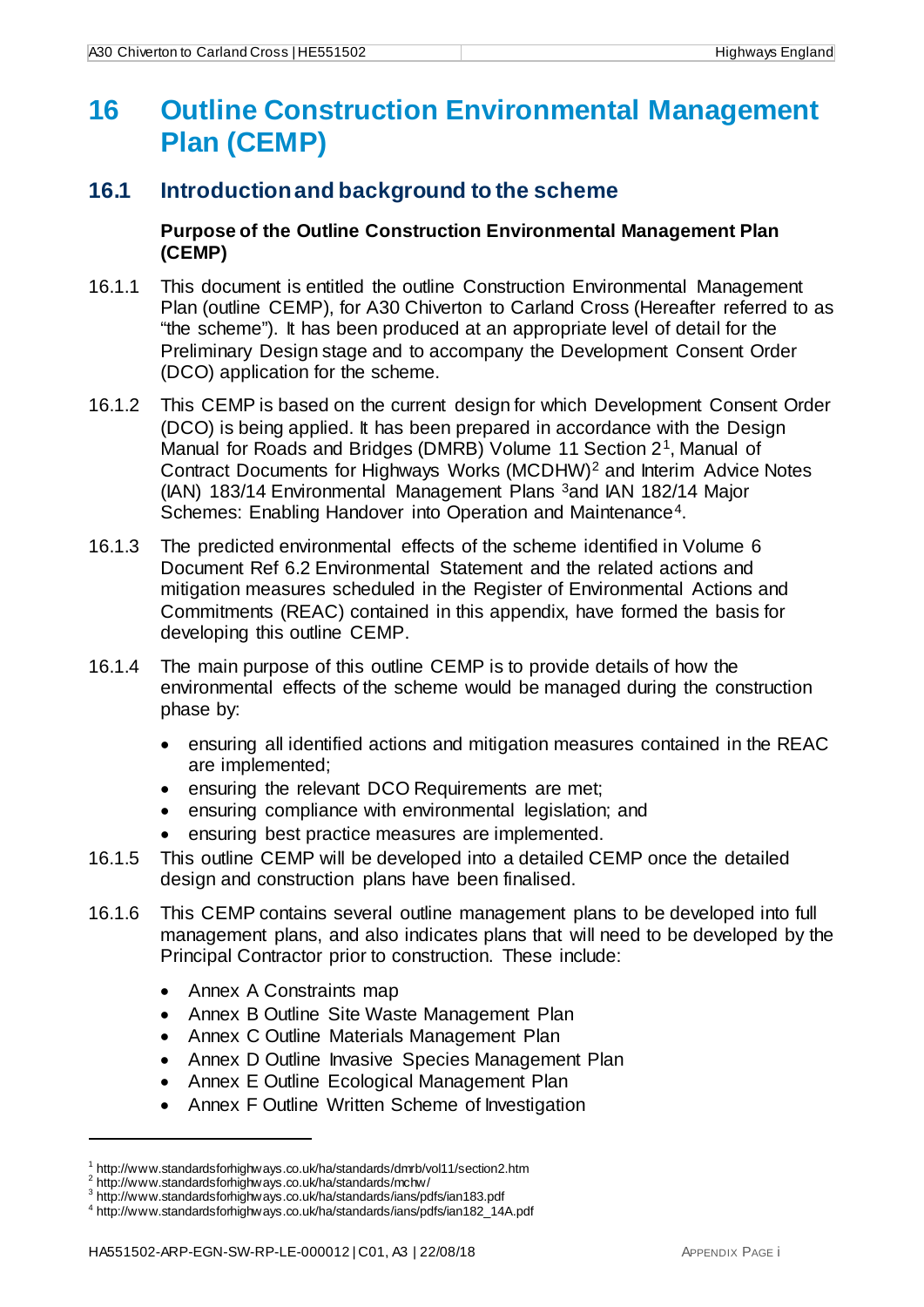- Annex G Outline Ground and Surface Water Management Plan
- Annex H Outline Pollution Prevention and Control Management Plan
- Annex I Outline Arboricultural Method Statement and Tree Protection Plan
- Annex J Milestone Protection Management Plan
- Annex K Outline Noise and Vibration Management Plan
- Annex L Air Quality Management Plan
- Annex M Public Rights of Way Management Plan
- Annex N Outline Method Statement for the Translocation of Heathland
- Annex O Asbestos Management Plan
- 16.1.7 The CEMP will be used by the contractor to manage the construction of the scheme. The CEMP is a live document and will be maintained and updated throughout the construction phase by the contractor. The CEMP will be managed alongside the contractor's standard and site-specific environmental management plans and systems.
- 16.1.8 Upon completion of construction, the CEMP will be used to form the handover environmental management plan (HEMP). The indicative contents of the HEMP are detailed in Annex C of IAN 183/14[5.](#page-3-1) The HEMP will sit alongside the contractor's International Organisation for Standardisation (ISO)14001 accredited EMS.

### <span id="page-3-0"></span>**16.2 Objectives of this CEMP**

- 16.2.1 The overall objectives of this CEMP are as follows:
	- To document all environmental actions and commitments that are required to manage and minimise environmental effects reported within the ES.
	- To minimise the risk of any type of pollution incident or other form of unauthorised discharge.
	- To minimise any nuisance to the nearby receptors.
	- To maintain communication between the Client (Employer), the Project Manager and relevant third parties, with assignment of any specific and / or statutory reporting duties to third parties, where these are to remain their statutory duty.
	- To be compliant with statutory legislation and contract specifications.
	- To provide a framework for the implementation and review of the CEMP and other relevant documents.
- 16.2.2 This CEMP takes due consideration of the documents submitted to the Planning Inspectorate and assessments undertaken on behalf of Highways England, as well as the DCO for the scheme itself. It identifies mitigation and environmental issues associated with the following phases of construction:
	- demolition

- prior to construction (for example advanced works, site preparation, vegetation clearance)
- during construction (for example works)
- post construction

<span id="page-3-1"></span><sup>5</sup> Available at[: http://www.standardsforhighways.co.uk/ha/standards/ians/pdfs/ian183.pdf](http://www.standardsforhighways.co.uk/ha/standards/ians/pdfs/ian183.pdf)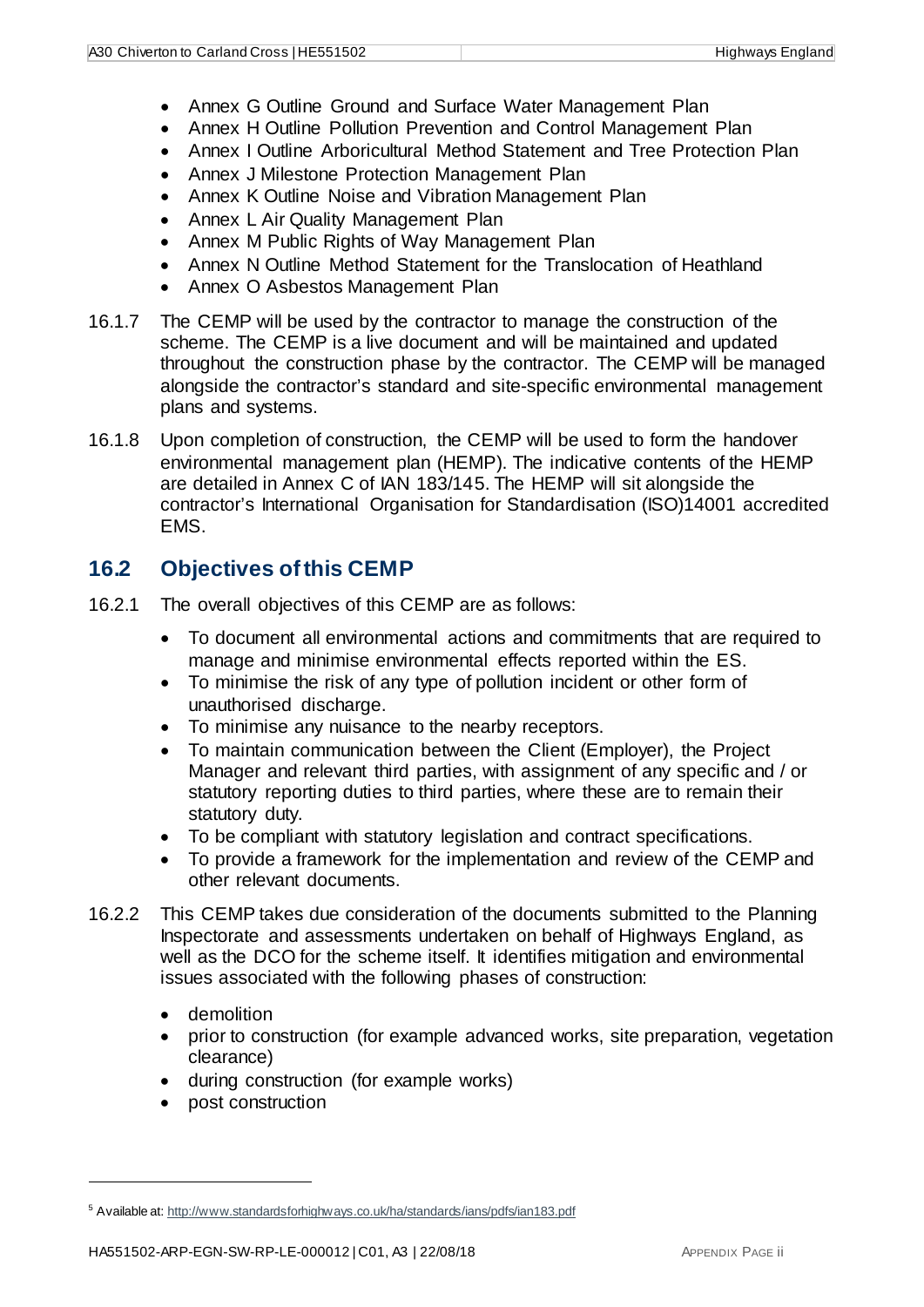- 16.2.3 Throughout the CEMP, specific references are made to Requirements and Protective Provisions within the Draft DCO relating to relevant matters either prior to, during, or after construction.
- 16.2.4 [Note: Following receipt of the DCO for the scheme, the CEMP will be updated to reference specific Requirements relating to the various phases of construction.]

### **The Project**

- 16.2.5 The Government's Road Investment Strategy: 2015 to 2020, published in 2014, sets out the vision for the strategic road network and includes a commitment to improve the A30 between Chiverton and Carland Cross to dual carriageway standard.
- 16.2.6 On 3rd July 2017, the preferred route for the A30 Chiverton to Carland Cross improvement scheme was announced. The preferred route provides a new dual carriageway running to the north of the existing A30 between Chiverton and Chybucca and to the south between Chybucca and Carland Cross (see Figure 1.1 Location Plan). The existing A30 will be kept to provide a local route. The announcement of the preferred route follows a comprehensive review of options and extensive analysis of responses to the 2016 public consultation.
- 16.2.7 The scheme comprises the construction of 14km (8.7 miles) of new A30 to dual two lane rural all-purpose road (D2AP) standard between the existing Chiverton Cross roundabout in the west and Carland Cross roundabout in the east. At the western end, the scheme connects to the existing A30 Blackwater Bypass immediately west of the existing Chiverton Cross roundabout, leading on to the Scorrier Junction further west, and at the eastern end, the scheme connects to the existing Mitchell Bypass approximately 500m east of the existing Carland Cross roundabout.
- 16.2.8 The existing Chiverton Cross and Carland Cross roundabouts are to be replaced with new grade separated all-movement gyratory junctions to provide connections to the local major side road network whilst maintaining uninterrupted traffic flow on the mainline A30. Additionally, a grade separated restricted movement dumbbell junction with west facing slip roads only is to be included at Chybucca.
- 16.2.9 To accommodate the new dual carriageway, the existing A30 will be retained to provide a local route. It will connect to a number of minor side roads leading to and from Truro to the south of the A30, and to and from Perranporth and Newquay to the north.
- 16.2.10 Environmental Masterplans (Volume 6 Document Ref 6.3 Figure 7.6) have been prepared for the scheme. Works must be implemented in accordance with this Environmental Masterplan, to minimise effects associated with landscape and visual, cultural heritage setting, noise and biodiversity. The scheme once operational should reflect this environmental design.

### Project location

*Site*

16.2.11 The A30 is a main route from London to Land's End and is particularly important as one of two trunk roads connecting Devon and Cornwall, past numerous other settlements including Okehampton, Launceston, Bodmin, Redruth and Hayle. The A30 Chiverton to Carland Cross section lies north west of Truro and provides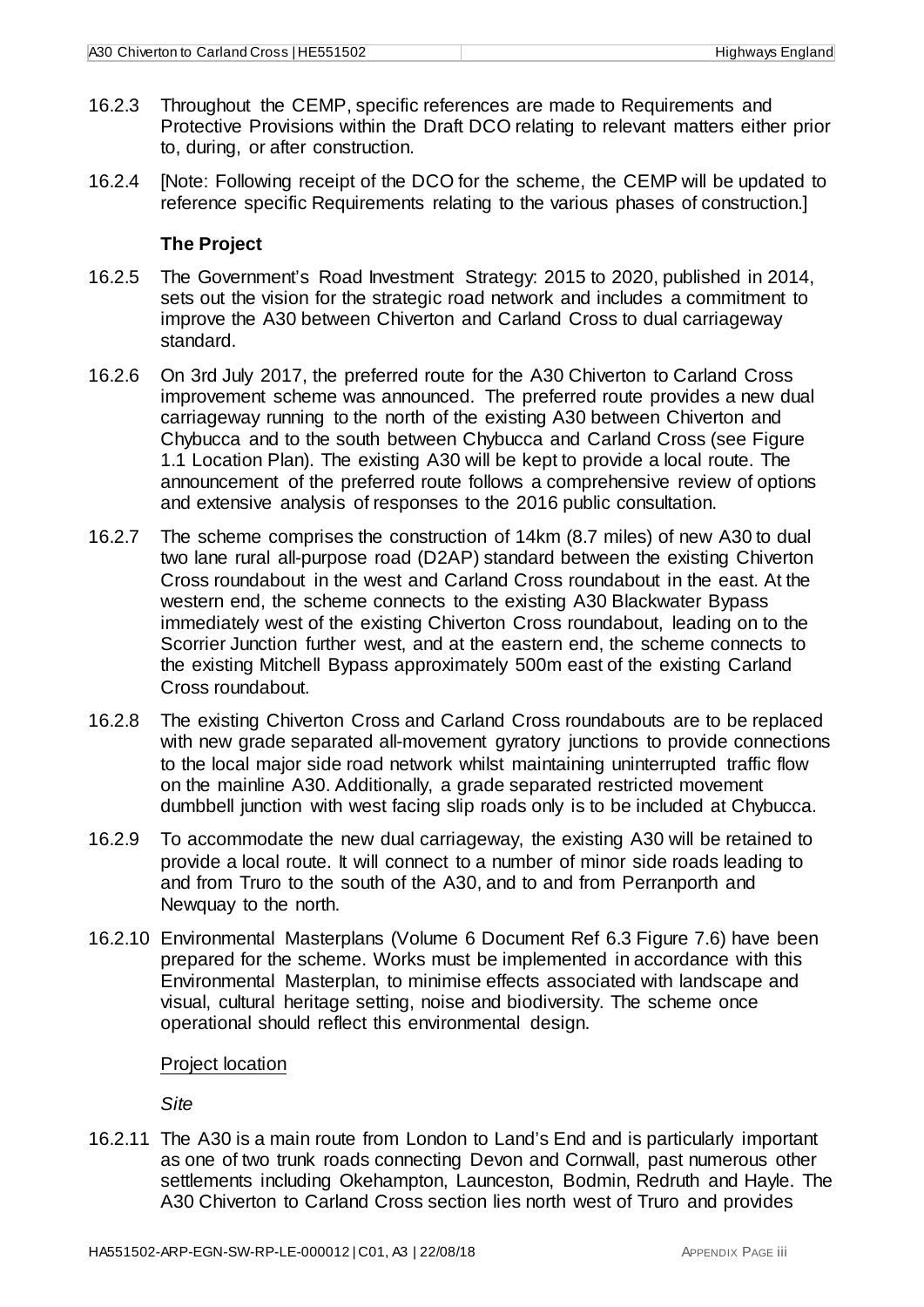businesses and residents in this corridor with access to the wider SRN, predominantly the M5 and A38.

16.2.12 The location of the A30 Carland Cross to Chiverton is shown in Volume 6 Document Ref 6.3 ES Figure 1.1 Location Plan.

### *Surrounding area*

16.2.13 The surrounding landscape is largely agricultural. The existing route is flanked by grass verges, trees, hedgerows, as well as isolated and small groups of residential dwellings, farms, other businesses and renewable energy installations.

### *Key designations*

- 16.2.14 There are no statutory designated sites within the scheme area, but there are a number within 1km which are shown in Volume 6 Document Ref 6.4 Appendix 16.1 Outline CEMP Annex A Environmental Constraints Plans and include:
	- Cornwall and West Devon Mining Landscape World Heritage Site [6](#page-5-0)(adjacent to the scheme);
	- Chyverton Park Registered Park and Garden<sup>[7](#page-5-1)</sup> (adjacent to the scheme);
	- Newlyn Downs Special Area of Conservation (SAC)<sup>[8](#page-5-2)</sup> and Site of Special Scientific Interest (SSSI) (138 meters to the north of the scheme); and
	- Carrick Heaths SSSI (345 meters north of the scheme).
- 16.2.15 There are also a number of Scheduled Monuments (barrows) and listed buildings and other structures (milestones) adjacent to the road which are shown on Volume 6 Document Ref 6.3 ES Figure 1.3 Environmental Constraints Plans.

### Need for the project

16.2.16 The scheme is required as this section of the A30 is the last remaining length of single carriageway between Camborne and the M5 motorway, and regularly experiences congestion and delays,with poor journey time reliability. These problems are exacerbated in summer months, when traffic flows increase due to tourist traffic. The route is in need of improvement to meet Highways England's objectives of maintaining the smooth flow of traffic, making the network safer and supporting economic growth.

### *Local economic growth and social/community regeneration*

16.2.17 Current congestion on the existing A30 between Chiverton and Carland Cross forms a bottleneck on the trunk road network in Cornwall, preventing reliable east – west journeys and stifling growth in Cornwall. If not improved, the existing infrastructure will continue to contribute to growing congestion, poor reliability and efficiency, and poor journey times – all of which fail to meet Highways England's business strategy and the Government's strategic vision outlined in the Road Investment Strategy (RIS).

<span id="page-5-0"></span><sup>&</sup>lt;sup>6</sup> https://w hc.unesco.org/en/list/1215/documents/<br><sup>7</sup> https://historicengland.org.uk/listing/the-list/list-entry/1000512

<span id="page-5-2"></span><span id="page-5-1"></span><sup>8</sup> http://jncc.defra.gov.uk/protectedsites/sacselection/sac.asp?EUCode=UK0030065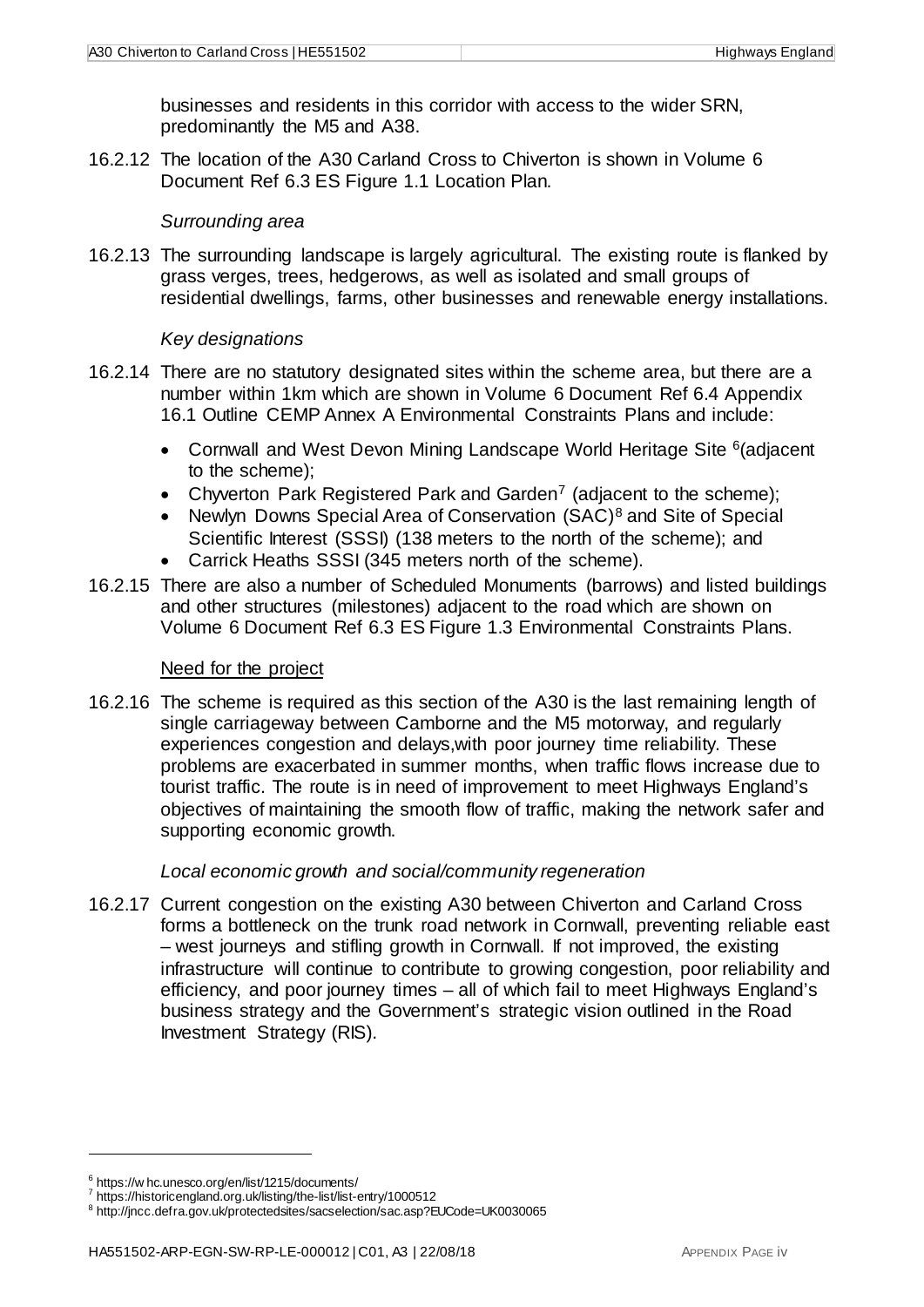### *Route performance*

- 16.2.18 The issues identified on the current A30 between Chiverton and Carland Cross are:
	- sections of narrow carriageways;
	- unsuitable bends and gradients for high speed traffic;
	- locations with poor forward visibility;
	- slow moving agricultural vehicles;
	- limited opportunities for overtaking;
	- increasing traffic levels outgrowing the capacity of the existing road;
	- multiple minor roads and junctions where traffic enters, exits or crosses the A30; and
	- numerous properties have direct access to the A30.
- 16.2.19 The consequences of these issues are:
	- congestion and longer journey times, particularly during peak times;
	- unreliable journey times;
	- queuing at the junctions, due to the interaction between local and strategic traffic, particularly at peak times; and
	- queuing when incidents occur with knock on effects to surrounding local routes.

*Safety*

- 16.2.20 The limited overtaking opportunities, side road, junctions and private accesses have caused numerous accidents on this section of the A30. According to a summary of traffic personal injury accidents between 1 January 2012 and 31 December 2016 there was 1 fatality, 17 serious collisions and 94 slight collisions between Chiverton Cross and Carland Cross.
- 16.2.21 Accidents were more frequent in the vicinity of Chiverton Cross, Carland Cross, Zelah Hill, Chybucca and Callestick/Allet Cross Junction.

### *Resilience*

- 16.2.22 The A30 is the most important route serving the County of Cornwall for both longdistance and local road users. It runs from Exeter along the middle of the peninsula to Penzance and is approximately 104 miles in length. Of this, 78 miles is dual carriageway.
- 16.2.23 The single carriageway A30 between Chiverton and Carland Cross is sensitive to incidents. When they impede or block flow there is no alternative direct route, forcing traffic to queue on the main road or divert to minor roads which are not capable of sustaining substantial traffic flows or movements. This situation is worsened by the at grade junctions, including many minor junctions and direct agricultural and residential accesses; all of which increase the likelihood of incidents.

### **Outline of proposed works**

- 16.2.24 The scheme comprises the following main features:
	- The construction of a new A30 dual two lane rural all-purpose road (D2AP) approximately 14km (8.7 miles) to current trunk road design standards.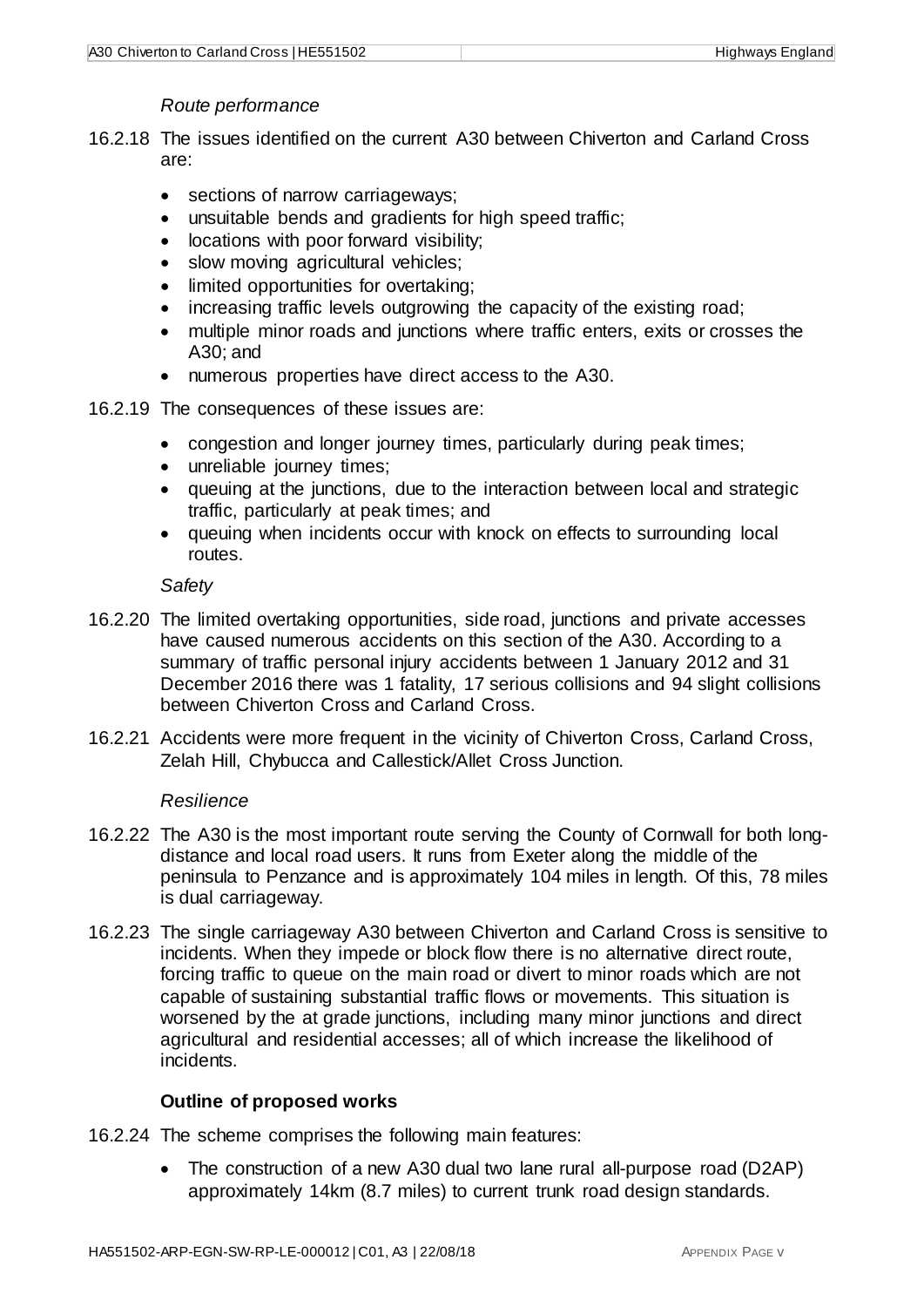- The re-alignment of the existing A30 at Chiverton, Chybucca, Zelah and Carland Cross to maintain as a parallel local route;
- The construction of a new grade separated all-movement gyratory junction at Chiverton, with realigned connections to the B3277, A3075, A390 and the existing A30 side roads and the removal of the existing Chiverton Roundabout;
- The construction of a new Walking, Cycling and Horse Riding underbridge just west of the new Chiverton junction, providing grade separated WCH access between the side roads and across the new A30;
- The construction of a new grade separated restricted movement dumbbell junction at Chybucca, with west facing slips only and connections to the existing A30 and the B3284 side roads;
- The construction of a new side road underbridge at Tresawsen providing grade separated access across the new A30;
- The stopping up of the Kilavose side road at Marazanvose;
- The construction of a Green overbridge crossing for ecology at Marazanvose, with an associated Walking, Cycling and Horse-riding (WCH) route linking between the adjacent side roads;
- The construction of a reinforced slope at the existing WPD overhead pylon east of Marazanvose;
- The retention of and improvement of the existing Two Barrows underbridge, with the new staggered junction for the Shortlanesend Road with the realigned existing A30, retaining grade separated access across the new A30;
- Demolition of the existing bridge at Tolgroggan Farm and the construction of a new accommodation overbridge over the new and realigned A30;
- The construction of a new Walking, Cycling and Horse Riding underbridge at Church Lane, with grade separated WCH access across the new A30 and retained access to Zelah;
- The construction of a new side road underbridge at Trevalso Lane, providing grade separated access across the new and existing A30 and linking with the realigned Henver Lane;
- The construction of a new side road underbridge at Pennycomequick;
- The stopping up and realignment of the Ennis Lane side road;
- The construction of a reinforced slope at the existing historic Round Barrow near to Ennis Farm;
- The construction of a new Walking, Cycling and Horse Riding underbridge at Newlyn Downs, with grade separated WCH access across the new A30 between the A39 and the realigned existing A30;
- The construction of a new grade separated all-movement dumbbell junction at Carland Cross, with connection to the A39 side road and replacing the existing Carland Cross Roundabout;
- The diversion of a gas high pressure pipeline, water mains, power cables and telecommunications cables and mast, as well as the removal of sections of an abandoned oil pipeline;
- The construction of a number of new private laneways along the scheme, providing new and retained access from the existing side road network;
- The construction of 9 new public lay-bys along the scheme, a rest area on the realigned B3277 and a number of maintenance lay-bys and emergency access points;
- The construction of 20 new drainage attenuation ponds for the new A30 and realigned side roads; and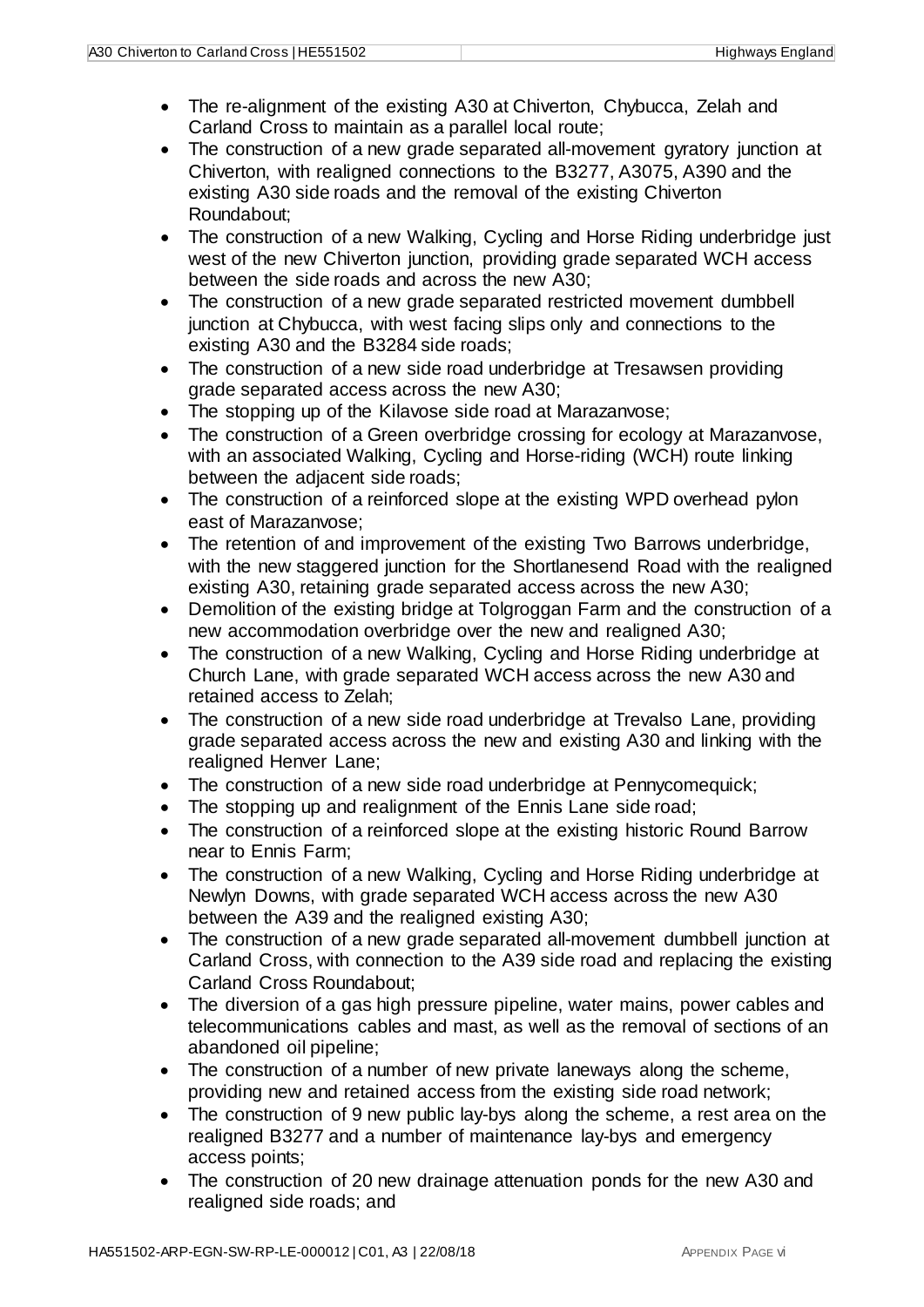• The construction of 5 major drainage culverts and 14 multi-species culverts under the new A30 and side roads.

### **Programme**

- 16.2.25 The start date for the construction phase would depend upon a number of factors including the granting the development consent order. It is currently anticipated that the construction activities for the scheme would commence in March 2020, as identified in the Road Investment Strategy
- 16.2.26 The construction programme would be finalised by the main contractor in advance of the works. The duration of the works is currently estimated to require a construction period of at least 30 months, including two full earthworks seasons and excluding advance works/vegetation clearance/major utility diversions, archaeological testing and de-trunking of the existing road.
- 16.2.27 Following construction there will be a 24-month environmental aftercare maintenance and monitoring period.

### **Hours of working**

- 16.2.28 The site workforce could be approximately 50-100 staff at any one time and would consist of management and administration staff, civil and structural engineers/surveyors, machine drivers, ground workers, steel fixers and electricians.
- 16.2.29 The expected site hours are 07:30 to 19:30 Monday to Saturday between 1st March and 31<sup>st</sup> October and 07:30 to 18:00 for the rest of the year. Where necessary, work will be undertaken on Sundays between 08:00 and 13:00. Limited night time working will be required for traffic management, bridge beam lifts, demolition operations, surfacing works at tie-in locations and imported materials during the peak holiday seasons to minimise traffic impact during the normal daytime hours. The main compound will operate on a 24-hour basis, where services such as traffic management, CCTV and vehicle recovery will be stationed.

### **Project Objectives**

- 16.2.30 The objectives for the scheme were developed from consideration of the following:
	- National objectives of Department for Transport (DfT) and Highways England;
	- commitments within the Road Investment Strategy (RIS);
	- Highways England delivery plans;
	- Cornwall Council's transport objectives;
	- Highways England Licence; and
	- the constraints on the current A30.
- 16.2.31 The transport objectives for the scheme are:
	- to contribute to regeneration and sustainable economic growth;
	- to support employment and residential development opportunities;
	- to improve the safety, operation and efficiency of the transport network;
	- to improve network reliability and reduce journey times;
	- to deliver capacity enhancements to the Strategic Road Network (SRN);
	- to support the use of sustainable modes of transport;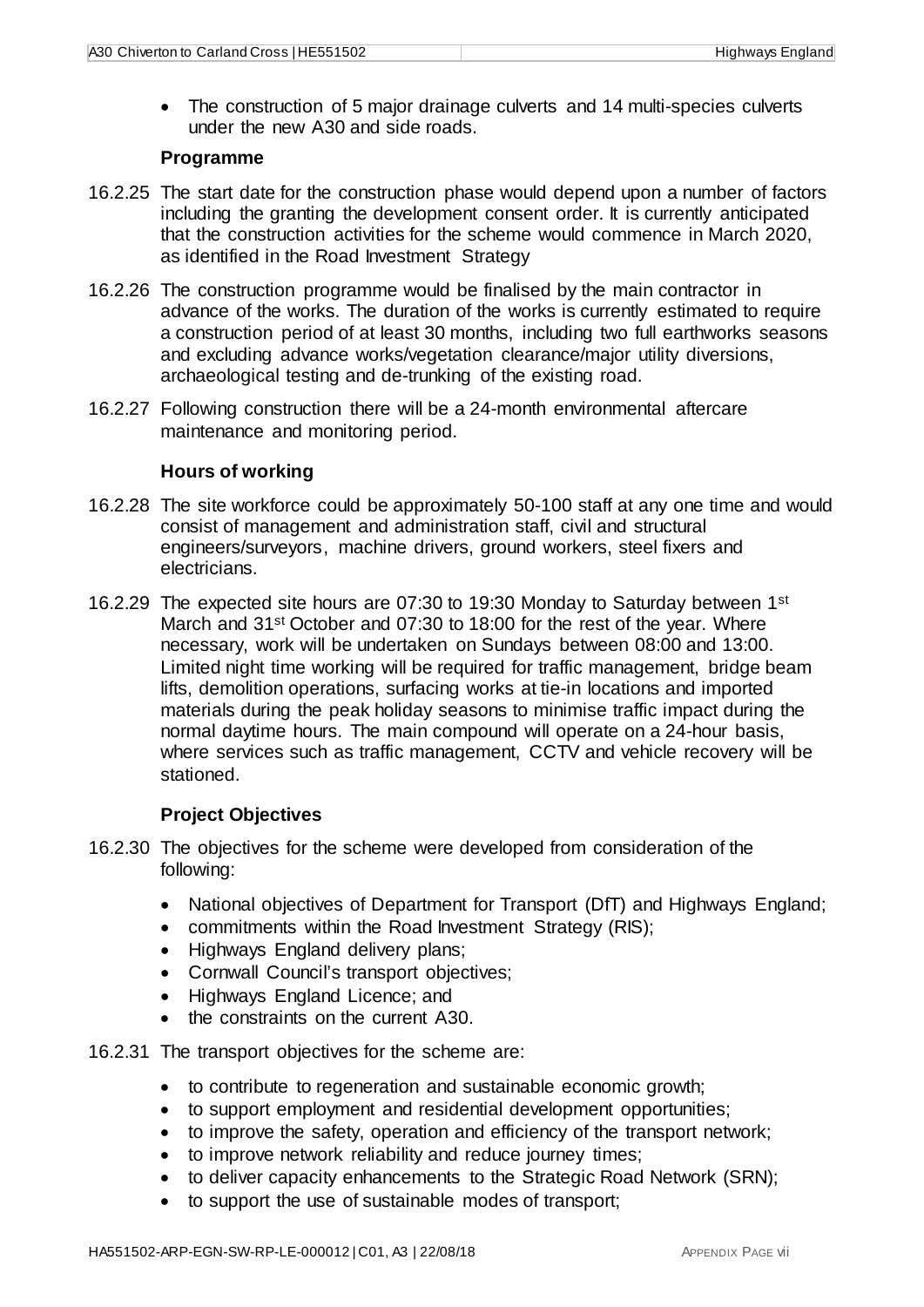- to deliver better environmental outcomes; and
- to improve local and strategic connectivity.

### **Site roles and responsibilities**

- 16.2.32 The site based roles and the organisation of responsibilities in relation to environmental management are summarised below. The Principal Contractor (PC) will be required to delegate responsibilities to onsite personnel within key areas of the site and compounds. The delegation of responsibility will be clearly identified within relevant documents and site files.
- 16.2.33 The objectives for the scheme were developed from consideration of the national objectives of Department for Transport (DfT) and Highways England, Cornwall Council's transport objectives, and the constraints on the current A30. The transport objectives for the scheme are:
	- to contribute to regeneration and sustainable economic growth;
	- to support employment and residential development opportunities;
	- to improve the safety, operation and efficiency of the transport network;
	- to improve network reliability and reduce journey times;
	- to deliver capacity enhancements to the Strategic Road Network (SRN);
	- to support the use of sustainable modes of transport;
	- to deliver better environmental outcomes; and
	- to improve local and strategic connectivity.

### <span id="page-9-0"></span>**16.3 Project team roles and responsibilities**

### **Project management organisation**

16.3.1 The overseeing management of the project will be directed by Highways England. Highways England may delegate some site supervision roles and procure specialist consultants to supervise, monitor or check the main contractor's procedures for sensitive activities where required. The key environmental management roles involved in the delivery of the CEMP are identified in Table 16- 1.

<span id="page-9-1"></span>

|  | Table 16-1 Environmental management key site personnel |  |  |  |  |
|--|--------------------------------------------------------|--|--|--|--|
|--|--------------------------------------------------------|--|--|--|--|

| <b>Role</b>                         | <b>Contact</b> | <b>Organisation</b> |
|-------------------------------------|----------------|---------------------|
| Scheme Project Manager              | Josh Hodder    | Highways England    |
| <b>Contract Leader</b>              | TBC            | Contractor          |
| <b>Environmental Manager</b>        | TBC            | Contractor          |
| <b>Environmental Clerk of Works</b> | TBC            | HE/Arup/Contractor  |
| <b>Environmental Specialists</b>    | TBC            | Arup/Contractor     |
| <b>Community Liaison Manager</b>    | TBC            | Contractor          |

[Note: Individual names and contact details (primary and secondary) for each will be confirmed and inserted by Highw ays England and the contractor in the final CEMP]

16.3.2 The scheme Project Manager would have overall responsibility for the construction of the new section of dual-carriageway. A full-time Environmental Manager would be responsible for developing the Outline CEMP into the CEMP and implementing the CEMP during construction.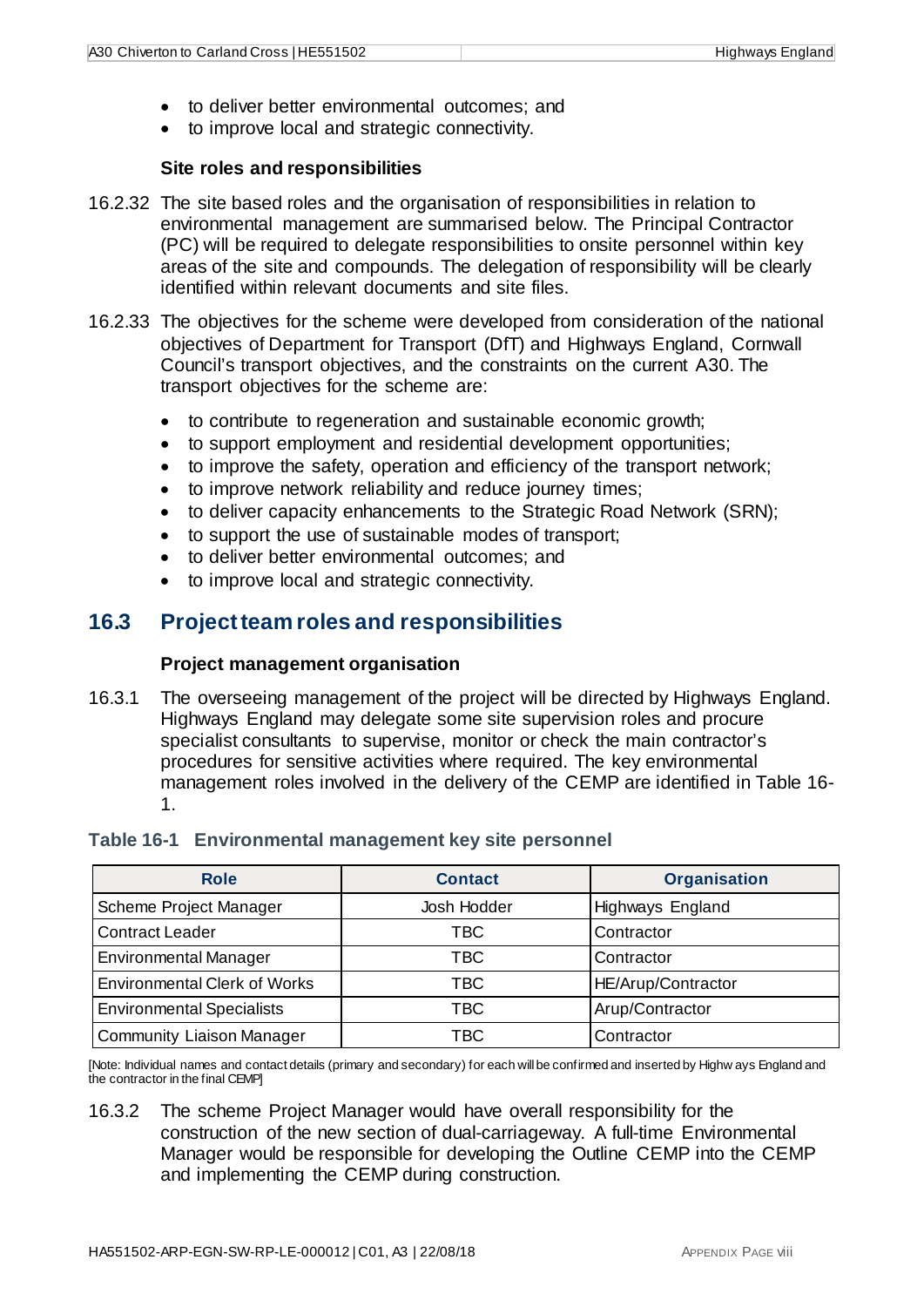16.3.3 Other members of the project team would be assigned specific roles to assist the Project Manager in the implementation of the CEMP and individual specialists would be appointed to provide expert advice.

#### **Environmental management responsibilities**

- 16.3.4 The PC is responsible for producing the full CEMP once the design and construction plans have been finalised.
- 16.3.5 Highways England and delegated consultants acting on their behalf, PC and subcontractors are all responsible for complying with the scheme's environmental policies, relevant environmental legislation and regulations. It is a requirement that all persons on site will be made aware of their duty of care to the environment and will be provided with sufficient training, supervision or instruction through Site Inductions, toolbox talks (TBTs) and specific Method Statements as necessary.
- 16.3.6 Responsibilities for the site environmental management will be delegated to key personnel by the PC who will manage all reporting and monitoring of environmental mitigation during the contract period. Where required, environmental specialists will be consulted to provide advice on specific issues or site activities, in consultation with the PC. The main environmental roles and responsibilities are shown in Table 16.2.

| <b>Role</b>                         | <b>Responsibility</b>                                                                                                                                                                                                                                                                                                                                                                                                                                                                                                                                                                                                                                                                                                                            |
|-------------------------------------|--------------------------------------------------------------------------------------------------------------------------------------------------------------------------------------------------------------------------------------------------------------------------------------------------------------------------------------------------------------------------------------------------------------------------------------------------------------------------------------------------------------------------------------------------------------------------------------------------------------------------------------------------------------------------------------------------------------------------------------------------|
| Highways England Project<br>Manager | Oversee implementation of whole project and the individuals<br>undertaking specific roles and duties. To be reported to as per Contract<br>requirements and internal organisation EMS.                                                                                                                                                                                                                                                                                                                                                                                                                                                                                                                                                           |
| PC Environmental Manager            | PC Environmental Manager or delegate responsible for overseeing the<br>environmental components of the project.<br>Coordination of specialists and site environmental management<br>compliance.<br>Audit the PCs' Site Waste Management Plan and activities associated<br>with onsite waste management;                                                                                                                                                                                                                                                                                                                                                                                                                                          |
|                                     | Monitor compliance with the environmental requirements of the Works<br>Information.                                                                                                                                                                                                                                                                                                                                                                                                                                                                                                                                                                                                                                                              |
| PC Environmental Clerk of Works     | Provide site induction on environmental practises, toolbox talks,<br>organise specialist surveys, and oversee monitoring and testing of<br>materials as required.<br>Monitoring PC site environmental compliance.<br>Undertake day to day monitoring and compliance checks.<br>Monitor control of dust, noise and vibration.<br>Maintain and update site specific Method Statements.<br>Hours of working to meet accepted noise and vibration limits set in<br>consultation with Environmental Health Officer (EHO).<br>Develop with PC Site Health & Safety Officer an Emergency Spillage<br>Response Plan and associated protocols for incidents.<br>Ensure local Environment Agency requirements are implemented for<br>consents and permits. |
| PC Environmental Specialist(s)      | Contamination and remediation specialist.<br>Project Waste Management controller - may be member of PC<br>dedicated Quality and Safety Team.<br>Ecologist: Supervision if protected species presence confirmed or risk<br>identified during works.<br>Landscape Manager to supervise planting and aftercare.<br>Other as required.                                                                                                                                                                                                                                                                                                                                                                                                               |

#### <span id="page-10-0"></span>**Table 16-2 Main environmental roles and responsibilities**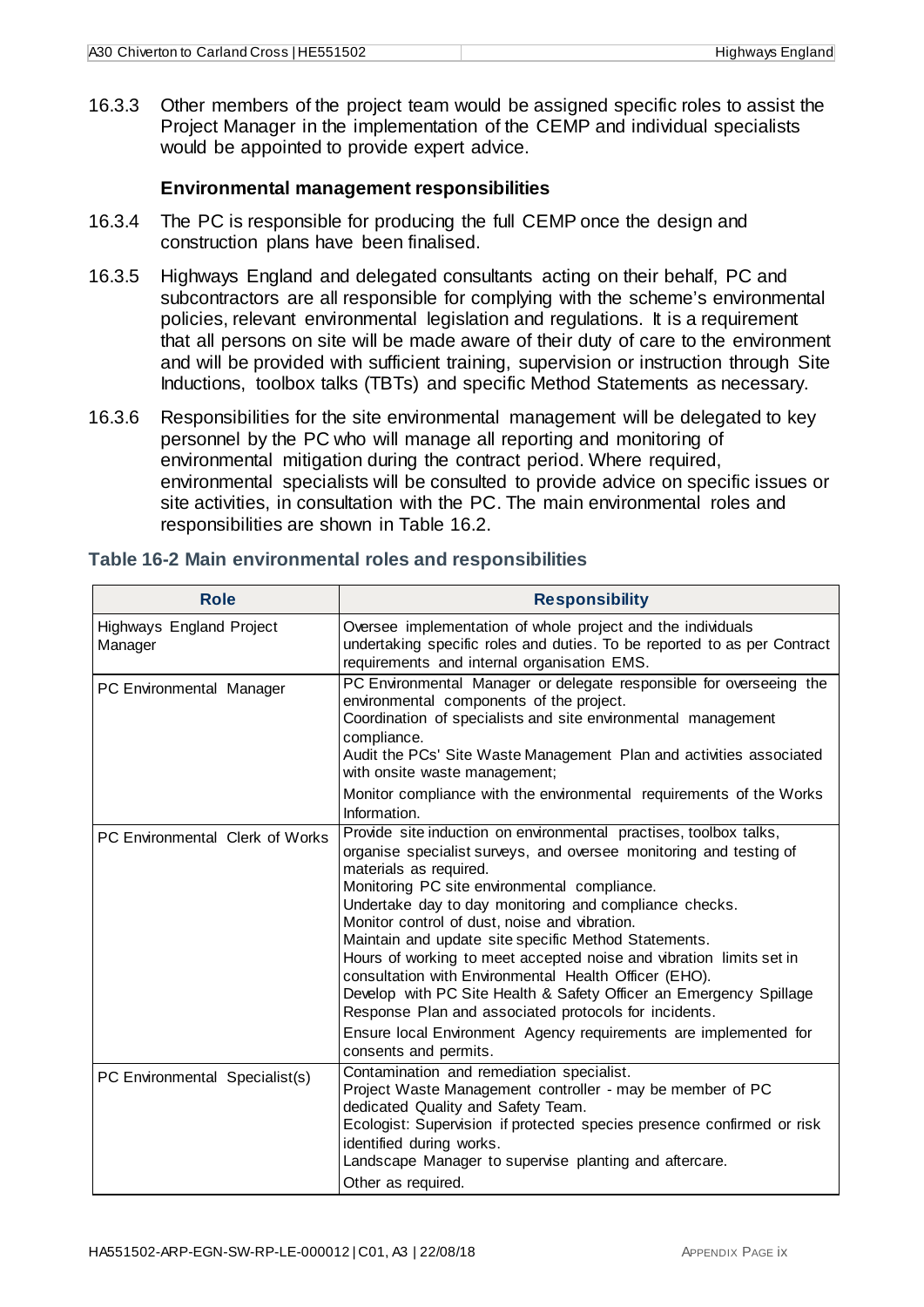| <b>Role</b>               | <b>Responsibility</b>                                                                                                         |  |  |
|---------------------------|-------------------------------------------------------------------------------------------------------------------------------|--|--|
| Community Liaison Officer | Key liaison with all above and Highways England Public Liaison Officer:<br>Maintain and develop Community Relations Strategy. |  |  |
|                           | Maintain comment and enquiries log, and disseminate identified<br>comment for response and implementation of action.          |  |  |

16.3.7 The contractor will be responsible for preparing the HEMP and Construction Phase Health and Safety Plan on completion of construction, for handover to the managing agent.

### <span id="page-11-0"></span>**16.4 Record of Environmental Actions and Commitments (REAC)**

- 16.4.1 The Record of Environmental Actions and Commitments (REAC) below presents an initial register which has been developed using information presented in Volume 6 Document 6.2 Environmental Statement. It will continue to be updated throughout the design, construction and operation stages of the scheme. This register assumes that in addition to compliance with measures in this table, all activities will comply with applicable environmental legislation.
- 16.4.2 The REAC is provided in table format and includes:
	- Identification of the environmental action or commitment;
	- The objective of the action or commitment;
	- The source of the action, including references for source documentation;
	- A clear and specific description of how the action or commitment is to be implemented/achieved; and
	- When the action or commitment is to be implemented/achieved.
- 16.4.3 Where it is required that mitigation/action must be monitored to determine success, the details of monitoring, success criteria, reporting requirements and trigger level for remedial works should be clearly defined.
- 16.4.4 The REAC will be developed during detailed design to include:
	- Naming of the person responsible for the action *i.e.* Contractor or Environmental Manager;
	- Achievement criteria and reporting requirements;
	- The project stage or date or implementation and/or achievement;
	- Details of any monitoring required, what should be monitored and how results should be used to effect necessary action; and
	- Date and signature for completion of action.
- 16.4.5 The REAC will be updated as the scheme progresses and will be finalised at the end of construction on completion of the scheme where it will be developed into the HEMP. This is the main vehicle for passing essential environmental information to the Client and crucially to the body responsible for the future maintenance and operation of the asset.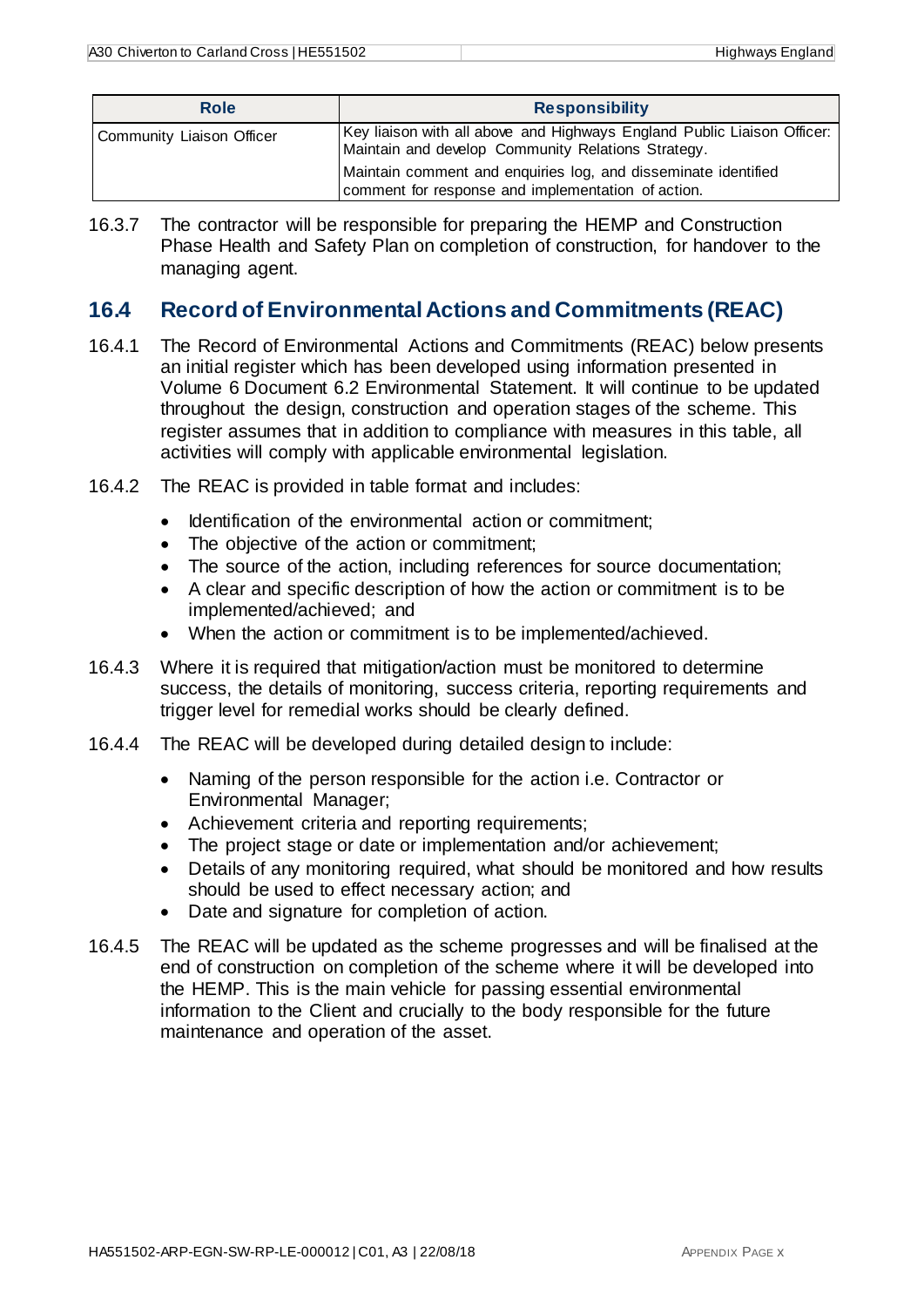<span id="page-12-0"></span>

| Ref                | <b>ES</b><br>ref | <b>DCO</b> ref   | <b>Environmental</b><br>action/commitment                                                                                                                                                                                                                                                                                                                                                                                                                                                                                                      | <b>Objective</b>                                                               | <b>Assumptions</b><br>(on which the<br>action is based)                       | <b>Achievement</b><br>criteria and<br>reporting<br>requirement (if<br>applicable) | How the<br>action/<br>commitment<br>will be<br>implemented/<br>secured        | <b>Responsible</b><br><b>Person</b> | When<br>$P = Pre-$<br>construction<br>$C =$<br><b>Construction</b><br>$O = Operation$<br>$A = All$ | <b>Completion</b><br><b>Record</b> |
|--------------------|------------------|------------------|------------------------------------------------------------------------------------------------------------------------------------------------------------------------------------------------------------------------------------------------------------------------------------------------------------------------------------------------------------------------------------------------------------------------------------------------------------------------------------------------------------------------------------------------|--------------------------------------------------------------------------------|-------------------------------------------------------------------------------|-----------------------------------------------------------------------------------|-------------------------------------------------------------------------------|-------------------------------------|----------------------------------------------------------------------------------------------------|------------------------------------|
| <b>Air Quality</b> |                  |                  |                                                                                                                                                                                                                                                                                                                                                                                                                                                                                                                                                |                                                                                |                                                                               |                                                                                   |                                                                               |                                     |                                                                                                    |                                    |
| AQ1                | Ch5              | Vol 6<br>Doc 6.2 | Manage dust, odour and Limit and control<br>exhaust emissions<br>during the construction<br>works in accordance<br>with the best practicable construction works sensitive to<br>means (BPM). Actions                                                                                                                                                                                                                                                                                                                                           | dust, odour and<br>exhaust emissions ecological<br>caused by<br>of the scheme. | Community<br>receptors, and<br>designated sites<br>changes in NO <sub>x</sub> | Daily site audits.                                                                | Outline CEMP,<br>Annex L Outline<br><b>Air Quality</b><br>Management<br>Plan. | Principal<br>Contractor.            | P and C                                                                                            | Signature:<br>Date:                |
|                    |                  |                  | to include:<br>• Machinery and<br>dust-causing<br>activities to be<br>located away from<br>sensitive receptors.<br>Erection of<br>hoardings/barriers<br>along the site<br>boundary, where<br>appropriate;<br>Construction plant<br>$\bullet$<br>and vehicles to be<br>managed to limit<br>emissions and dust<br>by switching off<br>machinery when not<br>in use, no idling<br>vehicles, and<br>exhausts directed<br>away from ground<br>level;<br>Stockpiles and<br>$\bullet$<br>mounds will be at a<br>suitable angle of<br>repose and avoid |                                                                                | concentrations<br>within the vicinity<br>of the scheme.                       |                                                                                   |                                                                               |                                     |                                                                                                    |                                    |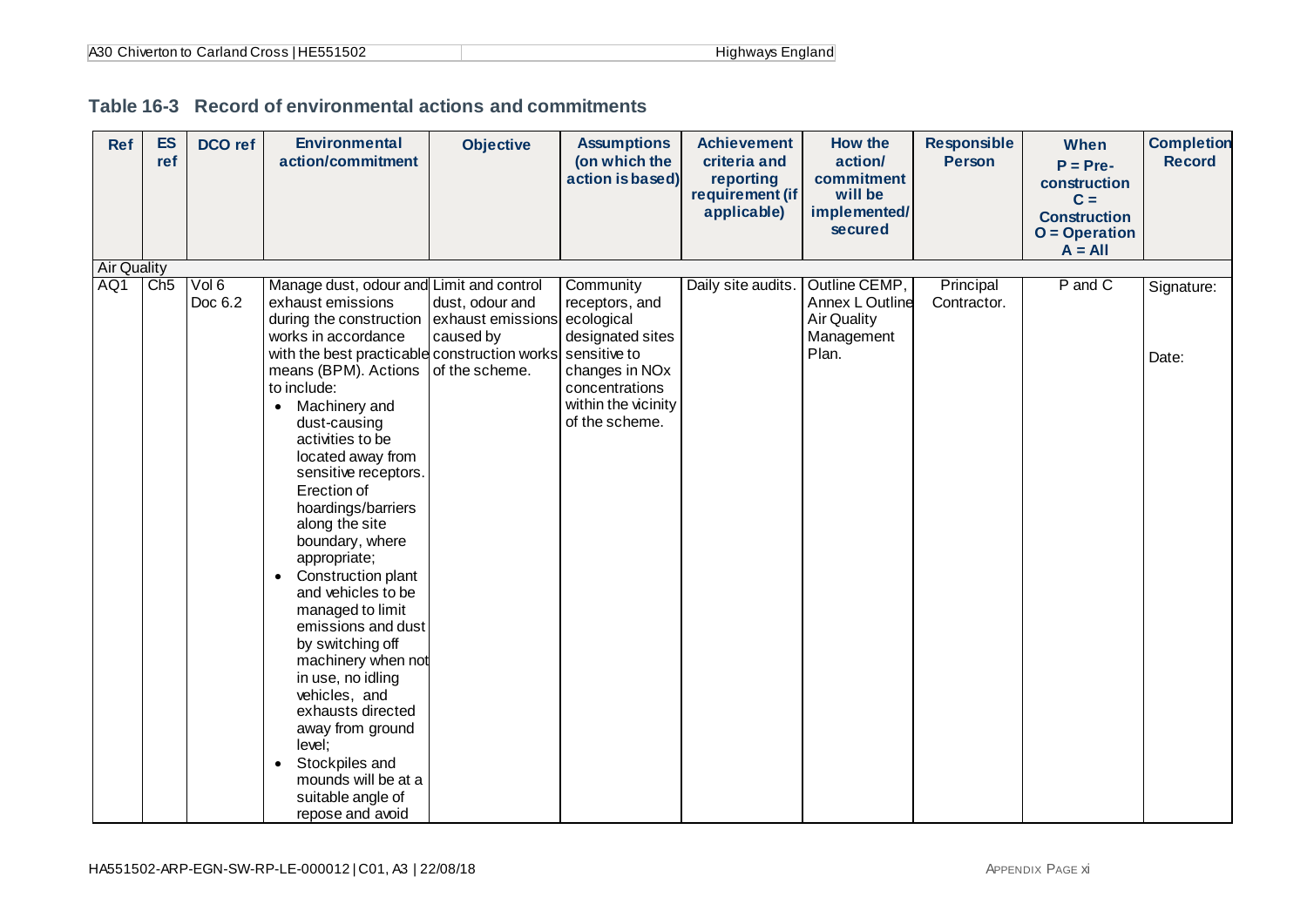| A30 Chiverton to Carland Cross   HE551502 | Highways England |
|-------------------------------------------|------------------|
|-------------------------------------------|------------------|

| Ref | <b>ES</b><br>ref | DCO ref | <b>Environmental</b><br>action/commitment                                                                                                                                                                                                                                                                                                                                                                                                                                                                                                                                                                                                                                                                                                                                | <b>Objective</b> | <b>Assumptions</b><br>(on which the<br>action is based) | <b>Achievement</b><br>criteria and<br>reporting<br>requirement (if<br>applicable) | <b>How the</b><br>action/<br>commitment<br>will be<br>implemented/<br>secured | <b>Responsible</b><br><b>Person</b> | When<br>$P = Pre-$<br>construction<br>$C =$<br><b>Construction</b><br>$O = Operator$<br>$A = All$ | <b>Completion</b><br><b>Record</b> |
|-----|------------------|---------|--------------------------------------------------------------------------------------------------------------------------------------------------------------------------------------------------------------------------------------------------------------------------------------------------------------------------------------------------------------------------------------------------------------------------------------------------------------------------------------------------------------------------------------------------------------------------------------------------------------------------------------------------------------------------------------------------------------------------------------------------------------------------|------------------|---------------------------------------------------------|-----------------------------------------------------------------------------------|-------------------------------------------------------------------------------|-------------------------------------|---------------------------------------------------------------------------------------------------|------------------------------------|
|     |                  |         | sharp changes in<br>shape to prevent<br>material slippage<br>located away from<br>sensitive receptors,<br>fine dry material to<br>be stored inside<br>buildings or<br>enclosures;<br>Apply for permits for<br>$\bullet$<br>concrete crushing<br>and batching plant<br>operations;<br>Haul roads to be<br>$\bullet$<br>cleaned and<br>suppress dust<br>through regular<br>inspection and<br>repair of routes<br>where necessary;<br>Demolition activities<br>$\bullet$<br>to be controlled by<br>spray of water,<br>screening and<br>shielding waste<br>shuts to limit dust<br>pollution;<br>Earthworks and<br>$\bullet$<br>excavations to be<br>managed to limit<br>dust by compacting<br>deposited materials,<br>seeding or planting<br>of earthworks,<br>reducing drop |                  |                                                         |                                                                                   |                                                                               |                                     |                                                                                                   |                                    |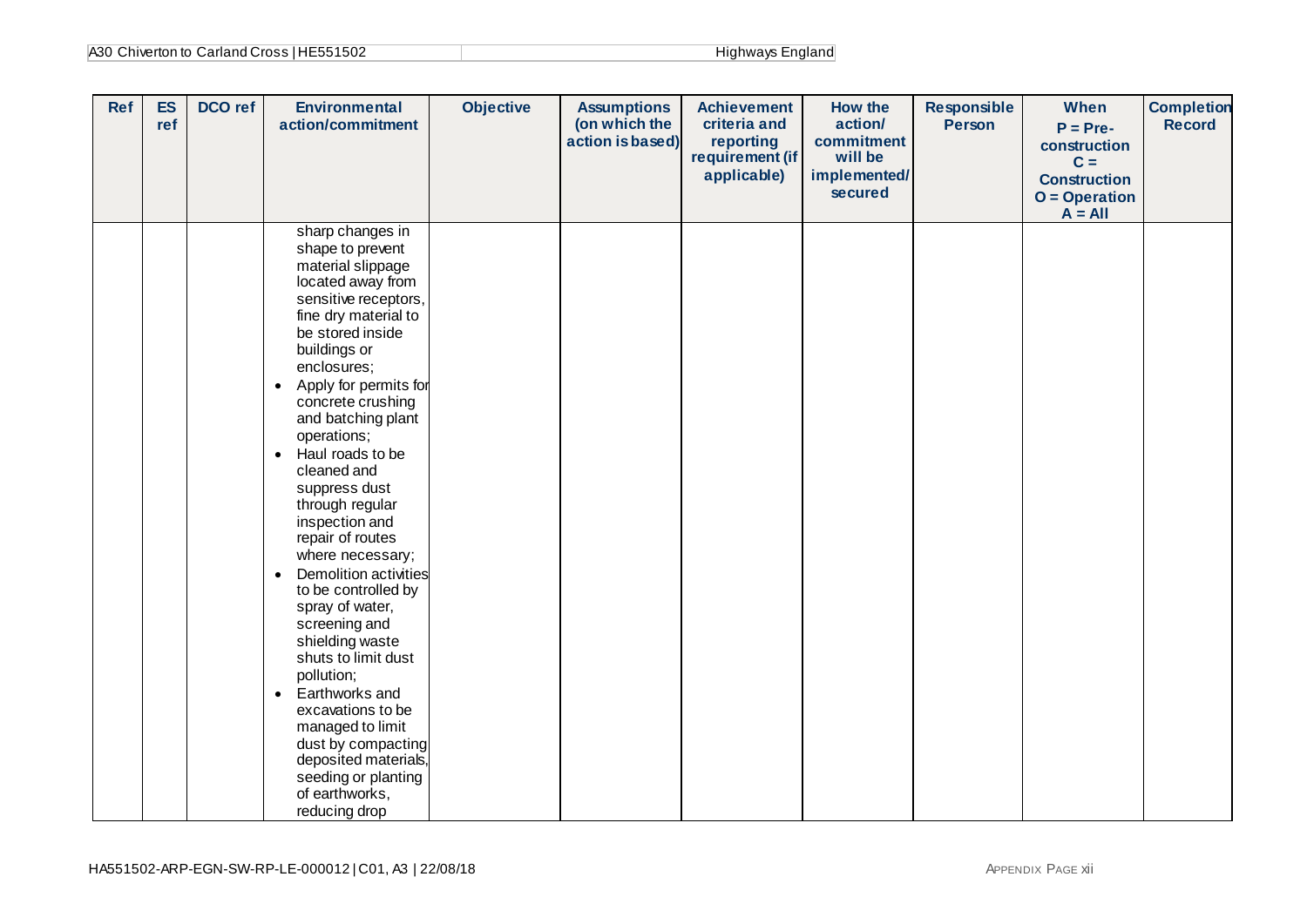| A30 Chiverton to Carland Cross   HE551502 | Highways England |
|-------------------------------------------|------------------|
|-------------------------------------------|------------------|

| <b>Ref</b>      | <b>ES</b><br>ref | DCO ref          | <b>Environmental</b><br>action/commitment                                                                                                                                                                                                                                                                                                                                                                                                                                                                         | <b>Objective</b>                                   | <b>Assumptions</b><br>(on which the<br>action is based) | <b>Achievement</b><br>criteria and<br>reporting<br>requirement (if<br>applicable) | <b>How the</b><br>action/<br>commitment<br>will be<br>implemented/<br>secured | <b>Responsible</b><br><b>Person</b> | When<br>$P = Pre-$<br>construction<br>$C =$<br><b>Construction</b><br>$O = Operation$<br>$A = All$ | <b>Completion</b><br><b>Record</b> |
|-----------------|------------------|------------------|-------------------------------------------------------------------------------------------------------------------------------------------------------------------------------------------------------------------------------------------------------------------------------------------------------------------------------------------------------------------------------------------------------------------------------------------------------------------------------------------------------------------|----------------------------------------------------|---------------------------------------------------------|-----------------------------------------------------------------------------------|-------------------------------------------------------------------------------|-------------------------------------|----------------------------------------------------------------------------------------------------|------------------------------------|
|                 |                  |                  | heights of<br>excavated material<br>from vehicles, and<br>topsoil stripping to<br>happen close to the<br>period of<br>earthworks;<br>Drilling activities to<br>$\bullet$<br>be managed by<br>shielding<br>machinery,<br>extracting dust at<br>source, water rock<br>surfaces if being<br>excavated, best<br>practice means for<br>mixing grout or<br>cement; and<br>Monitor dust and<br>$\bullet$<br>emissions through<br>site inspections<br>including the<br>adjacent areas, and<br>inspection of<br>machinery. |                                                    |                                                         |                                                                                   |                                                                               |                                     |                                                                                                    |                                    |
| AQ <sub>2</sub> | Ch5              | Vol 6<br>Doc 6.2 | Plan construction<br>$\bullet$<br>routes and works to construction<br>limit the number of<br>vehicles needed,<br>and limit the<br>numbers passing<br>receptors and use<br>existing roads;<br>The movement of<br>$\bullet$<br>construction traffic                                                                                                                                                                                                                                                                 | Limit numbers of<br>vehicles where<br>practicable. | Not applicable.                                         | Not applicable.                                                                   | Outline CEMP,<br>Annex L Outline<br><b>Air Quality</b><br>Management<br>Plan. | Principal<br>Contractor.            | P and C                                                                                            | Signature:<br>Date:                |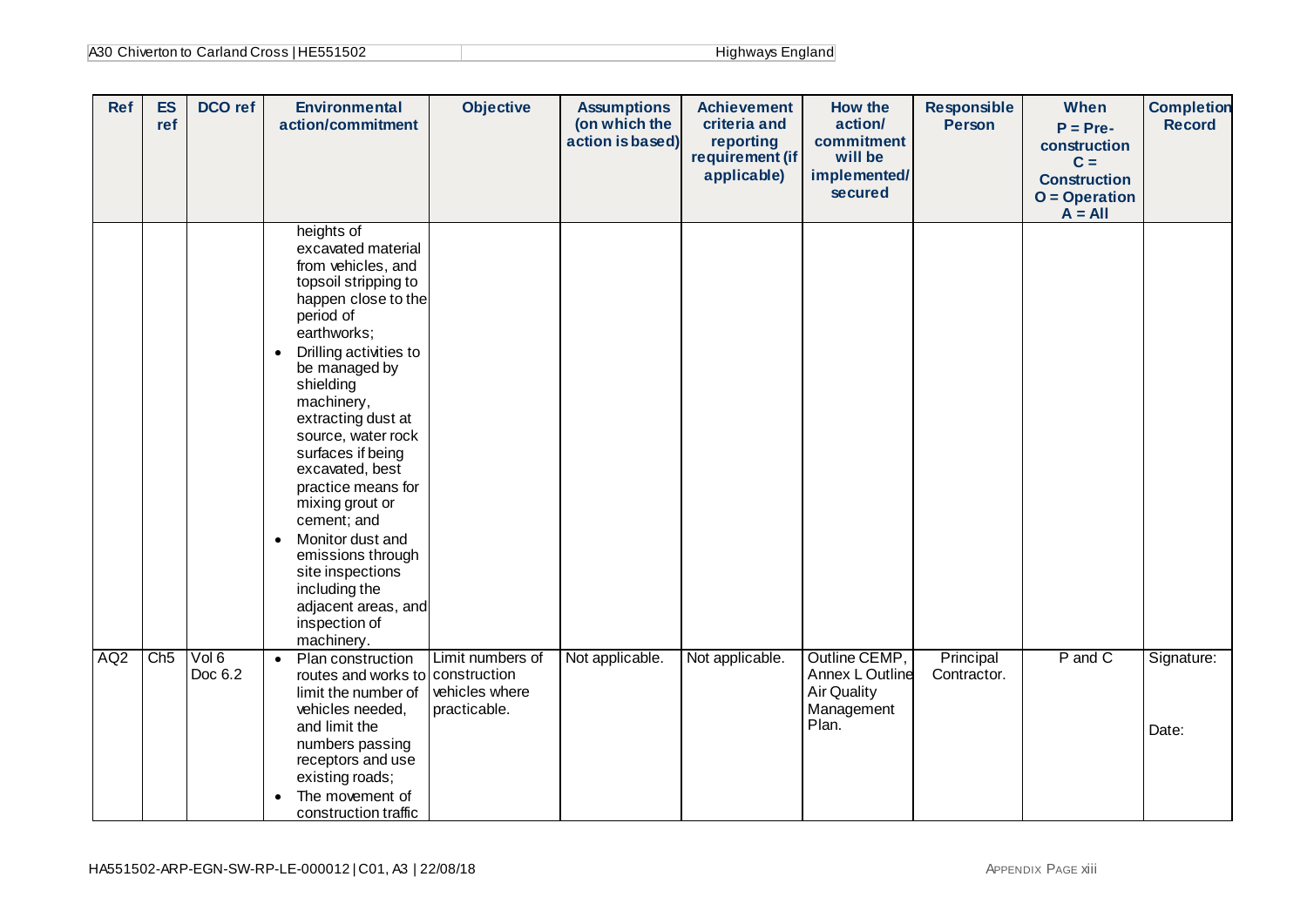| A30 Chiverton to Carland Cross   HE551502 | Highways England |
|-------------------------------------------|------------------|
|-------------------------------------------|------------------|

| <b>Ref</b>               | <b>ES</b><br>ref | DCO ref          | <b>Environmental</b><br>action/commitment                                                                                                                                                                                                                                                                                                                                                                                                                                                                                                                                                                                               | <b>Objective</b>                                                       | <b>Assumptions</b><br>(on which the<br>action is based)                              | <b>Achievement</b><br>criteria and<br>reporting<br>requirement (if<br>applicable) | <b>How the</b><br>action/<br>commitment<br>will be<br>implemented/<br>secured | <b>Responsible</b><br><b>Person</b>                          | When<br>$P = Pre-$<br>construction<br>$C =$<br><b>Construction</b><br>$O = Operation$<br>$A = All$ | <b>Completion</b><br><b>Record</b> |
|--------------------------|------------------|------------------|-----------------------------------------------------------------------------------------------------------------------------------------------------------------------------------------------------------------------------------------------------------------------------------------------------------------------------------------------------------------------------------------------------------------------------------------------------------------------------------------------------------------------------------------------------------------------------------------------------------------------------------------|------------------------------------------------------------------------|--------------------------------------------------------------------------------------|-----------------------------------------------------------------------------------|-------------------------------------------------------------------------------|--------------------------------------------------------------|----------------------------------------------------------------------------------------------------|------------------------------------|
|                          |                  |                  | around the site will<br>be kept to the<br>minimum;<br>Site access points<br>$\bullet$<br>will be designed to<br>avoid queuing<br>traffic;<br>All non-road mobile<br>$\bullet$<br>machinery will use<br>ultra-low sulphur tax<br>exempt diesel<br>where available and<br>machinery with<br>power outputs of<br>over 37kW will be<br>fitted with<br>appropriate exhaust<br>after-treatment from<br>approved Energy<br>Saving Trust list;<br>The use of diesel or<br>$\bullet$<br>petrol powered<br>generators will be<br>reduced by using<br>mains electricity or<br>battery powered<br>equipment where<br>reasonable and<br>practicable. |                                                                        |                                                                                      |                                                                                   |                                                                               |                                                              |                                                                                                    |                                    |
| <b>Cultural Heritage</b> |                  |                  |                                                                                                                                                                                                                                                                                                                                                                                                                                                                                                                                                                                                                                         |                                                                        |                                                                                      |                                                                                   |                                                                               |                                                              |                                                                                                    |                                    |
| CH <sub>1</sub>          | Ch6              | Vol 6<br>Doc 6.2 | Produce and<br>$\bullet$<br>implement a Written archaeological<br>Scheme of<br>Investigation (WSI)<br>for the scheme in                                                                                                                                                                                                                                                                                                                                                                                                                                                                                                                 | To ensure that<br>deposits that will<br>be impacted<br>directly by the | Based on the<br>results of the<br>geophysical<br>surveys and trial<br>trenching this | Consultation with<br>the Local<br>Authority<br>Archaeological                     | Draft DCO<br>Requirement 9                                                    | Detailed design<br>consultant and<br>Principal<br>Contractor | P, C                                                                                               | Signature:<br>Date:                |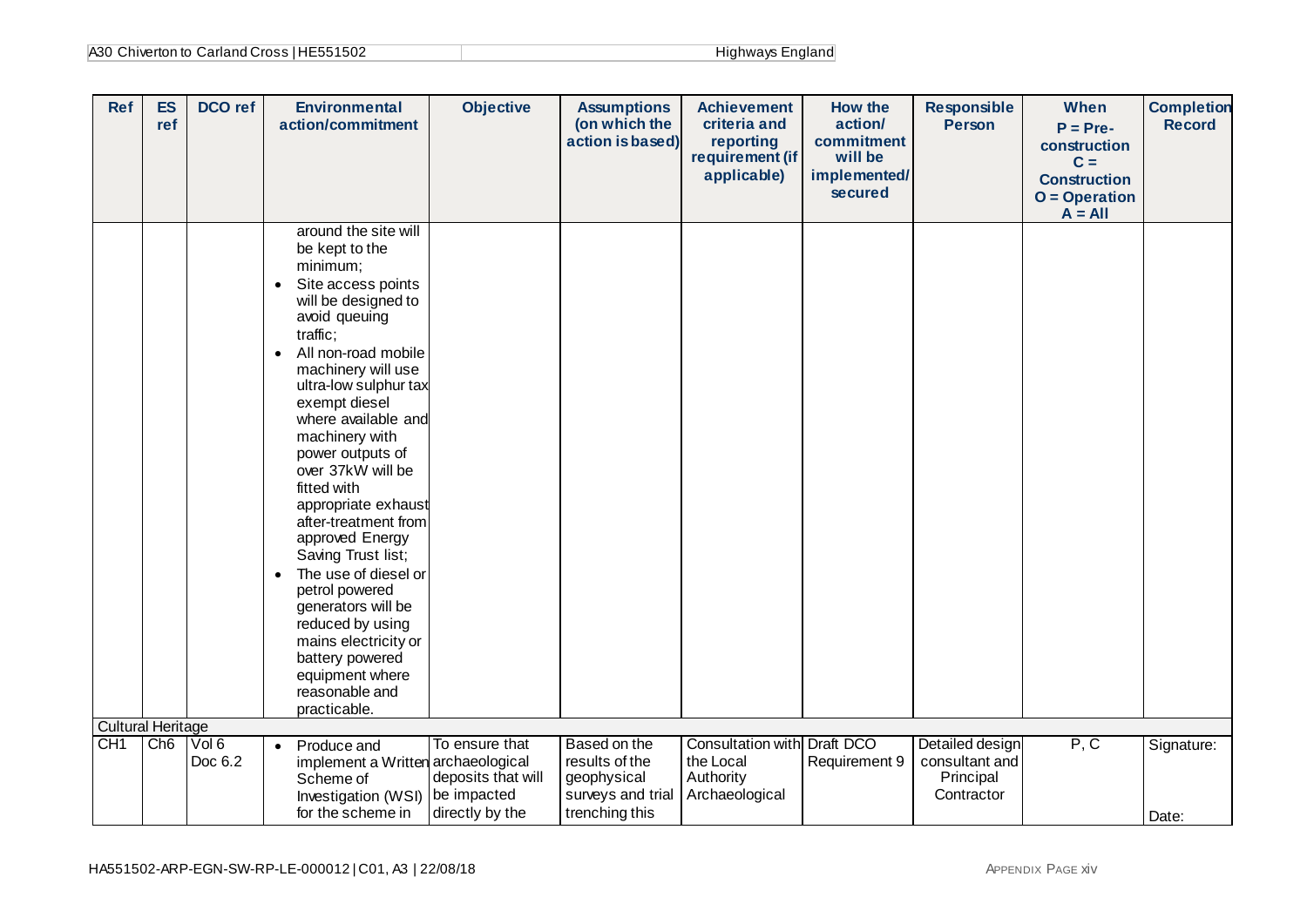| Ref | <b>ES</b><br>ref | DCO ref          | <b>Environmental</b><br>action/commitment                                                                                                                                                                                                                                                                                                                                                                                                                                                                                                                                   | <b>Objective</b>                                                                                       | <b>Assumptions</b><br>(on which the<br>action is based)                | <b>Achievement</b><br>criteria and<br>reporting<br>requirement (if<br>applicable)                                                                         | How the<br>action/<br>commitment<br>will be<br>implemented/<br>secured | <b>Responsible</b><br><b>Person</b> | When<br>$P = Pre-$<br>construction<br>$C =$<br><b>Construction</b><br>$O = Operation$<br>$A = All$ | <b>Completion</b><br><b>Record</b> |
|-----|------------------|------------------|-----------------------------------------------------------------------------------------------------------------------------------------------------------------------------------------------------------------------------------------------------------------------------------------------------------------------------------------------------------------------------------------------------------------------------------------------------------------------------------------------------------------------------------------------------------------------------|--------------------------------------------------------------------------------------------------------|------------------------------------------------------------------------|-----------------------------------------------------------------------------------------------------------------------------------------------------------|------------------------------------------------------------------------|-------------------------------------|----------------------------------------------------------------------------------------------------|------------------------------------|
|     |                  |                  | areas of<br>archaeological<br>interest. This must<br>be prepared in<br>consultation with<br>the relevant<br>planning authority<br>and the local<br>highway authority,<br>agreed with<br><b>Cornwall Council</b><br>Archaeologist and<br>submitted to and<br>approved in writing<br>by the Secretary of<br>State. The WSI<br>should include a<br>programme of<br>reporting;<br>Archaeological<br>$\bullet$<br>remains discovered<br>during works must<br>be retained in situ<br>and reported to the<br>County<br>Archaeologist and<br>mitigation<br>undertaken as<br>agreed. | proposed scheme<br>are preserved by<br>record, to a level<br>commensurate<br>with their<br>importance. | locality has the<br>potential for high<br>value buried<br>archaeology. | Advisor and<br>Historic England.<br>Production of a<br>WSI.<br>Appointment of<br>an archaeological<br>sub-contractor to<br>undertake the<br>agreed works. |                                                                        |                                     |                                                                                                    |                                    |
| CH2 | Ch6              | Vol 6<br>Doc 6.2 | Produce procedures to<br>record, protect, remove<br>and reinstate Grade II<br>Listed milestones<br>(NHLE no. 1140923 and and protected                                                                                                                                                                                                                                                                                                                                                                                                                                      | To ensure that the<br>milestones are<br>removed without<br>damage, stored<br>during                    | Not applicable                                                         | Consultation with Outline CEMP,<br>the Local<br>Authority<br>Archaeological<br>Advisor and<br>Historic England. Plan                                      | Annex J<br>Milestone<br>Protection<br>Management                       |                                     | A                                                                                                  | Signature:<br>Date:                |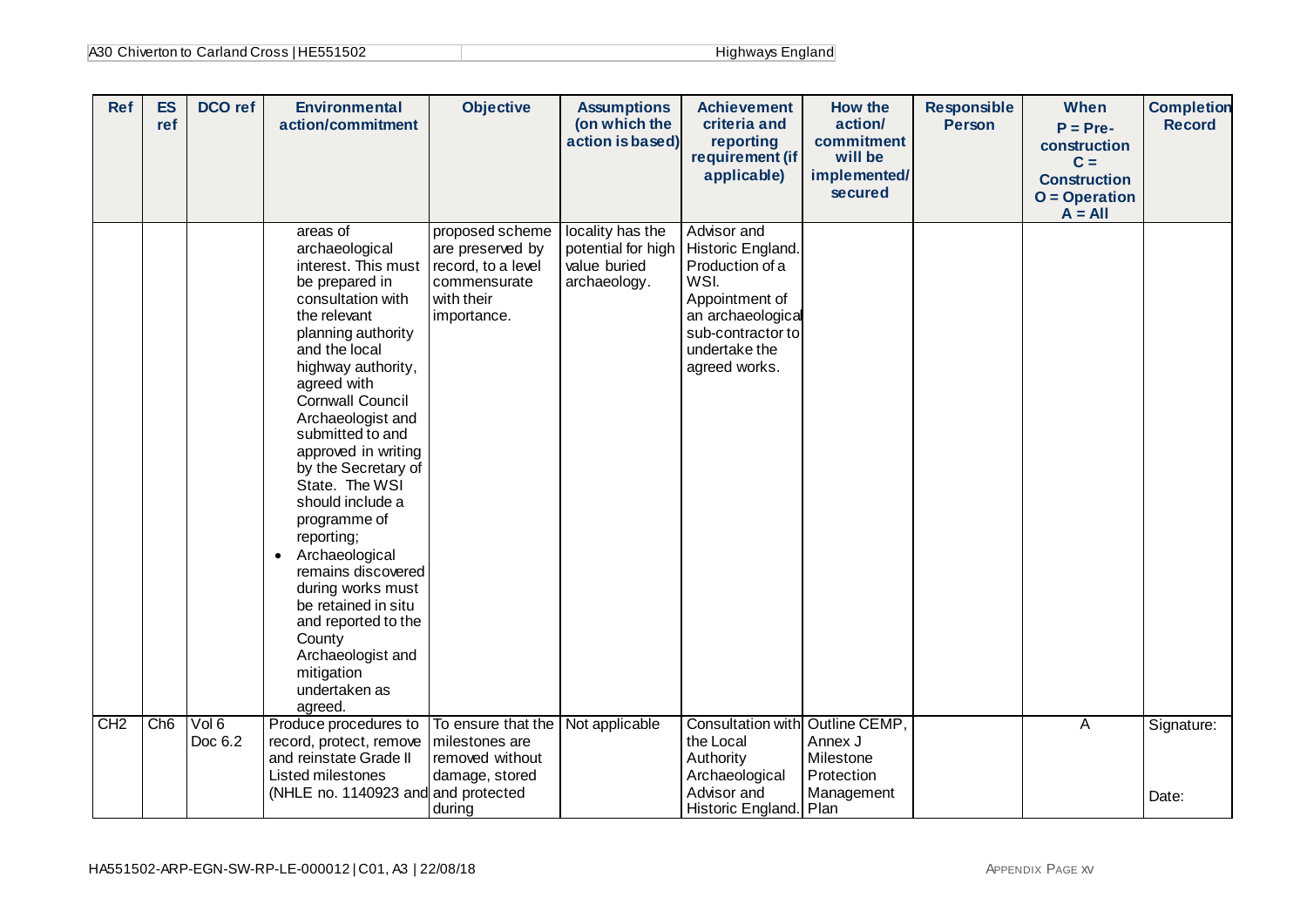| A30 Chiverton to Carland Cross   HE551502 | Highways England |
|-------------------------------------------|------------------|
|-------------------------------------------|------------------|

| <b>Ref</b> | <b>ES</b><br>ref       | DCO ref          | <b>Environmental</b><br>action/commitment                                                                                                                                                                                                                                                                                                                                                                                                                                                                                                                                                                                                                          | <b>Objective</b>                                                                               | <b>Assumptions</b><br>(on which the<br>action is based) | <b>Achievement</b><br>criteria and<br>reporting<br>requirement (if<br>applicable)    | How the<br>action/<br>commitment<br>will be<br>implemented/<br>secured | <b>Responsible</b><br><b>Person</b> | When<br>$P = Pre-$<br>construction<br>$C =$<br><b>Construction</b><br>$O = Operation$<br>$A = All$ | <b>Completion</b><br><b>Record</b> |
|------------|------------------------|------------------|--------------------------------------------------------------------------------------------------------------------------------------------------------------------------------------------------------------------------------------------------------------------------------------------------------------------------------------------------------------------------------------------------------------------------------------------------------------------------------------------------------------------------------------------------------------------------------------------------------------------------------------------------------------------|------------------------------------------------------------------------------------------------|---------------------------------------------------------|--------------------------------------------------------------------------------------|------------------------------------------------------------------------|-------------------------------------|----------------------------------------------------------------------------------------------------|------------------------------------|
|            |                        |                  | 139483). This should<br>include:<br>Recording and<br>$\bullet$<br>labelling before the<br>stone is moved by<br>GPS recording,<br>measurements and<br>photos;<br>Lifting the stone<br>$\bullet$<br>using webbing<br>strops and lifting my<br>machinery not<br>dragging the stone;<br>The stone should<br>$\bullet$<br>be laid on pieces of<br>timber and not<br>directly onto the<br>ground and covered<br>to protect from<br>damage;<br>Replacement of<br>$\bullet$<br>stones in exact<br>position with this<br>overseen by a<br>qualified<br>archaeologist and<br>recorded;<br>Lifting for<br>$\bullet$<br>reinstatement<br>should with use of<br>webbing strops. | construction, and<br>reinstated at an<br>appropriate<br>location at the end<br>of construction |                                                         |                                                                                      |                                                                        |                                     |                                                                                                    |                                    |
| Landscape  |                        |                  |                                                                                                                                                                                                                                                                                                                                                                                                                                                                                                                                                                                                                                                                    |                                                                                                |                                                         |                                                                                      |                                                                        |                                     |                                                                                                    |                                    |
| L1         | Ch7<br>and<br>Appe and | Vol 6<br>Doc 6.2 | Protect and retain<br>$\bullet$<br>valued existing<br>vegetation and                                                                                                                                                                                                                                                                                                                                                                                                                                                                                                                                                                                               | To minimise<br>negative effects on<br>biodiversity and on                                      | Not applicable                                          | Daily Site Audits   Draft DCO<br>and the reference Requirement 5<br>to and adherence |                                                                        | Principal<br>Contractor and         | $\overline{\text{c}}$                                                                              | Signature:                         |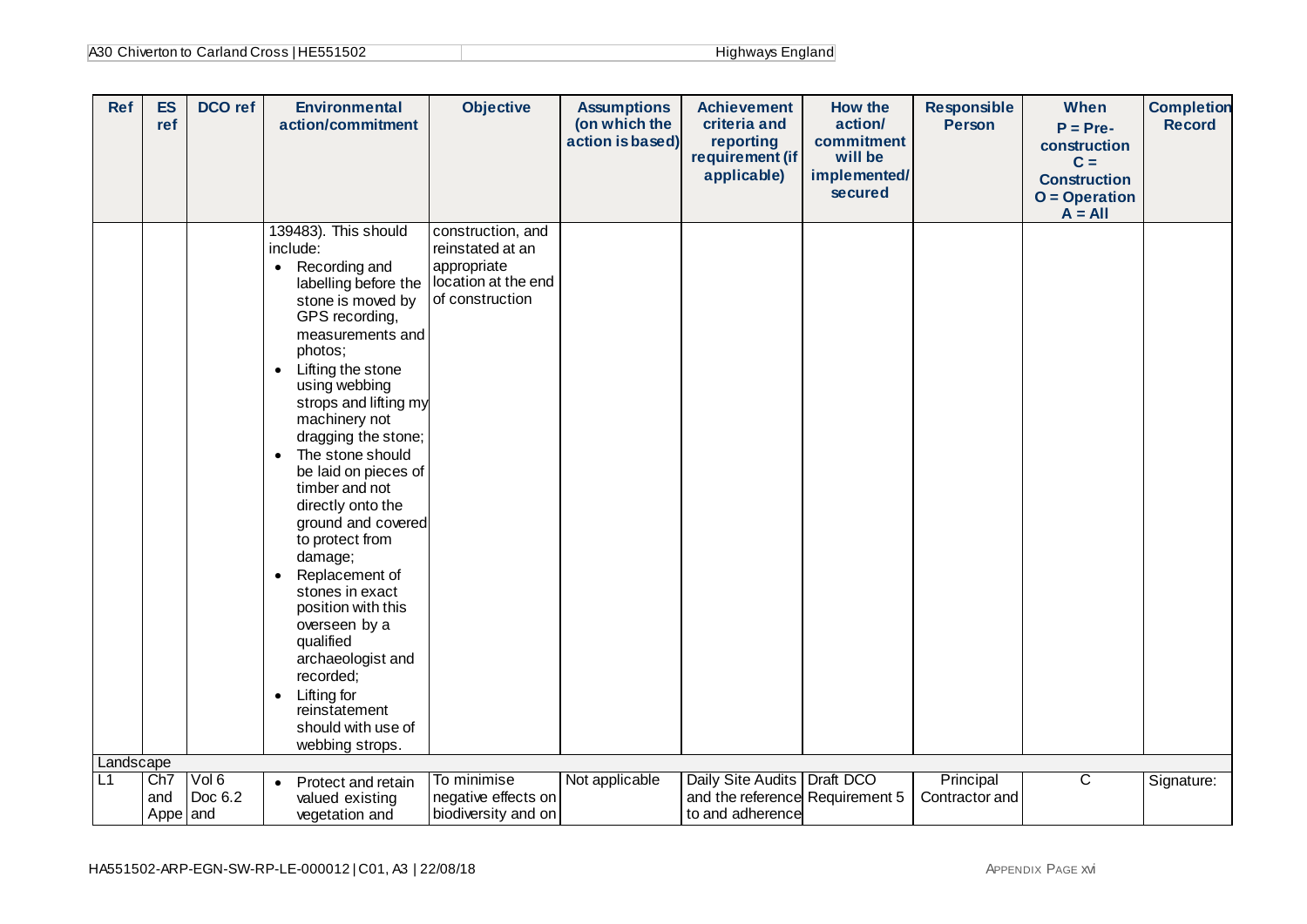| A30 Chiverton to Carland Cross   HE551502 | Highways England |
|-------------------------------------------|------------------|
|-------------------------------------------|------------------|

| <b>Ref</b> | <b>ES</b><br>ref        | <b>DCO</b> ref                                | <b>Environmental</b><br>action/commitment                                                                                                                                                                                                                                                                                                                                                                                                                                                                              | <b>Objective</b>                                                                                                  | <b>Assumptions</b><br>(on which the<br>action is based) | <b>Achievement</b><br>criteria and<br>reporting<br>requirement (if<br>applicable)                                                                                   | How the<br>action/<br>commitment<br>will be<br>implemented/<br>secured                                                                                  | <b>Responsible</b><br><b>Person</b>                                                                 | When<br>$P = Pre-$<br>construction<br>$C =$<br><b>Construction</b><br>$O = Operation$<br>$A = All$ | <b>Completion</b><br><b>Record</b> |
|------------|-------------------------|-----------------------------------------------|------------------------------------------------------------------------------------------------------------------------------------------------------------------------------------------------------------------------------------------------------------------------------------------------------------------------------------------------------------------------------------------------------------------------------------------------------------------------------------------------------------------------|-------------------------------------------------------------------------------------------------------------------|---------------------------------------------------------|---------------------------------------------------------------------------------------------------------------------------------------------------------------------|---------------------------------------------------------------------------------------------------------------------------------------------------------|-----------------------------------------------------------------------------------------------------|----------------------------------------------------------------------------------------------------|------------------------------------|
|            | ndix<br>7.6             | Doc 6.4                                       | other landscape<br>features (in<br>particular; trees,<br>woodland,<br>hedgerows and<br>Cornish hedgerows)<br>wherever possible.<br>Develop a detailed<br>$\bullet$<br>Arboricultural<br><b>Method Statement</b><br>to include<br>construction<br>exclusion zones,<br>and tree protection<br>measures in<br>accordance with<br>BS 5837:2005;<br>A watching brief to<br>$\bullet$<br>be undertaken by<br>an arboricultural<br>consultant during<br>construction of the<br>drainage ditch at<br>Chainage 3737 to<br>3850. | the character of the<br>landscape                                                                                 |                                                         | with the detailed<br>Arboricultural<br>Method<br>Statement and<br>tree protection<br>plan (to be<br>produced).                                                      | Environmental<br><b>Master Plans</b><br>Outline CEMP,<br>Annex I Outline<br>Arboricultural<br>Method<br>Statement and<br><b>Tree Protection</b><br>Plan | the scheme<br>arboriculturalist                                                                     |                                                                                                    | Date:                              |
| L2         | Ch7<br>and<br>Figur and | Vol 6<br>Doc 6.2<br>$e\overline{7.6}$ Doc 6.3 | Following<br>$\bullet$<br>completion of<br>sections of the<br>scheme and<br>associated<br>environmental<br>mitigation, reinstate landscape<br>disturbed land not<br>required for the<br>permanent works,                                                                                                                                                                                                                                                                                                               | Restore the<br>landscape around<br>the scheme to its<br>current condition<br>and integrate the<br>scheme into the | Not applicable                                          | Successfully<br>implement<br>Environmental<br>Masterplans<br>(Volume 6,<br>Document Ref<br>6.2, Figure 7.6)<br>design in line with<br>the CEMP -<br>supervision and | Draft DCO<br>Requirement 5<br>Environmental<br><b>Master Plans</b>                                                                                      | To be<br>implemented by<br>the Principal<br>Contractor and<br>the scheme<br>Landscape<br>Architect. | $\overline{\mathsf{c}}$                                                                            | Signature:<br>Date:                |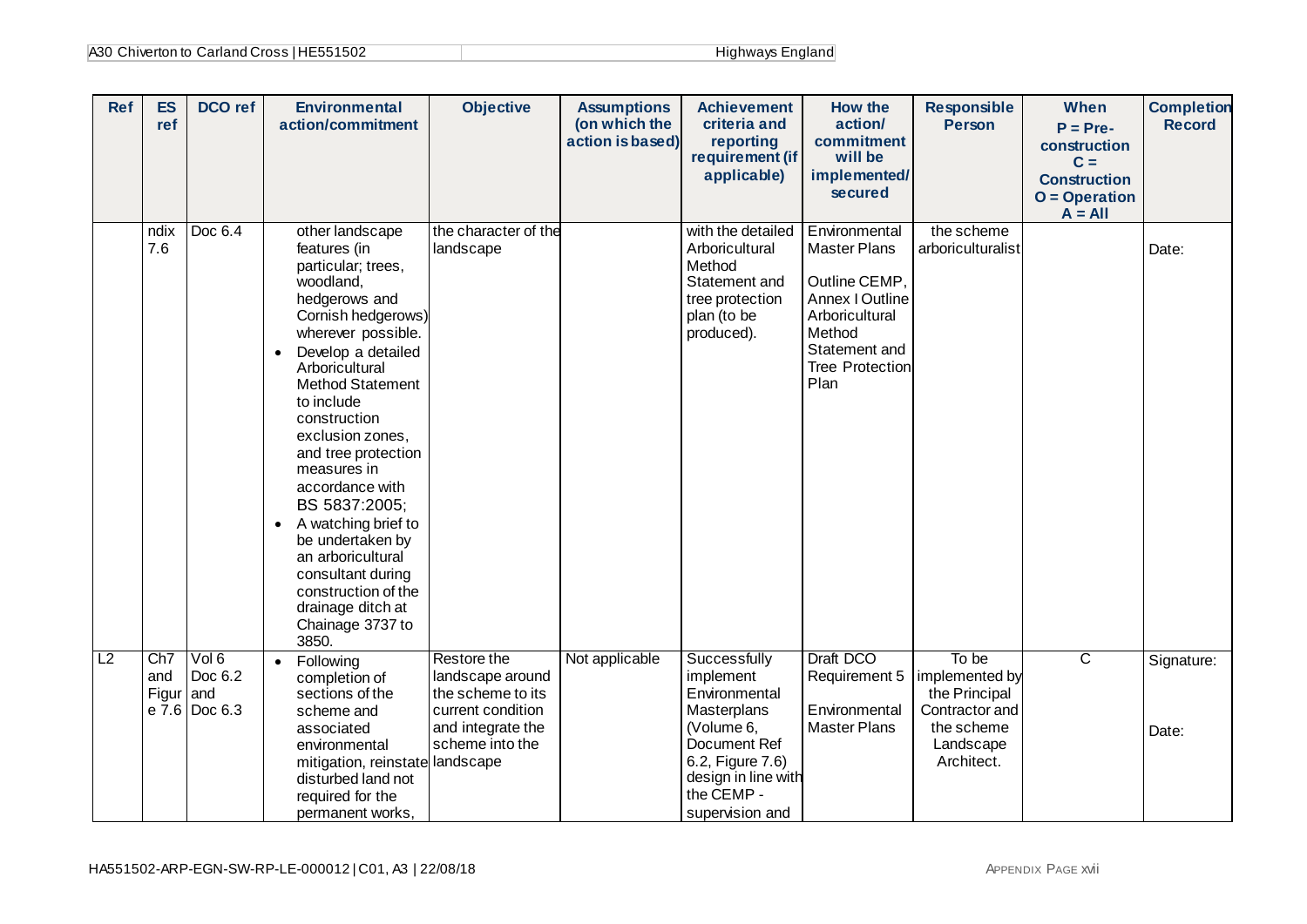| A30 Chiverton to Carland Cross   HE551502 | Highways England |
|-------------------------------------------|------------------|
|-------------------------------------------|------------------|

| <b>Ref</b> | <b>ES</b><br>ref        | DCO ref                           | <b>Environmental</b><br>action/commitment                                                                                                                                                                                                                                                                                                                                    | <b>Objective</b>                                                                                                                                 | <b>Assumptions</b><br>(on which the<br>action is based) | <b>Achievement</b><br>criteria and<br>reporting<br>requirement (if<br>applicable)                                                                                                                               | <b>How the</b><br>action/<br>commitment<br>will be<br>implemented/<br>secured | <b>Responsible</b><br><b>Person</b>                                                                    | When<br>$P = Pre-$<br>construction<br>$C =$<br><b>Construction</b><br>$O = Operation$<br>$A = All$ | <b>Completion</b><br><b>Record</b> |
|------------|-------------------------|-----------------------------------|------------------------------------------------------------------------------------------------------------------------------------------------------------------------------------------------------------------------------------------------------------------------------------------------------------------------------------------------------------------------------|--------------------------------------------------------------------------------------------------------------------------------------------------|---------------------------------------------------------|-----------------------------------------------------------------------------------------------------------------------------------------------------------------------------------------------------------------|-------------------------------------------------------------------------------|--------------------------------------------------------------------------------------------------------|----------------------------------------------------------------------------------------------------|------------------------------------|
|            |                         |                                   | to its current<br>condition. The land<br>is to be reinstated in<br>accordance with the<br>Environmental<br>Masterplans; and<br>All areas of<br>$\bullet$<br>disturbed ground<br>resulting from the<br>construction of the<br>scheme, is to be<br>graded, cultivated<br>and reinstated to its<br>current condition to<br>tie smoothly back<br>into the surrounding<br>fields. |                                                                                                                                                  |                                                         | review of planting<br>works.                                                                                                                                                                                    |                                                                               |                                                                                                        |                                                                                                    |                                    |
| L3         | Ch7<br>$e\bar{7}.6$ and | Vol 6<br>Figur Doc 6.2<br>Doc 6.3 | Implementation the<br>design on the<br>Environmental<br>Masterplans. Planting to the scheme on<br>be done in the earliest<br>available planting<br>season following<br>construction of relevant<br>sections of the scheme.                                                                                                                                                   | To reduce negative Not applicable<br>effects and amplify<br>positive effects of<br>visual amenity and<br>the character of the<br>local landscape |                                                         | Successfully<br>implement<br>Environmental<br>Masterplans<br>(Volume 6,<br>Document Ref<br>6.2, Figure 7.6)<br>design in line with Masterplans<br>the CEMP -<br>supervision and<br>review of planting<br>works. | Draft DCO<br>Requirement 5<br>Draft DCO<br>Requirement 6<br>Environmental     | To be<br>implemented<br>by the<br>Principal<br>Contractor and<br>the scheme<br>Landscape<br>Architect. | C, O                                                                                               | Signature:<br>Date:                |
| L4         | Ch <sub>7</sub>         | Vol 6<br>Doc 6.2                  | Maintain aftercare<br>$\bullet$<br>of reinstatement<br>and mitigation<br>planting (as defined   implemented with<br>in the                                                                                                                                                                                                                                                   | To ensure the<br>mitigation<br>measures are<br>due care and in                                                                                   | Not applicable                                          | Successfully<br>implement<br>Environmental<br>Masterplans<br>(Volume 6,                                                                                                                                         | Draft DCO<br>Requirement 6<br>Environmental<br>Masterplans                    | Principal<br>Contractor and<br>scheme<br>landscape<br>architect.                                       | $\overline{C, O}$                                                                                  | Signature:<br>Date:                |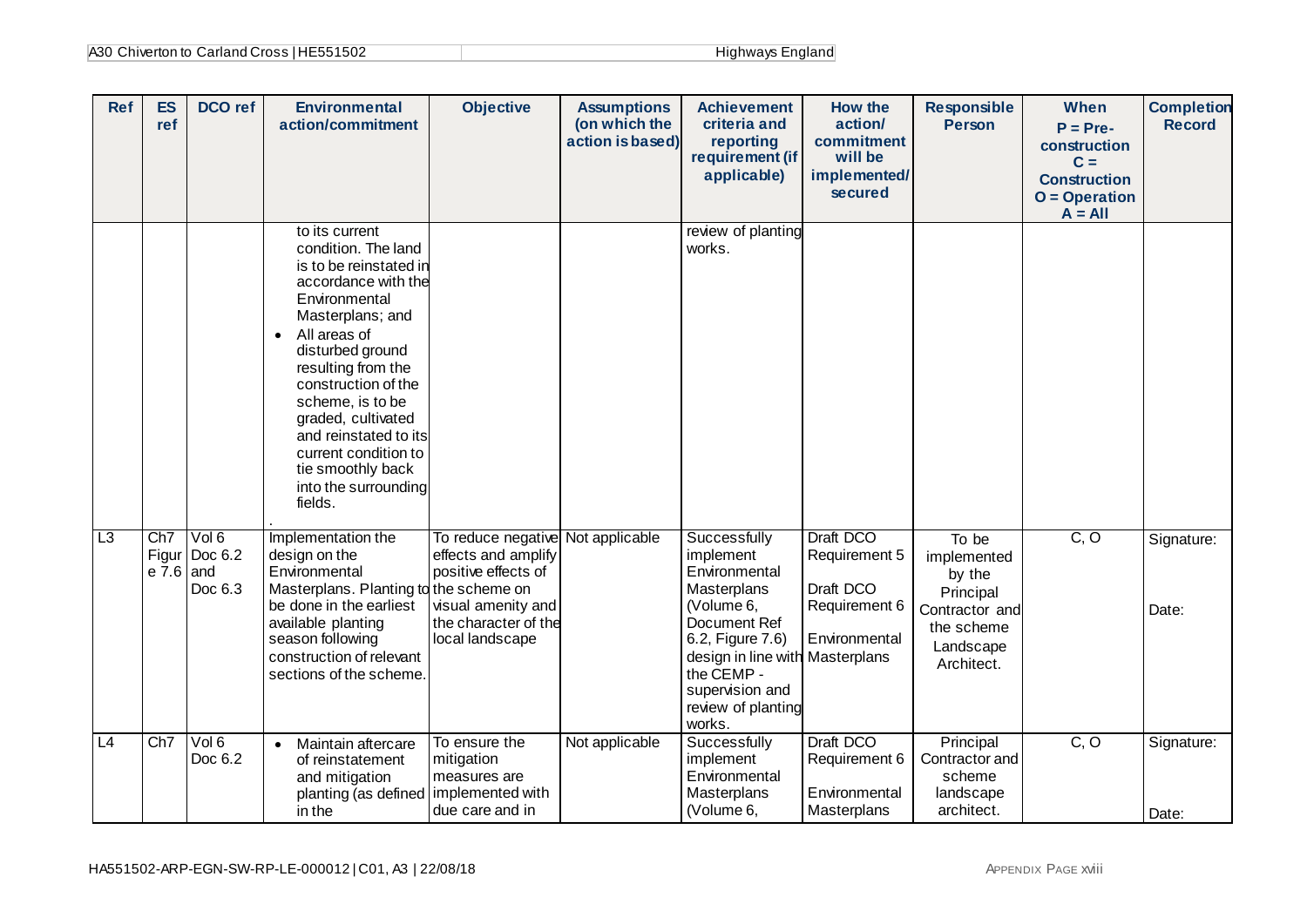| A30 Chiverton to Carland Cross   HE551502 | Highways England |
|-------------------------------------------|------------------|
|-------------------------------------------|------------------|

| <b>Ref</b> | <b>ES</b><br>ref | DCO ref          | <b>Environmental</b><br>action/commitment                                                                                                                                                                                                                                                                                          | <b>Objective</b>                                                                                                                                      | <b>Assumptions</b><br>(on which the<br>action is based) | <b>Achievement</b><br>criteria and<br>reporting<br>requirement (if<br>applicable)                                               | How the<br>action/<br>commitment<br>will be<br>implemented/<br>secured  | <b>Responsible</b><br><b>Person</b>                 | When<br>$P = Pre-$<br>construction<br>$C =$<br><b>Construction</b><br>$O = Operation$<br>$A = All$ | <b>Completion</b><br><b>Record</b> |
|------------|------------------|------------------|------------------------------------------------------------------------------------------------------------------------------------------------------------------------------------------------------------------------------------------------------------------------------------------------------------------------------------|-------------------------------------------------------------------------------------------------------------------------------------------------------|---------------------------------------------------------|---------------------------------------------------------------------------------------------------------------------------------|-------------------------------------------------------------------------|-----------------------------------------------------|----------------------------------------------------------------------------------------------------|------------------------------------|
| L5         | Ch7              | Vol 6            | Environmental<br>Masterplans) and<br>seeding for 24<br>months following<br>construction to<br>resinstatement is<br>effective;<br>Any tree or shrub<br>planted within a<br>period of 5 years<br>after planting dies,<br>diseased or<br>damaged to be<br>replaced in the first<br>available planting<br>season.<br>Management of the | accordance with<br>the specification to<br>establish the<br>mitigation<br>measures so they<br>grow and thrive.<br>To ensure the soft                  | Not applicable                                          | <b>Document Ref</b><br>6.2, Figure 7.6)<br>design in line with<br>the HEMP.<br>Successfully                                     | Draft DCO                                                               | Principal                                           | $\overline{\circ}$                                                                                 | Signature:                         |
|            |                  | Doc 6.2          | proposed soft estate in<br>accordance with a 5<br>year landscape<br>management plan. A<br>landscaping plan must<br>be approved prior to<br>works based on the<br>Environmental<br>Masterplans.                                                                                                                                     | estate continues to<br>grow and thrive to<br>fulfil its design<br>intent and mitigate<br>effects as<br>predicted in the<br>Environmental<br>Statement |                                                         | implement<br>Environmental<br>Masterplans<br>(Volume 6,<br>Document Ref<br>6.2, Figure 7.6)<br>design in line with<br>the HEMP. | Requirement 5<br>Draft DCO<br>Requirement 6                             | Contractor and<br>scheme<br>landscape<br>architect. |                                                                                                    | Date:                              |
| L6         | Ch7              | Vol 6<br>Doc 6.2 | Production of a<br>construction stage<br>lighting strategy to limit   construction.<br>the use of construction<br>lighting and ensure all<br>essential lighting is<br>specified and designed<br>to reduce light spill. This<br>is to include locations of                                                                          | To reduce light spill Not applicable<br>during                                                                                                        |                                                         | Inspection during Detailed in the<br>installation of<br>lighting.                                                               | Outline CEMP<br>Annex E:<br>Outline<br>Ecological<br>Management<br>Plan | Principal<br>Contractor                             | $\overline{\mathsf{C}}$                                                                            | Signature:<br>Date:                |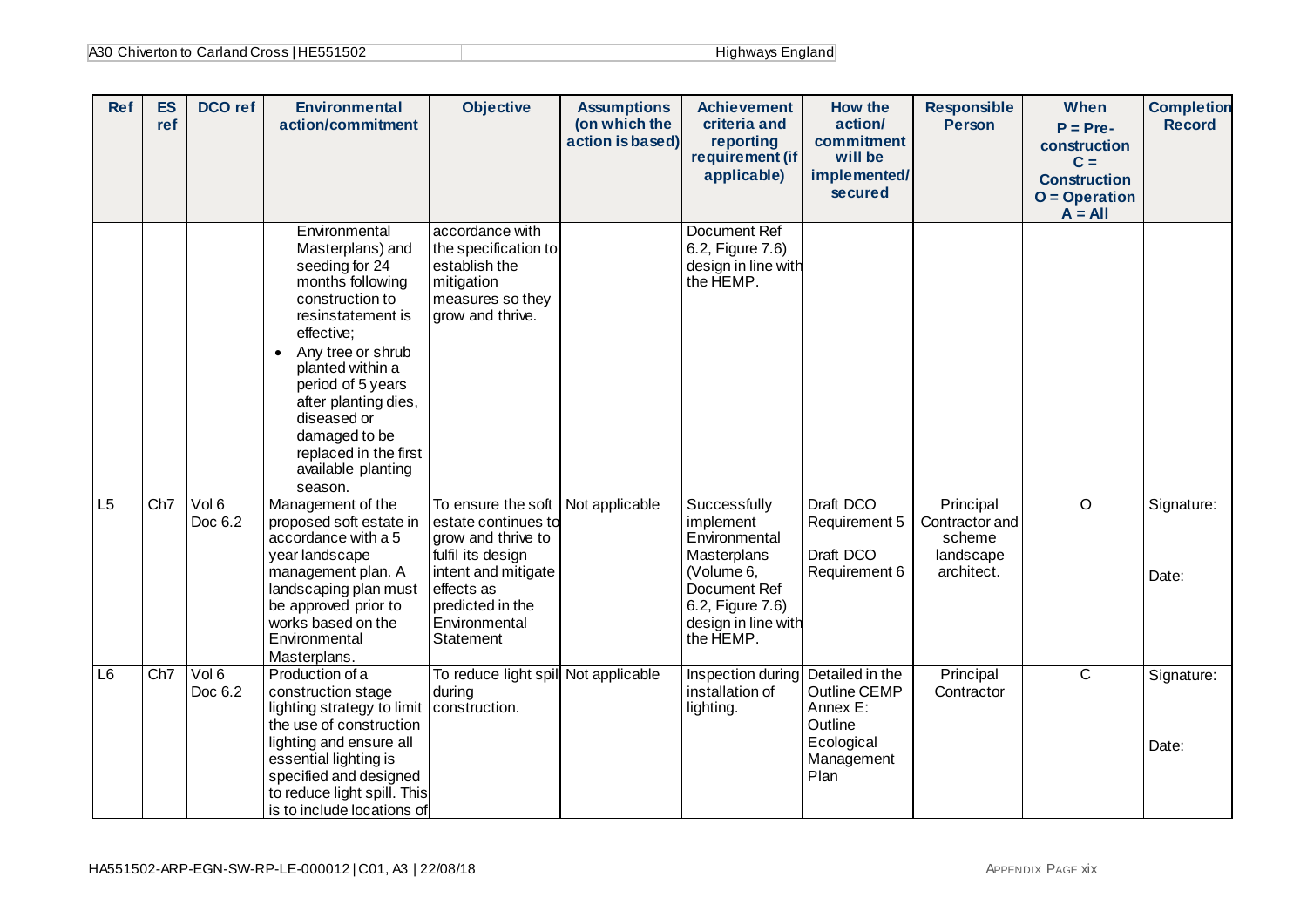| <b>Ref</b>      | <b>ES</b><br>ref | <b>DCO</b> ref                         | <b>Environmental</b><br>action/commitment                                                                                                                                                                                                                                                                                                                                                                                                                                                                                                                                                           | <b>Objective</b>                                                                                                                                                                                                                                                                                                                                                                                                                                     | <b>Assumptions</b><br>(on which the<br>action is based) | <b>Achievement</b><br>criteria and<br>reporting<br>requirement (if<br>applicable)                  | <b>How the</b><br>action/<br>commitment<br>will be<br>implemented/<br>secured                         | <b>Responsible</b><br><b>Person</b>               | When<br>$P = Pre-$<br>construction<br>$C =$<br><b>Construction</b><br>$O = Operation$ | <b>Completion</b><br><b>Record</b> |
|-----------------|------------------|----------------------------------------|-----------------------------------------------------------------------------------------------------------------------------------------------------------------------------------------------------------------------------------------------------------------------------------------------------------------------------------------------------------------------------------------------------------------------------------------------------------------------------------------------------------------------------------------------------------------------------------------------------|------------------------------------------------------------------------------------------------------------------------------------------------------------------------------------------------------------------------------------------------------------------------------------------------------------------------------------------------------------------------------------------------------------------------------------------------------|---------------------------------------------------------|----------------------------------------------------------------------------------------------------|-------------------------------------------------------------------------------------------------------|---------------------------------------------------|---------------------------------------------------------------------------------------|------------------------------------|
|                 |                  |                                        |                                                                                                                                                                                                                                                                                                                                                                                                                                                                                                                                                                                                     |                                                                                                                                                                                                                                                                                                                                                                                                                                                      |                                                         |                                                                                                    |                                                                                                       |                                                   | $A = All$                                                                             |                                    |
|                 |                  |                                        | lighting and lighting<br>levels details.                                                                                                                                                                                                                                                                                                                                                                                                                                                                                                                                                            |                                                                                                                                                                                                                                                                                                                                                                                                                                                      |                                                         |                                                                                                    |                                                                                                       |                                                   |                                                                                       |                                    |
|                 |                  | <b>Ecology and Nature Conservation</b> |                                                                                                                                                                                                                                                                                                                                                                                                                                                                                                                                                                                                     |                                                                                                                                                                                                                                                                                                                                                                                                                                                      |                                                         |                                                                                                    |                                                                                                       |                                                   |                                                                                       |                                    |
| NC <sub>1</sub> | Ch8              | Vol 6<br>Doc 6.2                       | Standard best<br>$\bullet$<br>practice pollution<br>prevention and<br>control measures<br>must be adhered to<br>at all times during<br>construction<br>including CIRIA<br>C532: Control of<br><b>Water Pollution</b><br>from Construction<br>Sites, CIRIA<br>Environmental<br>Good Practice on<br>Site.<br>Surface water<br>$\bullet$<br>monitoring to be<br>undertaken to<br>demonstrate no<br>adverse effects on<br>water quality during<br>construction works;<br>Any pollution or<br>$\bullet$<br>spills to be reported<br>immediately to the<br>Contractor's Site<br>Environmental<br>Manager. | To ensure no<br>pollution effects<br>during construction<br>on statutory (SAC,<br>SSSI) and non-<br>statutory<br>designated sites<br>(CWS, CRVI).<br>To ensure no<br>pollution effects<br>from construction<br>activities on areas<br>of retained Priority<br>Habitats (Section<br>41 NERC Act) and<br>other notable<br>habitats including<br>broadleaved<br>woodland,<br>hedgerows,<br>Cornish<br>hedgerows,<br>heathlands,<br>grasslands (Site 7). | Not applicable                                          | Not applicable                                                                                     | Detailed in the<br>Outline CEMP,<br>Annex H<br>Outline<br>Pollution<br>Prevention and<br>Control Plan | Principal<br>Contractor                           | $\overline{C}$<br>A                                                                   | Signature:<br>Date:                |
| N <sub>C2</sub> | Ch8              | Vol 6                                  | Existing trees,                                                                                                                                                                                                                                                                                                                                                                                                                                                                                                                                                                                     | To ensure                                                                                                                                                                                                                                                                                                                                                                                                                                            | Not applicable                                          | Daily Site Audits                                                                                  | Outline CEMP,                                                                                         | Principal                                         | P, C                                                                                  | Signature:                         |
|                 |                  | Doc 6.2                                | woodlands, hedgerows<br>and Cornish hedgerows<br>to be retained, must be                                                                                                                                                                                                                                                                                                                                                                                                                                                                                                                            | protection of<br>retained areas of<br>Priority                                                                                                                                                                                                                                                                                                                                                                                                       |                                                         | and the reference Annex I Outline<br>to and adherence Arboricultural<br>with the detailed   Method |                                                                                                       | Contractor and<br>the scheme<br>arboriculturalist |                                                                                       |                                    |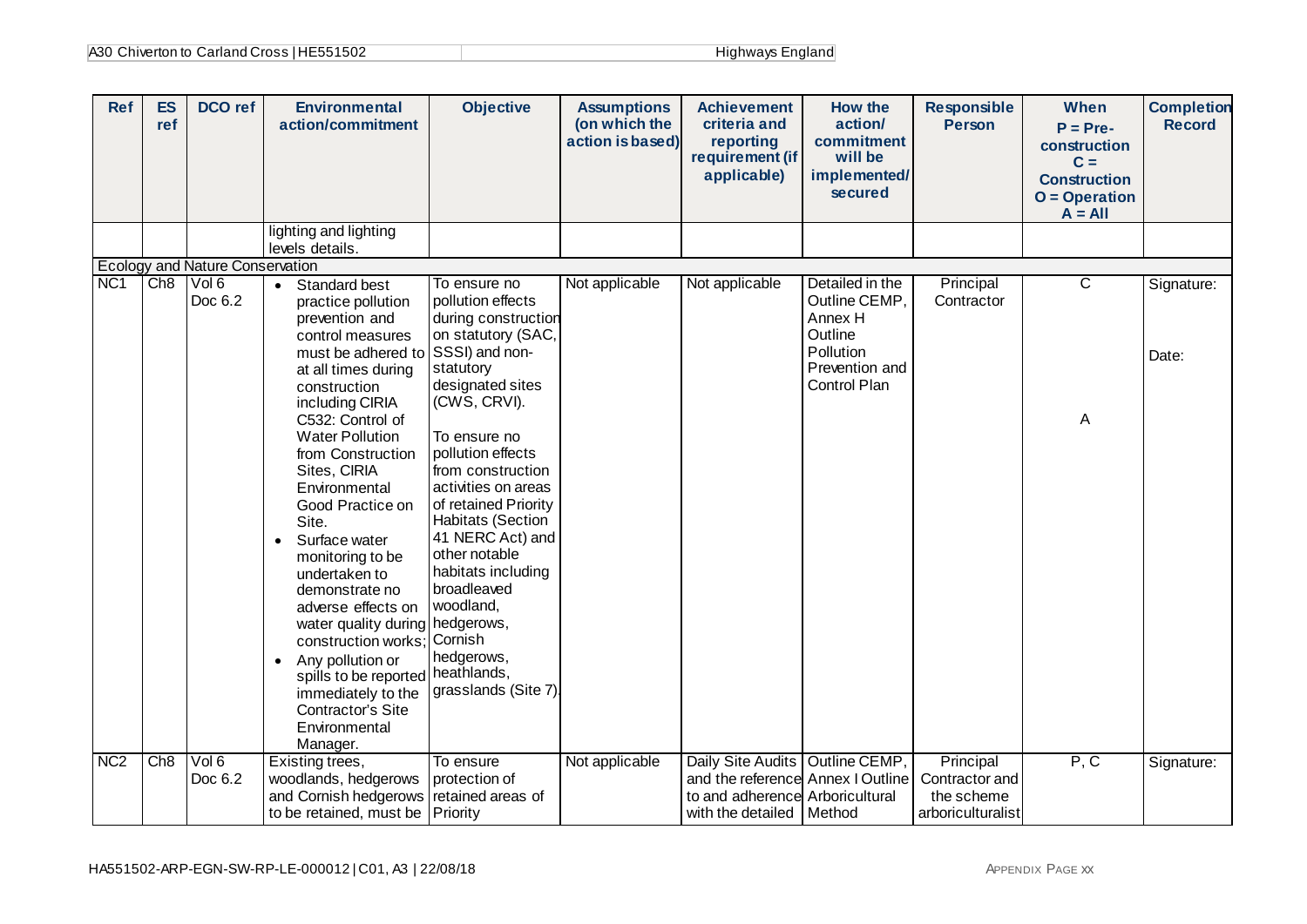| <b>Ref</b>      | <b>ES</b><br>ref | DCO ref          | <b>Environmental</b><br>action/commitment                                                                                                                                                                                                                                                                                                                                                                                                                                                                                                                    | <b>Objective</b>                                                                                                                                                                                     | <b>Assumptions</b><br>(on which the<br>action is based) | <b>Achievement</b><br>criteria and<br>reporting<br>requirement (if<br>applicable)                                                                | <b>How the</b><br>action/<br>commitment<br>will be<br>implemented/<br>secured | <b>Responsible</b><br><b>Person</b> | When<br>$P = Pre-$<br>construction<br>$C =$<br><b>Construction</b><br>$O = Operation$<br>$A = All$ | <b>Completion</b><br><b>Record</b> |
|-----------------|------------------|------------------|--------------------------------------------------------------------------------------------------------------------------------------------------------------------------------------------------------------------------------------------------------------------------------------------------------------------------------------------------------------------------------------------------------------------------------------------------------------------------------------------------------------------------------------------------------------|------------------------------------------------------------------------------------------------------------------------------------------------------------------------------------------------------|---------------------------------------------------------|--------------------------------------------------------------------------------------------------------------------------------------------------|-------------------------------------------------------------------------------|-------------------------------------|----------------------------------------------------------------------------------------------------|------------------------------------|
|                 |                  |                  | protected during<br>construction with<br>protective fencing where broadleaved<br>necessary in<br>accordance with<br>BS5837:2012.                                                                                                                                                                                                                                                                                                                                                                                                                             | Habitats/notable<br>habitats including<br>woodland,<br>hedgerows,<br>Cornish<br>hedgerows,<br>heathlands,<br>grasslands.                                                                             |                                                         | Arboricultural<br>Method<br>Statement and<br>tree protection<br>plan (to be<br>produced).                                                        | Statement and<br><b>Tree Protection</b><br>Plan                               |                                     |                                                                                                    | Date:                              |
| NC <sub>3</sub> | Ch8              | Vol 6<br>Doc 6.2 | Pre-construction<br>$\bullet$<br>survey of all areas<br>within construction species listed on<br>footprint to identify<br>the location of any<br>invasive species.<br>A Method<br>$\bullet$<br>Statement for<br>preventing the<br>spread of any<br>invasive species to<br>be produced at<br><b>Detailed Design</b><br>stage and included<br>within the CEMP.<br>Measures to include<br>vehicle cleaning<br>where invasive<br>species are<br>removed,<br>supervision of<br>excavation and<br>transport of<br>contaminated<br>invasive species<br>material and | To prevent the<br>spread of invasive<br>Schedule 9 of the<br>Wildlife and<br>Countryside Act<br>1981 (as<br>amended)<br>including Japanese<br>knotweed,<br>Himalayan balsam<br>and giant<br>hogweed. | Not applicable                                          | Compliance with<br>mitigation<br>measures<br>outlined within<br>Outline CEMP<br>Annex D Outline<br><b>Invasive Species</b><br>Management<br>Plan | Outline CEMP,<br>Annex D<br>Outline Invasive<br>Species<br>Management<br>Plan | Principal<br>Contractor             | P, C                                                                                               | Signature:<br>Date:                |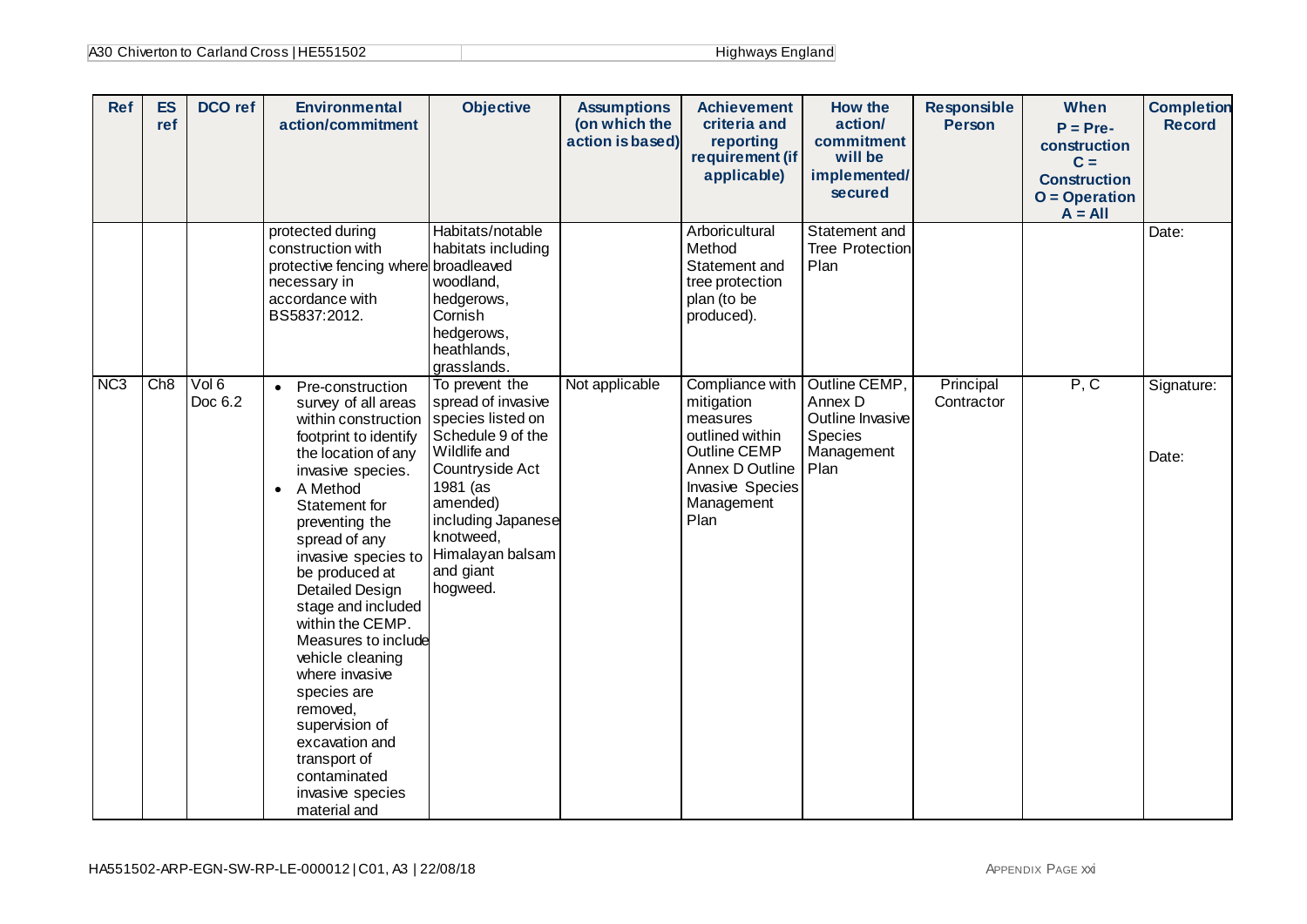| A30 Chiverton to Carland Cross   HE551502 | Highways England |
|-------------------------------------------|------------------|
|-------------------------------------------|------------------|

| <b>Ref</b> | <b>ES</b><br>ref | DCO ref          | <b>Environmental</b><br>action/commitment                                                                                                                                                                                                                                                                                                                                                                                                                                                                                                                              | <b>Objective</b>                                                                                           | <b>Assumptions</b><br>(on which the<br>action is based) | <b>Achievement</b><br>criteria and<br>reporting<br>requirement (if<br>applicable)                                                                     | <b>How the</b><br>action/<br>commitment<br>will be<br>implemented/<br>secured                          | <b>Responsible</b><br><b>Person</b> | When<br>$P = Pre-$<br>construction<br>$C =$<br><b>Construction</b><br>$O = Operation$<br>$A = All$ | <b>Completion</b><br><b>Record</b> |
|------------|------------------|------------------|------------------------------------------------------------------------------------------------------------------------------------------------------------------------------------------------------------------------------------------------------------------------------------------------------------------------------------------------------------------------------------------------------------------------------------------------------------------------------------------------------------------------------------------------------------------------|------------------------------------------------------------------------------------------------------------|---------------------------------------------------------|-------------------------------------------------------------------------------------------------------------------------------------------------------|--------------------------------------------------------------------------------------------------------|-------------------------------------|----------------------------------------------------------------------------------------------------|------------------------------------|
|            |                  |                  | appropriate<br>disposal to be<br>outlined.<br>Implementation to<br>$\bullet$<br>be undertaken<br>through site set up<br>and provision of<br>Toolbox Talks.                                                                                                                                                                                                                                                                                                                                                                                                             |                                                                                                            |                                                         |                                                                                                                                                       |                                                                                                        |                                     |                                                                                                    |                                    |
| NC4        | Ch8              | Vol 6<br>Doc 6.2 | Pre-construction<br>$\bullet$<br>surveys must be<br>carried out to verify<br>the location, status<br>and<br>characterisation of<br>previously identified licences.<br>bat roosts and to<br>identify any new bat<br>roosts within the<br>construction<br>footprint and a<br>50metre radius.<br>Obtain licences<br>$\bullet$<br>from Natural<br>England and<br>prepare a method<br>statement with<br>mitigation measures<br>should there be<br>disturbance or loss<br>of bat roosts;<br>Tree felling only to<br>$\bullet$<br>be undertaken<br>between late<br>August and | To minimise<br>construction stage<br>impacts on bats<br>and ensure<br>compliance with<br>protected species | Not applicable                                          | Compliance with<br>mitigation<br>measures<br>outlined within<br>Annex E Outline<br>Ecological<br>Management<br><b>Plan in Section</b><br>2.4 and 4.3. | Draft DCO<br>Requirement 10<br>Outline CEMP,<br>Annex E<br>Outline<br>Ecological<br>Management<br>Plan | Principal<br>Contractor             | P, C                                                                                               | Signature:<br>Date:                |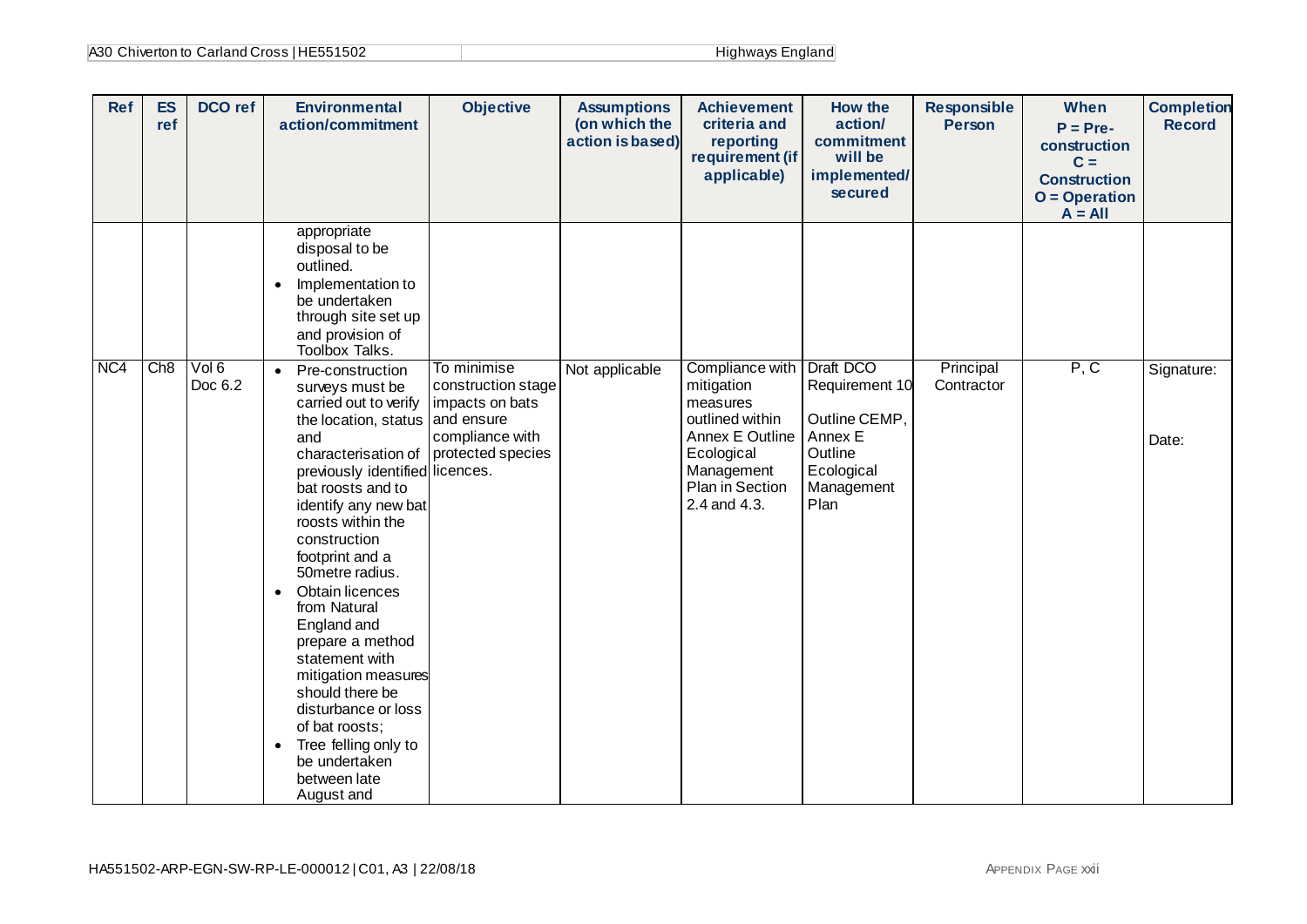| A30 Chiverton to Carland Cross   HE551502 | Highways England |
|-------------------------------------------|------------------|
|-------------------------------------------|------------------|

| <b>Ref</b>      | <b>ES</b><br>ref | <b>DCO</b> ref | <b>Environmental</b><br>action/commitment                                                                                                                                                                                                                                                                                                                                                                                          | <b>Objective</b>                  | <b>Assumptions</b><br>(on which the<br>action is based) | <b>Achievement</b><br>criteria and<br>reporting<br>requirement (if<br>applicable)                                                              | How the<br>action/<br>commitment<br>will be<br>implemented/<br>secured  | <b>Responsible</b><br><b>Person</b> | When<br>$P = Pre-$<br>construction<br>$C =$<br><b>Construction</b><br>$O = Operation$<br>$A = All$ | <b>Completion</b><br><b>Record</b> |
|-----------------|------------------|----------------|------------------------------------------------------------------------------------------------------------------------------------------------------------------------------------------------------------------------------------------------------------------------------------------------------------------------------------------------------------------------------------------------------------------------------------|-----------------------------------|---------------------------------------------------------|------------------------------------------------------------------------------------------------------------------------------------------------|-------------------------------------------------------------------------|-------------------------------------|----------------------------------------------------------------------------------------------------|------------------------------------|
|                 |                  | Vol 6          | October/early<br>November;<br>Night working<br>$\bullet$<br>should be avoided<br>where possible. If it<br>cannot be avoided,<br>it should be<br>restricted in the<br>vicinity of known bat<br>commuting routes<br>and valuable areas<br>of foraging habitat.<br>Construction<br>$\bullet$<br>lighting levels to<br>use LED and to be<br>low as current<br>standards and<br>provided only in<br>essential areas, no<br>light spill. |                                   |                                                         |                                                                                                                                                |                                                                         |                                     |                                                                                                    |                                    |
| NC <sub>5</sub> | Ch8              | Doc 6.2        | • Pre-construction<br>surveys to check for construction stage<br>any new breeding<br>sites or resting<br>places of otter<br>500m along all<br>water courses<br>either side of the<br>alignment and all<br>other suitable<br>habitat within a 50<br>metres radius of the<br>construction<br>footprint.                                                                                                                              | To minimise<br>impacts on otters. | Not applicable                                          | Compliance with<br>mitigation<br>measures<br>outlined within<br>Annex E Outline<br>Ecological<br>Management<br>Plan in Section<br>2.1 and 4.2. | Outline CEMP,<br>Annex E<br>Outline<br>Ecological<br>Management<br>Plan | Principal<br>Contractor             | P, C                                                                                               | Signature:<br>Date:                |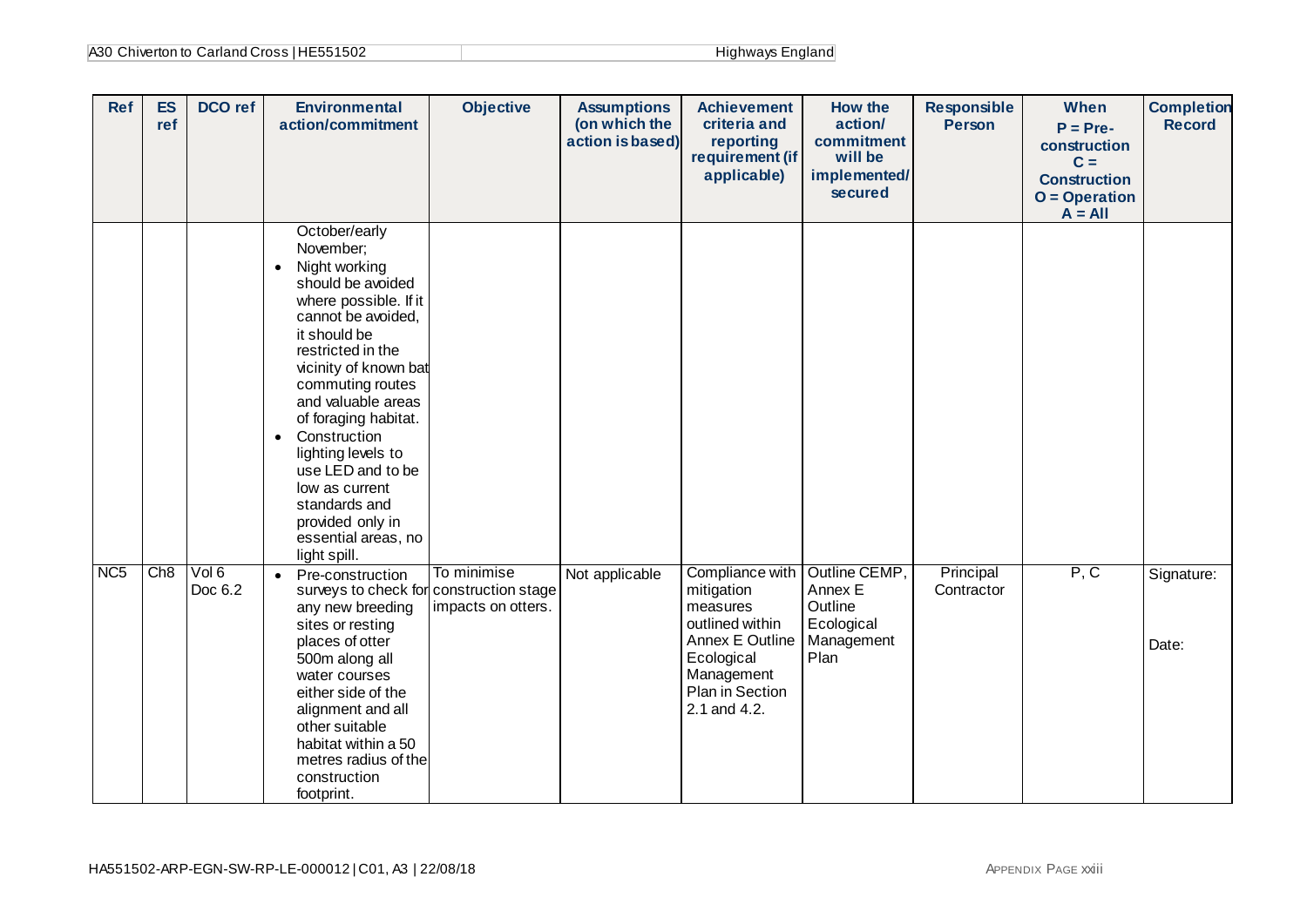| A30 Chiverton to Carland Cross   HE551502 | Highways England |
|-------------------------------------------|------------------|
|-------------------------------------------|------------------|

| <b>Ref</b>      | <b>ES</b><br>ref | DCO ref          | <b>Environmental</b><br>action/commitment                                                                                                                                                                                                                                                                                                                                                                                                                                                                                                                                                                                                   | <b>Objective</b>                                    | <b>Assumptions</b><br>(on which the<br>action is based) | <b>Achievement</b><br>criteria and<br>reporting<br>requirement (if<br>applicable) | How the<br>action/<br>commitment<br>will be<br>implemented/<br>secured | <b>Responsible</b><br><b>Person</b> | <b>When</b><br>$P = Pre-$<br>construction<br>$C =$<br><b>Construction</b><br>$O = Operation$<br>$A = All$ | <b>Completion</b><br><b>Record</b> |
|-----------------|------------------|------------------|---------------------------------------------------------------------------------------------------------------------------------------------------------------------------------------------------------------------------------------------------------------------------------------------------------------------------------------------------------------------------------------------------------------------------------------------------------------------------------------------------------------------------------------------------------------------------------------------------------------------------------------------|-----------------------------------------------------|---------------------------------------------------------|-----------------------------------------------------------------------------------|------------------------------------------------------------------------|-------------------------------------|-----------------------------------------------------------------------------------------------------------|------------------------------------|
|                 |                  |                  | No steep-sided,<br>$\bullet$<br>deep and/or water-<br>filled excavations<br>would be left<br>unguarded<br>overnight. Major<br>excavations that<br>need to be left<br>uncovered<br>overnight would<br>have their slopes<br>battered. If it is<br>necessary to leave<br>small deep, steep-<br>sided or water-filled<br>excavations open<br>overnight they<br>would be protected<br>with suitable<br>fencing.<br>• Night working<br>should be avoided<br>where possible.<br>Construction<br>$\bullet$<br>lighting levels to<br>use LED and to be<br>low as current<br>standards and<br>provided only in<br>essential areas, no<br>light spill. |                                                     |                                                         |                                                                                   |                                                                        |                                     |                                                                                                           |                                    |
| NC <sub>6</sub> | Ch8              | Vol 6<br>Doc 6.2 | Mitigation to include To minimise<br>$\bullet$<br>for temporary loss<br>of habitat, bird                                                                                                                                                                                                                                                                                                                                                                                                                                                                                                                                                    | construction stage<br>impacts on<br>breeding birds. | Not applicable                                          | Compliance with<br>mitigation<br>measures<br>outlined within                      | Outline CEMP,<br>Annex E<br>Outline<br>Ecological                      | Principal<br>Contractor             | P, C                                                                                                      | Signature:                         |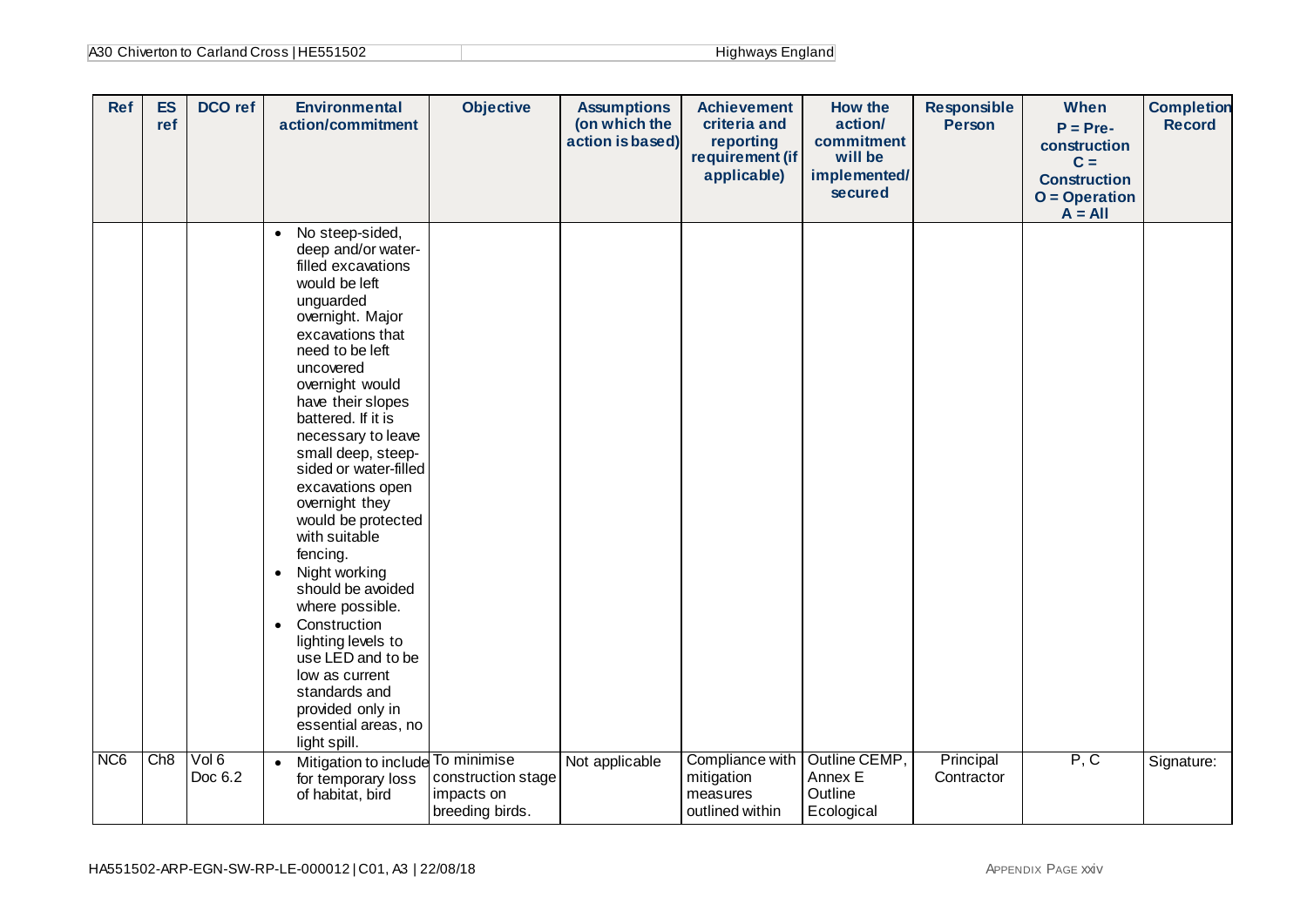| A30 Chiverton to Carland Cross   HE551502 | Highways England |
|-------------------------------------------|------------------|
|-------------------------------------------|------------------|

| <b>Ref</b> | <b>ES</b><br>ref | DCO ref | <b>Environmental</b><br>action/commitment                                                                                                                                                                                                                                                                                                                                                                                                                                                                                                                                                                                                                                                                         | <b>Objective</b> | <b>Assumptions</b><br>(on which the<br>action is based) | <b>Achievement</b><br>criteria and<br>reporting<br>requirement (if<br>applicable)     | <b>How the</b><br>action/<br>commitment<br>will be<br>implemented/<br>secured | <b>Responsible</b><br><b>Person</b> | When<br>$P = Pre-$<br>construction<br>$C =$<br><b>Construction</b><br>$O = Operation$<br>$A = All$ | <b>Completion</b><br><b>Record</b> |
|------------|------------------|---------|-------------------------------------------------------------------------------------------------------------------------------------------------------------------------------------------------------------------------------------------------------------------------------------------------------------------------------------------------------------------------------------------------------------------------------------------------------------------------------------------------------------------------------------------------------------------------------------------------------------------------------------------------------------------------------------------------------------------|------------------|---------------------------------------------------------|---------------------------------------------------------------------------------------|-------------------------------------------------------------------------------|-------------------------------------|----------------------------------------------------------------------------------------------------|------------------------------------|
|            |                  |         | boxes in trees and<br>buildings.<br>Site clearance<br>$\bullet$<br>activities should be<br>timed to avoid the<br>bird breeding<br>season (March to<br>August inclusive),<br>where possible.<br>Where this is not<br>achievable -<br>method statements<br>under NC11 will be<br>applied.<br>Ecological Clerk of<br>$\bullet$<br>Works (ECoW) to<br>carry out a nesting<br>bird check on any<br>vegetation to be<br>cleared, or<br>vegetation directly<br>adjacent to major<br>works, no more<br>than 48 hours prior<br>to works<br>commencing. If an<br>active nest is<br>identified, an<br>appropriate<br>exclusion zone will<br>be decided by the<br>ECoW based on the<br>construction activity<br>taking place. |                  |                                                         | <b>Annex E Outline</b><br>Ecological<br>Management<br>Plan in Section<br>2.1 and 4.2. | Management<br>Plan                                                            |                                     |                                                                                                    | Date:                              |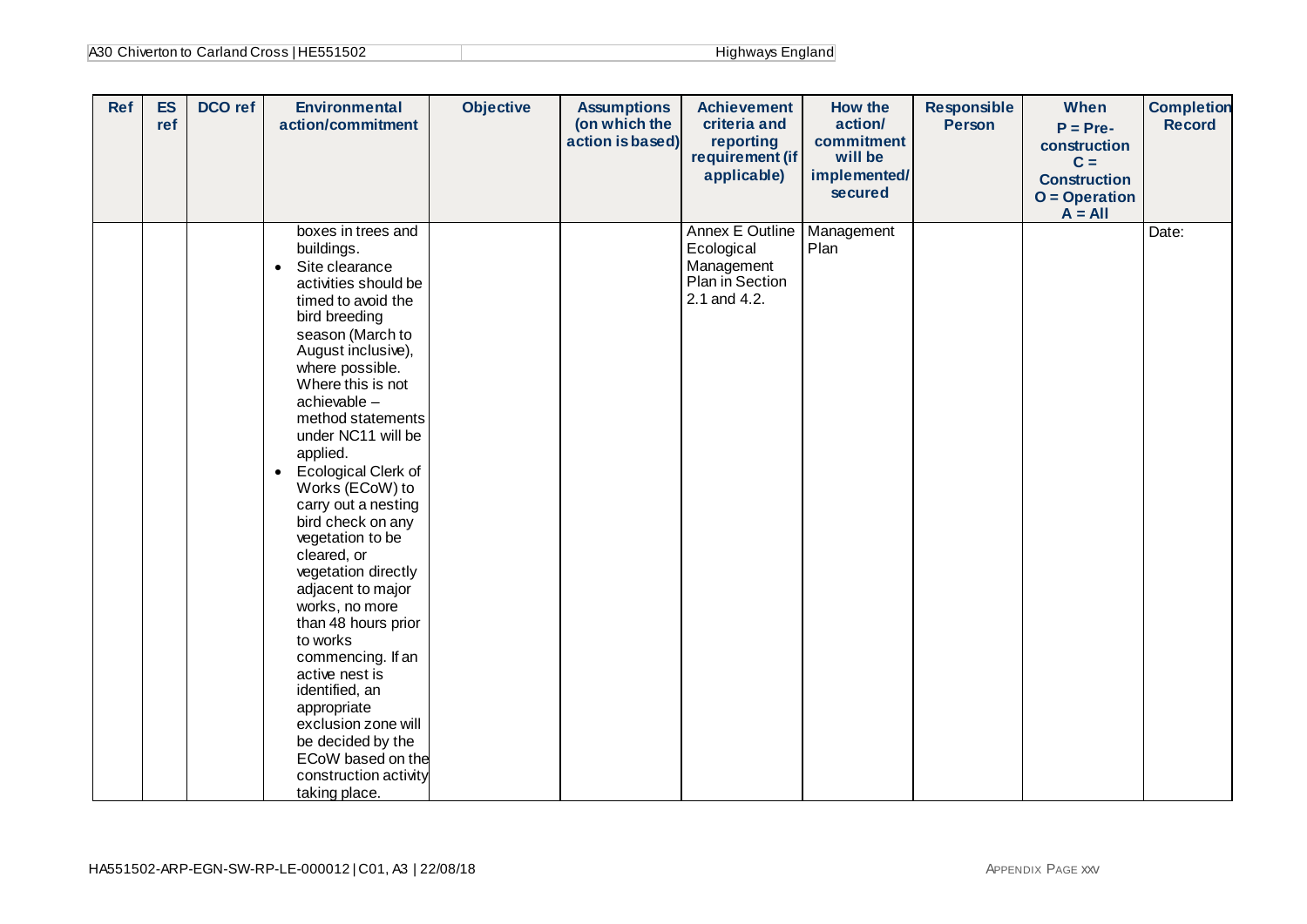| A30 Chiverton to Carland Cross   HE551502 | Highways England |
|-------------------------------------------|------------------|
|-------------------------------------------|------------------|

| <b>Ref</b>      | <b>ES</b><br>ref | <b>DCO</b> ref   | <b>Environmental</b><br>action/commitment                                                                                                                                                                                                                                                                                                                                                                | <b>Objective</b>                                                                 | <b>Assumptions</b><br>(on which the<br>action is based)             | <b>Achievement</b><br>criteria and<br>reporting<br>requirement (if<br>applicable)                                                                | <b>How the</b><br>action/<br>commitment<br>will be<br>implemented/<br>secured                              | <b>Responsible</b><br><b>Person</b> | When<br>$P = Pre-$<br>construction<br>$C =$<br><b>Construction</b><br>$O = Operation$<br>$A = All$ | <b>Completion</b><br><b>Record</b> |
|-----------------|------------------|------------------|----------------------------------------------------------------------------------------------------------------------------------------------------------------------------------------------------------------------------------------------------------------------------------------------------------------------------------------------------------------------------------------------------------|----------------------------------------------------------------------------------|---------------------------------------------------------------------|--------------------------------------------------------------------------------------------------------------------------------------------------|------------------------------------------------------------------------------------------------------------|-------------------------------------|----------------------------------------------------------------------------------------------------|------------------------------------|
| NC7             | Ch8              | Vol 6<br>Doc 6.2 | A detailed method<br>$\bullet$<br>statement for the<br>protection of fish<br>populations during<br>installation of the<br>culverts (and other<br>construction<br>activities affecting<br>the watercourses)<br>will be drawn up at<br>the detailed design<br>stage.<br>Fish relocation<br>$\bullet$<br>should take place in<br>watercourses where<br>fish where recorded<br>under licence with<br>the EA. | To minimise<br>construction stage<br>impacts on fish.                            | Not applicable                                                      | Compliance with<br>mitigation<br>measures<br>outlined within<br>Annex E Outline<br>Ecological<br>Management<br>Plan in Section<br>2.5.           | Outline CEMP,<br>Annex E<br>Outline<br>Ecological<br>Management<br>Plan                                    | Principal<br>Contractor             | P, C                                                                                               | Signature:<br>Date:                |
| NC <sub>8</sub> | Ch8              | Vol 6<br>Doc 6.2 | • A detailed method<br>statement for the<br>potential<br>translocation of the<br>heathlands will be<br>drawn up at the<br>detailed design<br>stage. This is to<br>include methods for<br>soil sampling, site<br>preparation and<br>translocation,<br>translocation<br>method, and<br>aftercare to be<br>agreed with Natural<br>England;                                                                  | To minimise<br>construction stage<br>impacts on<br>terrestrial<br>invertebrates. | Assumes<br>landowner<br>consent to use<br>land as receptor<br>site. | Compliance with<br>mitigation<br>measures<br>outlined within<br>Annex N: Outline<br>method<br>statement for the<br>translocation of<br>heathland | Outline CEMP,<br>Annex N<br><b>Outline Method</b><br>Statement for<br>the<br>Translocation of<br>Heathland | Principal<br>Contractor             | P, C                                                                                               | Signature:<br>Date:                |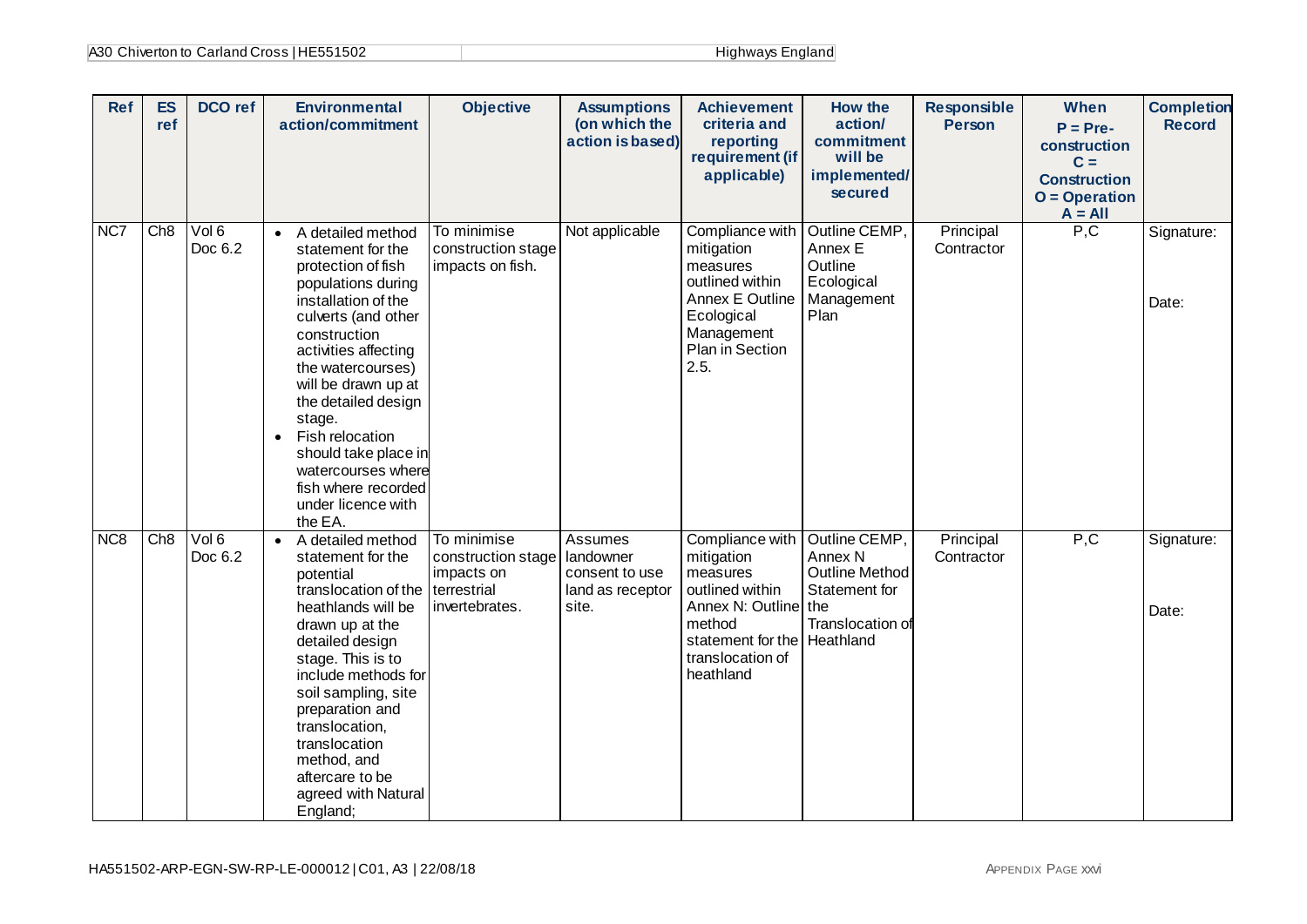| A30 Chiverton to Carland Cross   HE551502 | Highways England |
|-------------------------------------------|------------------|
|-------------------------------------------|------------------|

| <b>Ref</b>       | <b>ES</b><br>ref | DCO ref          | <b>Environmental</b><br>action/commitment                                                                                                                                                                                                                                                                                                                                                                                                                                                                                                                  | <b>Objective</b>                                                        | <b>Assumptions</b><br>(on which the<br>action is based) | <b>Achievement</b><br>criteria and<br>reporting<br>requirement (if<br>applicable)                                             | How the<br>action/<br>commitment<br>will be<br>implemented/<br>secured  | <b>Responsible</b><br><b>Person</b> | When<br>$P = Pre-$<br>construction<br>$C =$<br><b>Construction</b><br>$O = Operation$<br>$A = All$ | <b>Completion</b><br><b>Record</b> |
|------------------|------------------|------------------|------------------------------------------------------------------------------------------------------------------------------------------------------------------------------------------------------------------------------------------------------------------------------------------------------------------------------------------------------------------------------------------------------------------------------------------------------------------------------------------------------------------------------------------------------------|-------------------------------------------------------------------------|---------------------------------------------------------|-------------------------------------------------------------------------------------------------------------------------------|-------------------------------------------------------------------------|-------------------------------------|----------------------------------------------------------------------------------------------------|------------------------------------|
|                  |                  |                  | The timing of any<br>$\bullet$<br>such translocation<br>will consider the<br>preservation of non-<br>mobile species in<br>the heathland.                                                                                                                                                                                                                                                                                                                                                                                                                   |                                                                         |                                                         |                                                                                                                               |                                                                         |                                     |                                                                                                    |                                    |
| N <sub>C</sub> 9 | Ch8              | Vol 6<br>Doc 6.2 | • The reptile<br>mitigation will be<br>determined at<br>detailed design<br>stage. Habitat<br>manipulation and<br>creation strategies<br>will be prioritised<br>over exclusion<br>fencing and<br>translocation<br>strategies. Habitat<br>manipulation to<br>include within<br>grassland and<br>heathland areas the<br>reducing the height<br>of the vegetation<br>sward in stages<br>(Phased habitat<br>manipulation) within<br>works footprint to<br>encourage reptiles<br>to move out of<br>these areas -<br>strimming to<br>300mm above<br>ground level. | To minimise risk of Not applicable<br>killing and injuring<br>reptiles. |                                                         | Compliance with<br>reptile mitigation<br>outlined in Annex<br>E Outline<br>Ecological<br>Management<br>Plan in Section<br>4.4 | Outline CEMP,<br>Annex E<br>Outline<br>Ecological<br>Management<br>Plan | Principal<br>Contractor             | P, C                                                                                               | Signature:<br>Date:                |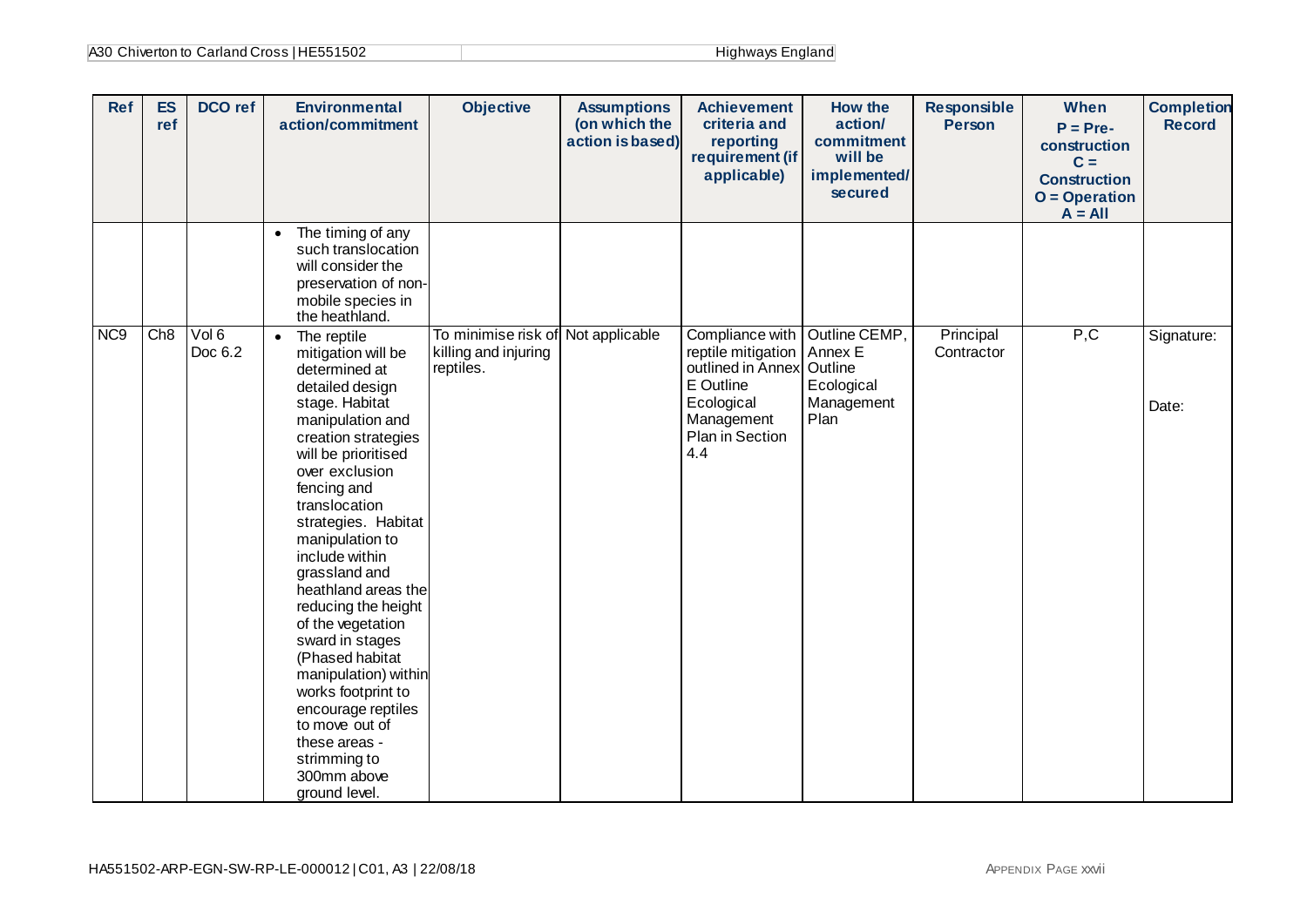| A30 Chiverton to Carland Cross   HE551502 | Highways England |
|-------------------------------------------|------------------|
|-------------------------------------------|------------------|

| <b>Ref</b>  | <b>ES</b><br>ref | DCO ref          | <b>Environmental</b><br>action/commitment                                                                                                                                                                                                                                                                                                                                                                                                                                             | <b>Objective</b>                                            | <b>Assumptions</b><br>(on which the<br>action is based)                      | <b>Achievement</b><br>criteria and<br>reporting<br>requirement (if<br>applicable)                                                                                                                                                        | How the<br>action/<br>commitment<br>will be<br>implemented/<br>secured | <b>Responsible</b><br><b>Person</b> | When<br>$P = Pre-$<br>construction<br>$C =$<br><b>Construction</b><br>$O = Operation$<br>$A = All$ | <b>Completion</b><br><b>Record</b> |
|-------------|------------------|------------------|---------------------------------------------------------------------------------------------------------------------------------------------------------------------------------------------------------------------------------------------------------------------------------------------------------------------------------------------------------------------------------------------------------------------------------------------------------------------------------------|-------------------------------------------------------------|------------------------------------------------------------------------------|------------------------------------------------------------------------------------------------------------------------------------------------------------------------------------------------------------------------------------------|------------------------------------------------------------------------|-------------------------------------|----------------------------------------------------------------------------------------------------|------------------------------------|
|             |                  |                  | If reptile<br>$\bullet$<br>translocation is<br>required exclusion<br>fencing and<br>placement of<br>artificial refugia<br>installed at a<br>density of at least<br>100 per hectare and<br>remain in place<br>throughout<br>construction.                                                                                                                                                                                                                                              |                                                             |                                                                              |                                                                                                                                                                                                                                          |                                                                        |                                     |                                                                                                    |                                    |
| <b>NC10</b> | Ch8              | Vol 6<br>Doc 6.2 | Pre-construction<br>$\bullet$<br>surveys to check<br>location and status<br>of known badger<br>setts and to check<br>for any new setts<br>within construction<br>footprint and within<br>a 50m radius of the<br>construction<br>footprint;<br>A scheme-wide<br>$\bullet$<br>badger licence from<br>Natural England will<br>be obtained which<br>will detail mitigation<br>for any impacts<br>including<br>disturbance to any<br>badger sett;<br>Any<br>$\bullet$<br>holes/excavations | To minimise<br>construction stage<br>impacts on<br>badgers. | Badgers are still<br>setts identified<br>during the 2017<br>ecology surveys. | Compliance with<br>present within the badger mitigation Annex E<br>outlined in Annex<br>E Outline<br>Ecological<br>Management<br>Plan in Section<br>2.2.<br><b>Badger Mitigation</b><br>Licence - Report<br>of Actions under<br>licence. | Outline CEMP,<br>Outline<br>Ecological<br>Management<br>Plan           | Principal<br>Contractor             | P, C                                                                                               | Signature:<br>Date:                |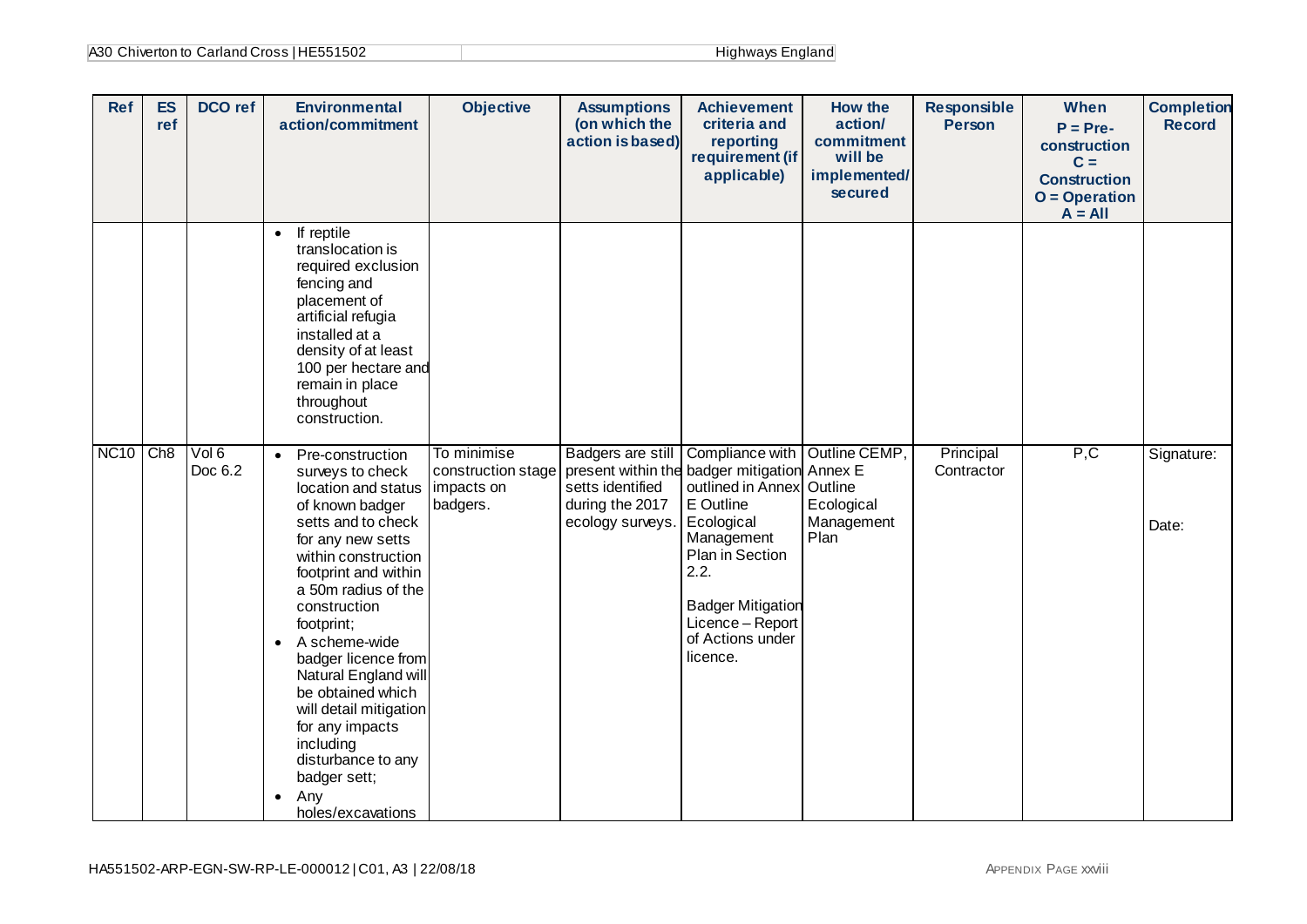| A30 Chiverton to Carland Cross   HE551502 | Highways England |
|-------------------------------------------|------------------|
|-------------------------------------------|------------------|

| <b>Ref</b>                           | <b>ES</b><br>ref | <b>DCO</b> ref   | <b>Environmental</b><br>action/commitment                                                                                                                                                                                                                                                                                                                                                 | <b>Objective</b>                                                                                          | <b>Assumptions</b><br>(on which the<br>action is based) | <b>Achievement</b><br>criteria and<br>reporting<br>requirement (if<br>applicable)                                                  | How the<br>action/<br>commitment<br>will be<br>implemented/<br>secured                          | <b>Responsible</b><br><b>Person</b> | When<br>$P = Pre-$<br>construction<br>$C =$<br><b>Construction</b><br>$O = Operation$<br>$A = All$ | <b>Completion</b><br><b>Record</b> |
|--------------------------------------|------------------|------------------|-------------------------------------------------------------------------------------------------------------------------------------------------------------------------------------------------------------------------------------------------------------------------------------------------------------------------------------------------------------------------------------------|-----------------------------------------------------------------------------------------------------------|---------------------------------------------------------|------------------------------------------------------------------------------------------------------------------------------------|-------------------------------------------------------------------------------------------------|-------------------------------------|----------------------------------------------------------------------------------------------------|------------------------------------|
|                                      |                  |                  | created during<br>construction period<br>which badgers or<br>other mammals<br>could fall into must<br>be covered and a<br>ramp provided.                                                                                                                                                                                                                                                  |                                                                                                           |                                                         |                                                                                                                                    |                                                                                                 |                                     |                                                                                                    |                                    |
| <b>NC11</b>                          | Ch8              | Vol 6<br>Doc 6.2 | Method statements will<br>be drawn up at the<br>detailed design stage<br>comprising a series of<br>mitigation measures<br>including timing of<br>works, to prevent<br>adverse impacts on<br>Section 41 species.                                                                                                                                                                           | To minimise<br>construction stage<br>impacts on other<br>Section 41 Species<br>of Principal<br>Importance | Not applicable                                          | Compliance with<br>mitigation<br>measures<br>outlined in Annex<br>E Outline<br>Ecological<br>Management<br>Plan in Section<br>2.6. | Outline CEMP,<br>Annex E<br>Outline<br>Ecological<br>Management<br>Plan                         | Principal<br>Contractor             | P, C                                                                                               | Signature:<br>Date:                |
| Geology and Soils<br>GS <sub>1</sub> | Ch9              | Vol 6<br>Doc 6.2 | Mitigation measures<br>$\bullet$<br>will be implemented<br>to reduce the<br>impacts of<br>construction<br>activities within<br>areas of potentially<br>contaminated land<br>or unexpected<br>contamination in<br>line with current<br>best practice set out<br>in a detailed Site<br>Waste Management<br>Plan (SWMP). This<br>include measures to<br>minimise the spread<br>or release of | To protect site end<br>users, construction<br>workers, soils and<br>controlled waters                     | Not applicable                                          | Consultation with Draft DCO,<br>the EA.                                                                                            | Requirement 8<br>Outline CEMP,<br>Annex B<br><b>Outline Site</b><br>Waste<br>Management<br>Plan | Principal<br>Contractor             | P, C                                                                                               | Signature:<br>Date:                |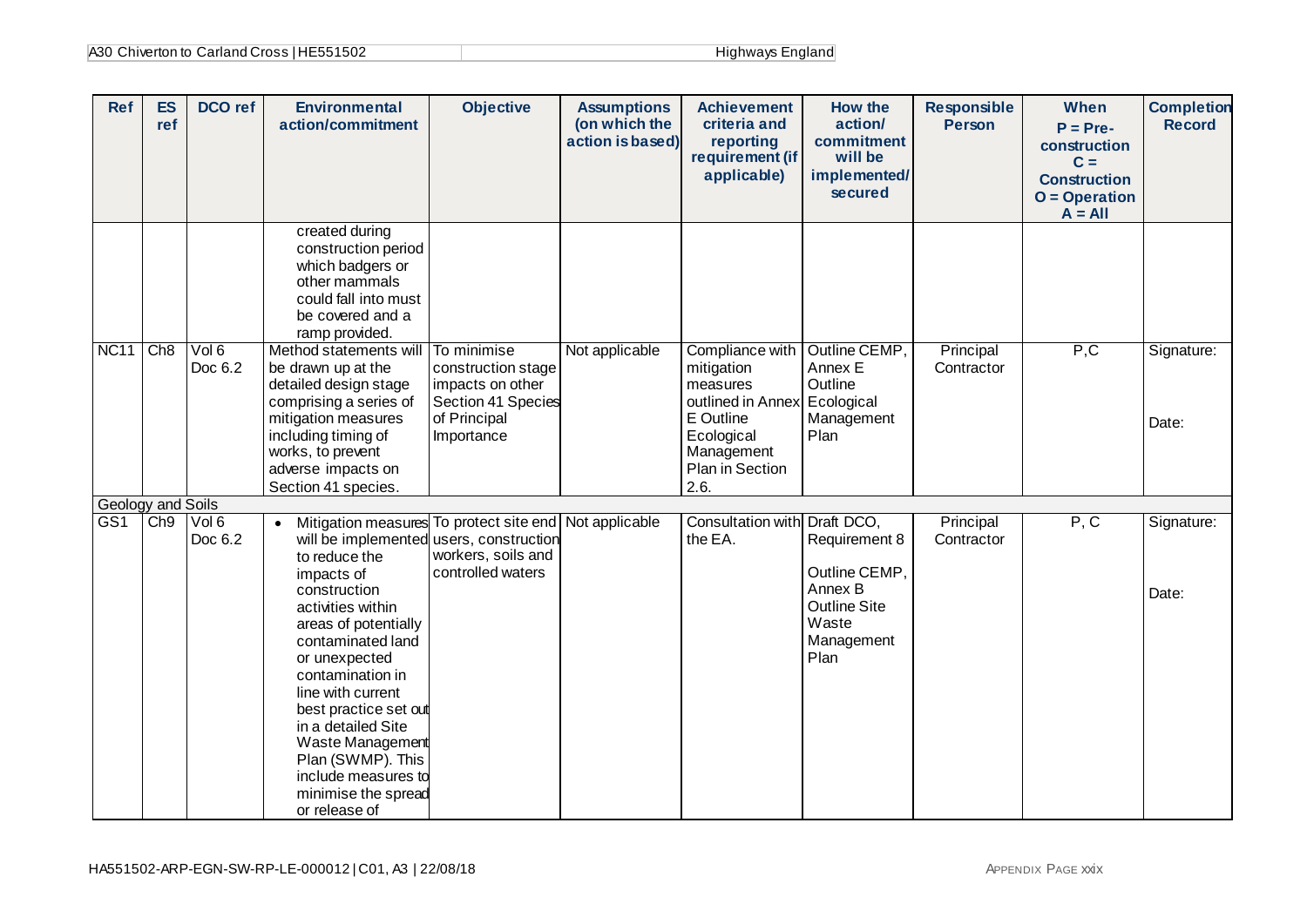| A30 Chiverton to Carland Cross   HE551502 | Highways England |
|-------------------------------------------|------------------|
|-------------------------------------------|------------------|

| <b>Ref</b>      | <b>ES</b><br>ref | <b>DCO</b> ref   | <b>Environmental</b><br>action/commitment                                                                                                                                                                                                                                                               | <b>Objective</b>                                                                                                             | <b>Assumptions</b><br>(on which the<br>action is based) | <b>Achievement</b><br>criteria and<br>reporting<br>requirement (if<br>applicable)                                             | How the<br>action/<br>commitment<br>will be<br>implemented/<br>secured                              | <b>Responsible</b><br><b>Person</b> | When<br>$P = Pre-$<br>construction<br>$C =$<br><b>Construction</b><br>$O = Operation$<br>$A = All$ | <b>Completion</b><br><b>Record</b> |
|-----------------|------------------|------------------|---------------------------------------------------------------------------------------------------------------------------------------------------------------------------------------------------------------------------------------------------------------------------------------------------------|------------------------------------------------------------------------------------------------------------------------------|---------------------------------------------------------|-------------------------------------------------------------------------------------------------------------------------------|-----------------------------------------------------------------------------------------------------|-------------------------------------|----------------------------------------------------------------------------------------------------|------------------------------------|
| GS <sub>2</sub> | Ch9              | Vol 6            | contamination by<br>suitably storing<br>contaminated<br>materials and<br>appropriate waste<br>disposal<br>procedures.<br>As GS3 a<br>$\bullet$<br>contamination risk<br>assessment is to be<br>undertaken prior to<br>works.<br>Implementation of the                                                   | To ensure                                                                                                                    | Not applicable                                          | Not applicable                                                                                                                | Outline CEMP,                                                                                       | Principal                           | $\overline{P, C}$                                                                                  | Signature:                         |
|                 |                  | Doc 6.2          | <b>Materials Management</b><br>Plan (MMP) to manage<br>the reuse of site won<br>materials. This is to<br>include a specification<br>for suitable material to<br>be used.                                                                                                                                | appropriate<br>management of<br>materials during<br>construction,<br>including handling,<br>re-use and removal<br>from site. |                                                         |                                                                                                                               | Annex C<br>Outline<br><b>Materials</b><br>Management<br>Plan                                        | Contractor                          |                                                                                                    | Date:                              |
| GS3             | Ch9              | Vol 6<br>Doc 6.2 | Prevent<br>$\bullet$<br>contamination being<br>introduced into the<br>environment and<br>prevent existing<br>contamination being<br>mobilised or<br>pathways to<br>contamination being<br>present during<br>operation;<br>Undertake a<br>$\bullet$<br>contamination risk<br>assessment in<br>respect of | Protection of the<br>environment from<br>contamination                                                                       | Not applicable                                          | Production of<br>working method<br>statements.<br>Daily site audits.<br>Consultation with Waste<br>the EA where<br>necessary. | Draft DCO<br>Requirement 8<br>Outline CEMP.<br>Annex B<br><b>Outline Site</b><br>Management<br>Plan | Principal<br>Contractor             | P, C                                                                                               | Signature:<br>Date:                |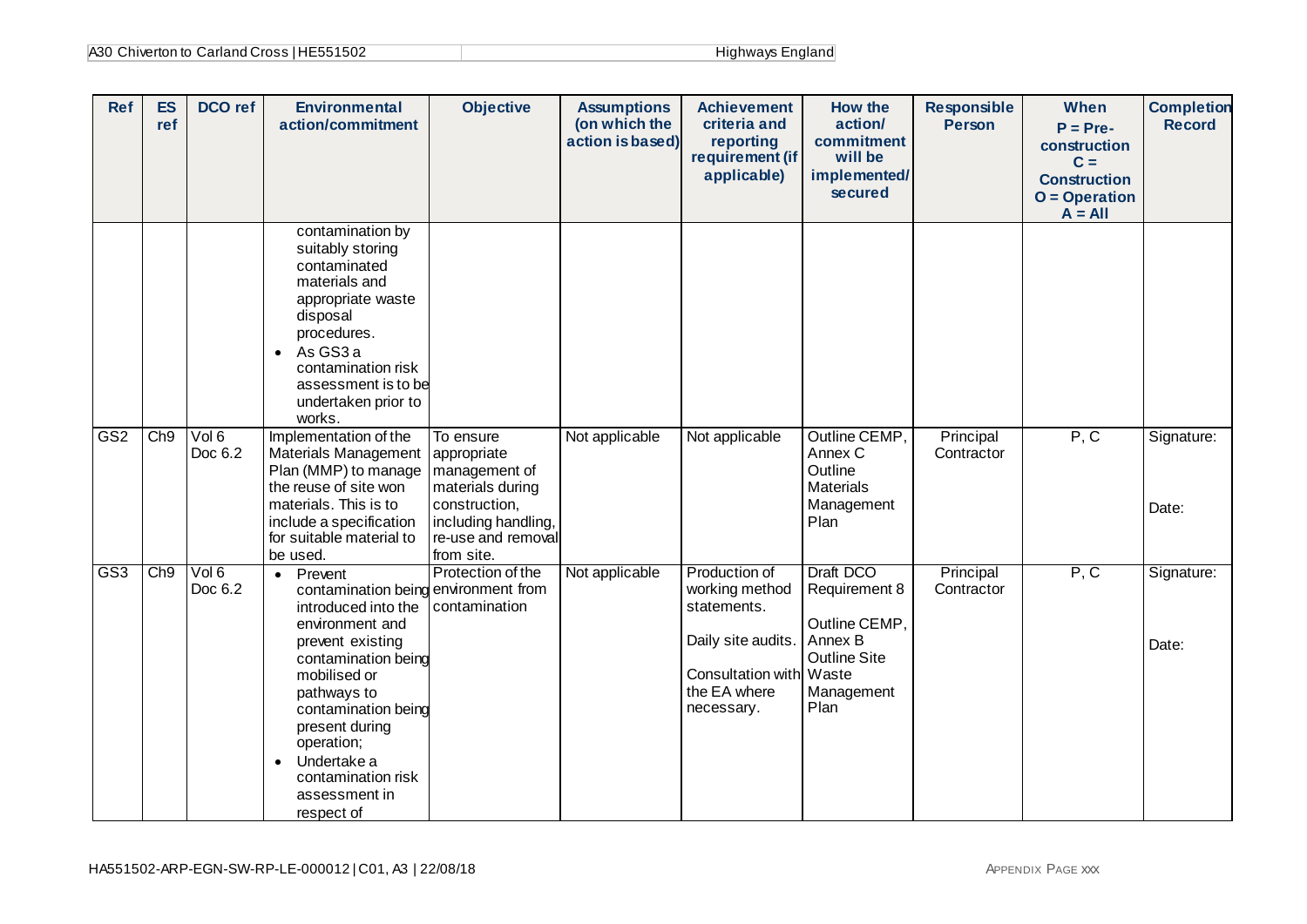| A30 Chiverton to Carland Cross   HE551502 | Highways England |
|-------------------------------------------|------------------|
|-------------------------------------------|------------------|

| <b>Ref</b>                         | <b>ES</b><br>ref | DCO ref                           | <b>Environmental</b><br>action/commitment                                                                                                                                                                                                                                                                                                                                               | <b>Objective</b>                                                                                                                                                                  | <b>Assumptions</b><br>(on which the<br>action is based)                                                                                           | <b>Achievement</b><br>criteria and<br>reporting<br>requirement (if<br>applicable) | How the<br>action/<br>commitment<br>will be<br>implemented/<br>secured         | <b>Responsible</b><br><b>Person</b> | When<br>$P = Pre-$<br>construction<br>$C =$<br><b>Construction</b><br>$O = Operation$<br>$A = All$ | <b>Completion</b><br><b>Record</b> |
|------------------------------------|------------------|-----------------------------------|-----------------------------------------------------------------------------------------------------------------------------------------------------------------------------------------------------------------------------------------------------------------------------------------------------------------------------------------------------------------------------------------|-----------------------------------------------------------------------------------------------------------------------------------------------------------------------------------|---------------------------------------------------------------------------------------------------------------------------------------------------|-----------------------------------------------------------------------------------|--------------------------------------------------------------------------------|-------------------------------------|----------------------------------------------------------------------------------------------------|------------------------------------|
|                                    |                  |                                   | controlled waters<br>prior to works. This<br>should outline<br>existing sources of<br>contamination,<br>protective<br>measures and<br>remediation<br>measures.                                                                                                                                                                                                                          |                                                                                                                                                                                   |                                                                                                                                                   |                                                                                   |                                                                                |                                     |                                                                                                    |                                    |
| GS4                                | Ch9              | Vol 6<br>Doc 6.2                  | Carry out additional<br>investigation/studies of<br>mining area based on<br>the results of surface<br>geophysical studies.                                                                                                                                                                                                                                                              | To ensure known<br>mining features do<br>not impact stability<br>of the carriageway<br>or earthworks                                                                              | Works in areas of Production of<br>historical mining.                                                                                             | Contaminated<br><b>Land Risk</b><br>Assessment.<br>Daily site audits.             | DCO Article 22                                                                 | Principal<br>Contractor             | P, C                                                                                               | Signature:<br>Date:                |
| <b>Materials</b><br>M <sub>1</sub> |                  | Ch <sub>10</sub> Vol 6<br>Doc 6.2 | Materials will be<br>$\bullet$<br>sorted/processed<br>and where<br>necessary treated<br>(through for<br>example, sorting<br>and drying onsite)<br>and the materials<br>disposed of or<br>reused as<br>appropriate for the<br>particular waste<br>stream at offsite<br>facilities.<br>Recycling facilities<br>$\bullet$<br>in the vicinity of the<br>proposed scheme<br>location will be | To minimise<br>amount of waste<br>which ends up off<br>site or in landfill,<br>thereby reducing<br>impacts on waste<br>management<br>infrastructure<br>capacity in the<br>region. | The construction<br>of the scheme<br>will require large<br>quantities of<br>material.<br>Assumed waste<br>infrastructure has<br>capacity locally. | Completion of<br>SWMP (live<br>document)                                          | Outline CEMP,<br>Annex B<br><b>Outline Site</b><br>Waste<br>Management<br>Plan | Principal<br>Contractor             | $\mathsf{C}$                                                                                       | Signature:<br>Date:                |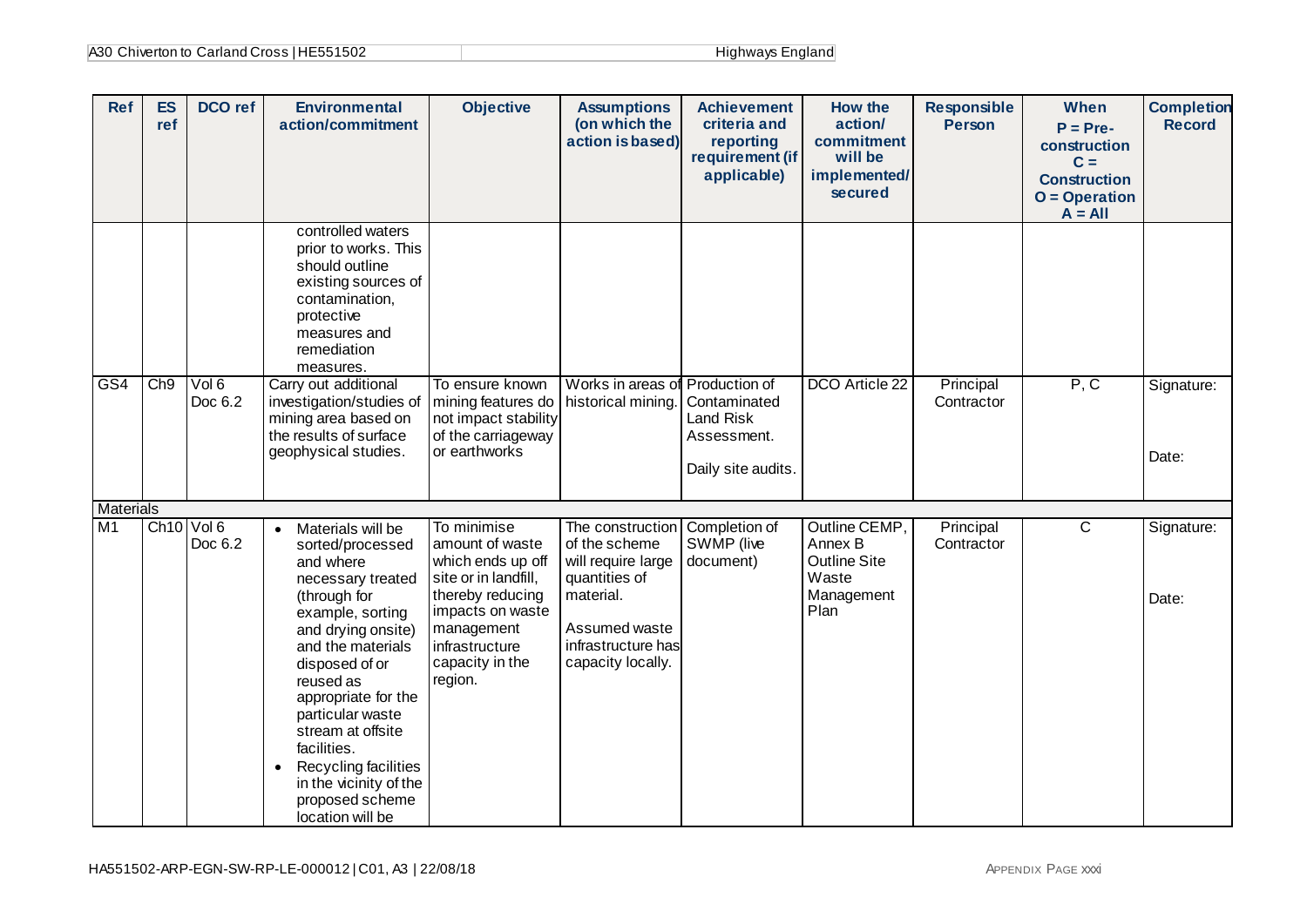| A30 Chiverton to Carland Cross   HE551502 | Highways England |
|-------------------------------------------|------------------|
|-------------------------------------------|------------------|

| <b>Ref</b>     | <b>ES</b><br>ref       | DCO ref | <b>Environmental</b><br>action/commitment                                                                                                                                                                                                                                                                                                                                                                                        | <b>Objective</b>                                                                                                     | <b>Assumptions</b><br>(on which the<br>action is based)                                                                                           | <b>Achievement</b><br>criteria and<br>reporting<br>requirement (if<br>applicable) | How the<br>action/<br>commitment<br>will be<br>implemented/<br>secured                                                                                   | <b>Responsible</b><br><b>Person</b> | When<br>$P = Pre-$<br>construction<br>$C =$<br><b>Construction</b><br>$O = Operation$<br>$A = All$ | <b>Completion</b><br><b>Record</b> |
|----------------|------------------------|---------|----------------------------------------------------------------------------------------------------------------------------------------------------------------------------------------------------------------------------------------------------------------------------------------------------------------------------------------------------------------------------------------------------------------------------------|----------------------------------------------------------------------------------------------------------------------|---------------------------------------------------------------------------------------------------------------------------------------------------|-----------------------------------------------------------------------------------|----------------------------------------------------------------------------------------------------------------------------------------------------------|-------------------------------------|----------------------------------------------------------------------------------------------------|------------------------------------|
|                |                        |         | identified by the<br>Contractor. Only<br>appropriately<br>qualified and<br>licensed waste<br>management<br>facilities would be<br>used.                                                                                                                                                                                                                                                                                          |                                                                                                                      |                                                                                                                                                   |                                                                                   |                                                                                                                                                          |                                     |                                                                                                    |                                    |
| M <sub>2</sub> | $Ch10$ Vol 6           | Doc 6.2 | To reuse onsite<br>$\bullet$<br>waste arisings as<br>far as is reasonably<br>practicable and<br>where suitable;<br>The detailed SWMP<br>$\bullet$<br>will detail the<br>estimated quantities<br>of waste material<br>and the<br>opportunities for<br>reuse, recycling,<br>recovery or<br>disposal;<br>The Contractor<br>$\bullet$<br>shall ensure that<br>materials are<br>treated and used as<br>set out in the outline<br>MMP. | To minimise<br>amount of waste<br>sent to waste<br>management<br>facilities and<br>impacts on local<br>road network. | The construction<br>of the scheme<br>will require large<br>quantities of<br>material.<br>Assumed waste<br>infrastructure has<br>capacity locally. | Completion of<br>SWMP (live<br>document)                                          | Outline CEMP,<br>Annex B<br>Outline Site<br>Waste<br>Management<br>Plan<br>Outline CEMP.<br>Annex C<br>Outline<br><b>Materials</b><br>Management<br>Plan | Principal<br>Contractor             | $\mathsf{C}$                                                                                       | Signature:<br>Date:                |
| M3             | Ch <sub>10</sub> Vol 6 | Doc 6.2 | Use of the haul road<br>and temporary network                                                                                                                                                                                                                                                                                                                                                                                    | To minimise<br>impacts on the                                                                                        | Assumes<br>materials can be                                                                                                                       | Not applicable                                                                    | Draft DCO<br>Requirement 11                                                                                                                              | Principal<br>Contractor             | $\overline{\text{c}}$                                                                              | Signature:                         |
|                |                        |         | of local roads for the<br>transport of materials.                                                                                                                                                                                                                                                                                                                                                                                | local road network                                                                                                   | sourced locally.                                                                                                                                  |                                                                                   | Draft Traffic                                                                                                                                            |                                     |                                                                                                    |                                    |
|                |                        |         |                                                                                                                                                                                                                                                                                                                                                                                                                                  |                                                                                                                      |                                                                                                                                                   |                                                                                   | Management<br>Plan Vol 6, Doc                                                                                                                            |                                     |                                                                                                    | Date:                              |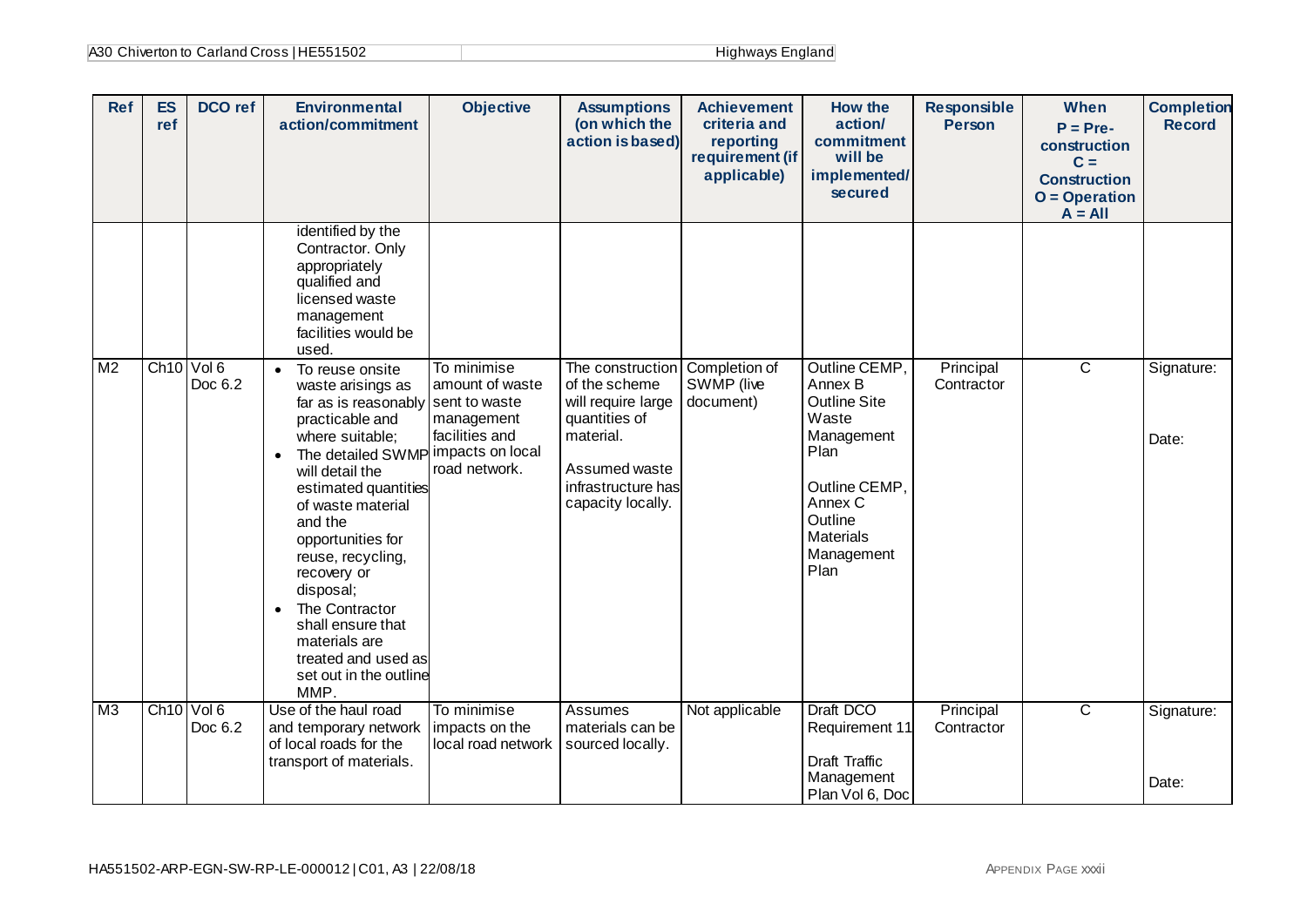| <b>Ref</b>          | <b>ES</b><br>ref       | DCO ref | <b>Environmental</b><br>action/commitment                                                                                                                                                                                                                                                                                                                                                                                                                                                                                                                                                                                                                               | <b>Objective</b>                                                                                                                                                        | <b>Assumptions</b><br>(on which the<br>action is based) | <b>Achievement</b><br>criteria and<br>reporting<br>requirement (if<br>applicable)                                                                  | How the<br>action/<br>commitment<br>will be<br>implemented/<br>secured                  | <b>Responsible</b><br><b>Person</b> | When<br>$P = Pre-$<br>construction<br>$C =$<br><b>Construction</b><br>$O = Operation$<br>$A = All$ | <b>Completion</b><br><b>Record</b> |
|---------------------|------------------------|---------|-------------------------------------------------------------------------------------------------------------------------------------------------------------------------------------------------------------------------------------------------------------------------------------------------------------------------------------------------------------------------------------------------------------------------------------------------------------------------------------------------------------------------------------------------------------------------------------------------------------------------------------------------------------------------|-------------------------------------------------------------------------------------------------------------------------------------------------------------------------|---------------------------------------------------------|----------------------------------------------------------------------------------------------------------------------------------------------------|-----------------------------------------------------------------------------------------|-------------------------------------|----------------------------------------------------------------------------------------------------|------------------------------------|
|                     |                        |         |                                                                                                                                                                                                                                                                                                                                                                                                                                                                                                                                                                                                                                                                         |                                                                                                                                                                         |                                                         |                                                                                                                                                    | Ref 6.4,<br>Appendix 2.1                                                                |                                     |                                                                                                    |                                    |
| Noise and Vibration |                        |         |                                                                                                                                                                                                                                                                                                                                                                                                                                                                                                                                                                                                                                                                         |                                                                                                                                                                         |                                                         |                                                                                                                                                    |                                                                                         |                                     |                                                                                                    |                                    |
| NV <sub>1</sub>     | Ch <sub>11</sub> Vol 6 | Doc 6.2 | To implement best<br>practicable means<br>(BPM) at all times in<br>order to control noise<br>and vibration from the<br>works. Including:<br>Noise and vibration<br>$\bullet$<br>control at source -<br>for example the<br>selection of quiet<br>and low vibration<br>equipment, review<br>of construction<br>programme and<br>methodology to<br>consider quieter<br>methods (including<br>non-vibratory<br>compaction plant,<br>where required),<br>location of<br>equipment on site,<br>control of working<br>hours, the provision<br>of acoustic<br>enclosures and the<br>use of less intrusive<br>alarms, such as<br>broadband vehicle<br>reversing warnings;<br>and | To avoid significant Sensitive<br>construction noise receptors within<br>and vibration<br>effects and<br>minimise adverse<br>impact arising from<br>construction works. | the vicinity of the<br>scheme.                          | Compliance with<br>mitigation<br>measures<br>outlined in Annex<br>K Outline Noise<br>and Vibration<br>Management<br>Plan of Outline<br><b>CEMP</b> | Outline CEMP,<br>Annex K<br><b>Outline Noise</b><br>and Vibration<br>Management<br>Plan | Principal<br>Contractor             | P, C                                                                                               | Signature:<br>Date:                |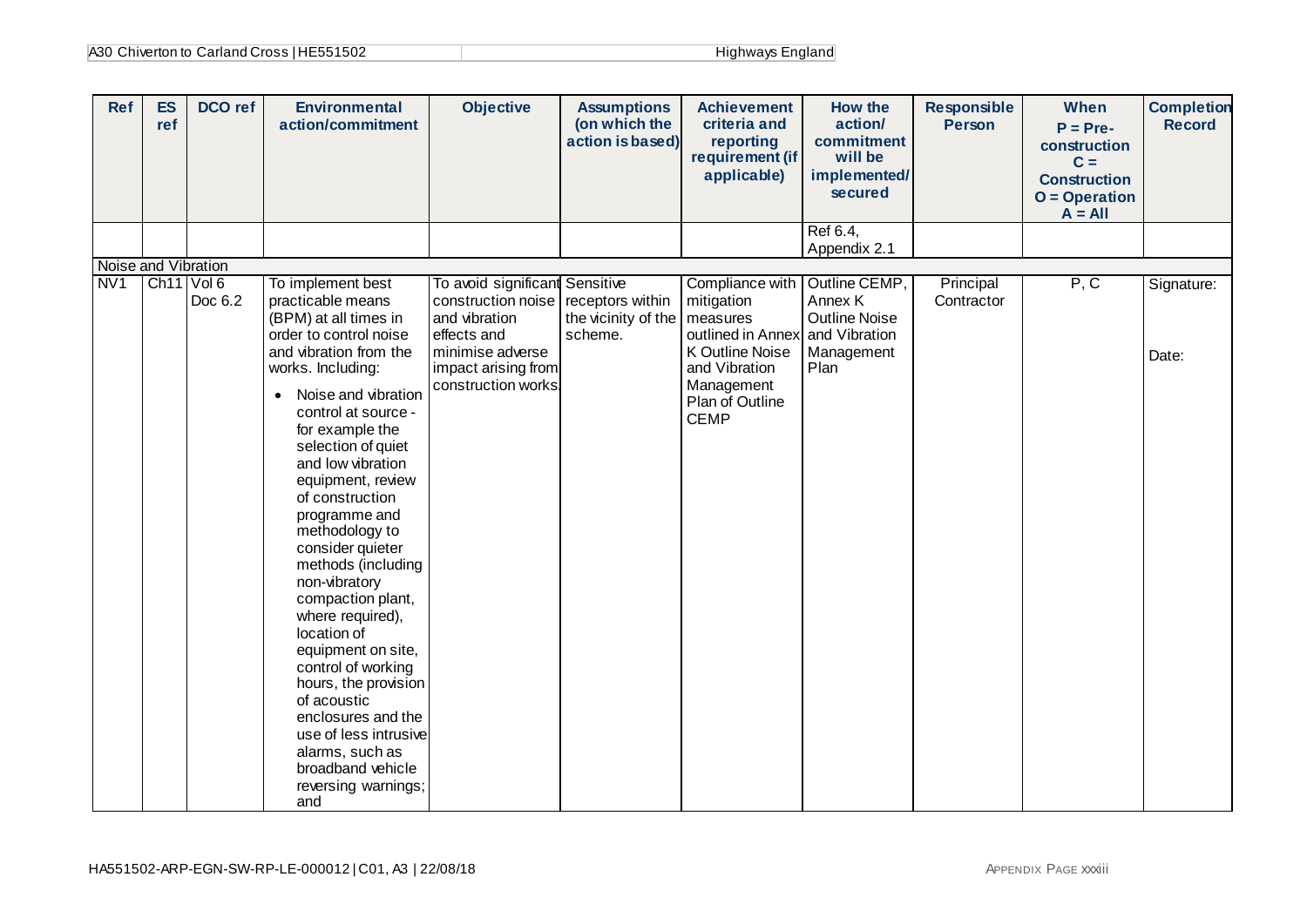| A30 Chiverton to Carland Cross   HE551502 | Highways England |
|-------------------------------------------|------------------|
|-------------------------------------------|------------------|

| <b>Ref</b>     | <b>ES</b><br>ref | DCO ref          | <b>Environmental</b><br>action/commitment                                                                                                                                                                                                                                                                                                                                                                                                                                                                                                                     | <b>Objective</b>                                                                                                                                       | <b>Assumptions</b><br>(on which the<br>action is based) | <b>Achievement</b><br>criteria and<br>reporting<br>requirement (if<br>applicable) | How the<br>action/<br>commitment<br>will be<br>implemented/<br>secured                  | <b>Responsible</b><br><b>Person</b> | When<br>$P = Pre-$<br>construction<br>$C =$<br><b>Construction</b><br>$O = Operation$<br>$A = All$ | <b>Completion</b><br><b>Record</b> |
|----------------|------------------|------------------|---------------------------------------------------------------------------------------------------------------------------------------------------------------------------------------------------------------------------------------------------------------------------------------------------------------------------------------------------------------------------------------------------------------------------------------------------------------------------------------------------------------------------------------------------------------|--------------------------------------------------------------------------------------------------------------------------------------------------------|---------------------------------------------------------|-----------------------------------------------------------------------------------|-----------------------------------------------------------------------------------------|-------------------------------------|----------------------------------------------------------------------------------------------------|------------------------------------|
|                |                  |                  | Screening - local<br>$\bullet$<br>screening of<br>equipment,<br>perimeter hoarding<br>or the use of<br>temporary<br>stockpiles.                                                                                                                                                                                                                                                                                                                                                                                                                               |                                                                                                                                                        |                                                         |                                                                                   |                                                                                         |                                     |                                                                                                    |                                    |
| N <sub>V</sub> | Ch11             | Vol 6<br>Doc 6.2 | To implement noise<br>$\bullet$<br>insulation/temporar<br>y rehousing policy<br>where not<br>practicable to<br>mitigate airborne<br>noise, or reduce<br>exposure to levels<br>that are tolerable<br>during certain<br>intensive<br>construction<br>phases.<br>• The contractor will<br>submit a noise<br>insulation/temporar<br>y rehousing<br>appraisal at least<br>six months prior to<br>starting that phase<br>of work on site. A<br>noise insulation<br>package will include<br>secondary glazing,<br>an alternative<br>method of<br>ventilation and, on | To avoid significant Sensitive<br>construction noise<br>and vibration<br>effects and<br>minimise adverse<br>impact arising from<br>construction works. | receptors within<br>the vicinity of the<br>scheme.      | Not applicable                                                                    | Outline CEMP,<br>Annex K<br><b>Outline Noise</b><br>and Vibration<br>Management<br>Plan | Principal<br>Contractor             | P, C                                                                                               | Signature:<br>Date:                |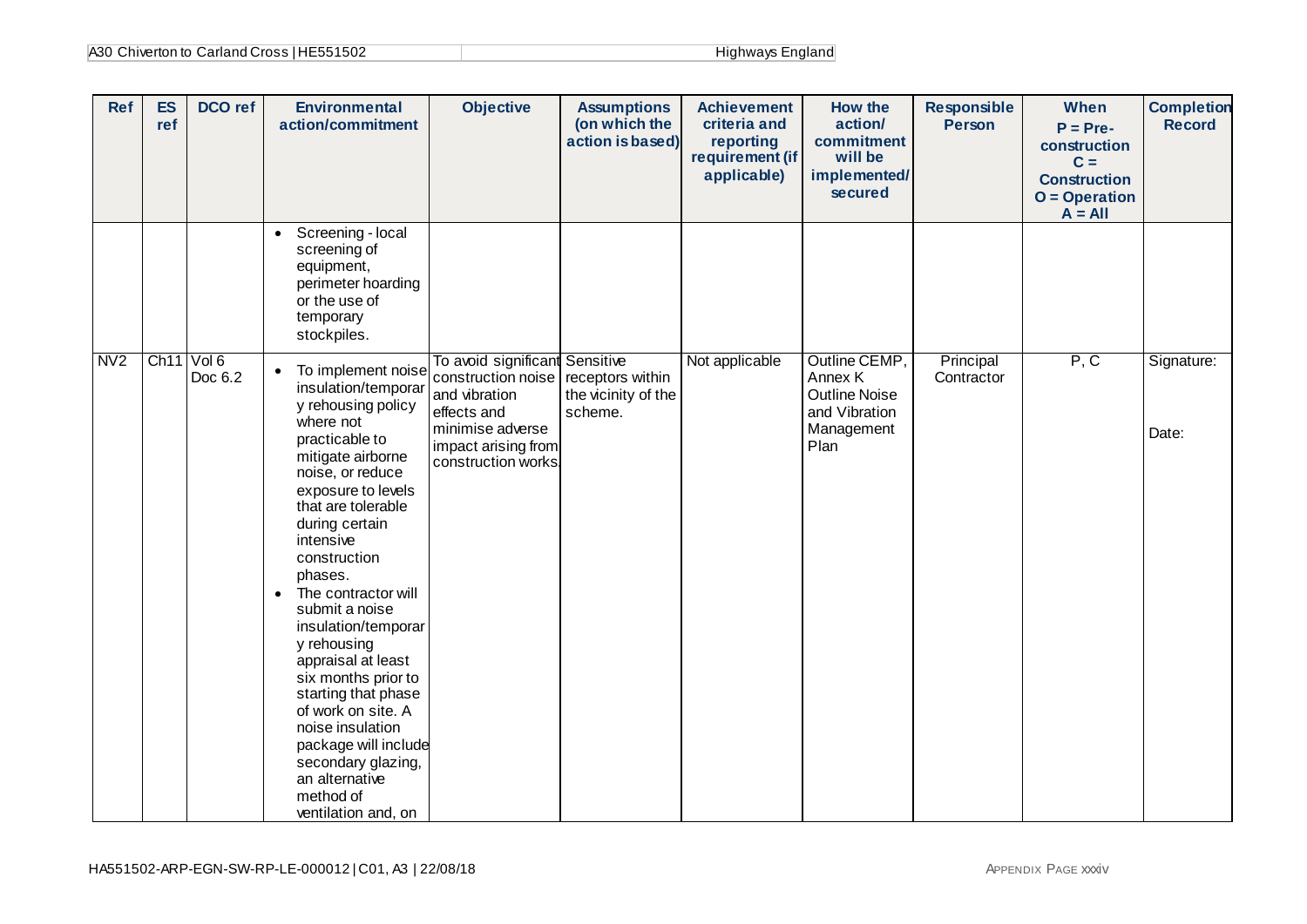| A30 Chiverton to Carland Cross   HE551502 | Highways England |
|-------------------------------------------|------------------|
|-------------------------------------------|------------------|

| <b>Ref</b>       | <b>ES</b><br>ref | DCO ref                           | <b>Environmental</b><br>action/commitment                                                                                                                                                                                                                                                                                                                                                                                                                                                                           | <b>Objective</b>                                                                                                         | <b>Assumptions</b><br>(on which the<br>action is based) | <b>Achievement</b><br>criteria and<br>reporting<br>requirement (if<br>applicable)                                                                  | <b>How the</b><br>action/<br>commitment<br>will be<br>implemented/<br>secured           | <b>Responsible</b><br><b>Person</b> | When<br>$P = Pre-$<br>construction<br>$C =$<br><b>Construction</b><br>$O = Operation$<br>$A = All$ | <b>Completion</b><br><b>Record</b> |
|------------------|------------------|-----------------------------------|---------------------------------------------------------------------------------------------------------------------------------------------------------------------------------------------------------------------------------------------------------------------------------------------------------------------------------------------------------------------------------------------------------------------------------------------------------------------------------------------------------------------|--------------------------------------------------------------------------------------------------------------------------|---------------------------------------------------------|----------------------------------------------------------------------------------------------------------------------------------------------------|-----------------------------------------------------------------------------------------|-------------------------------------|----------------------------------------------------------------------------------------------------|------------------------------------|
|                  |                  |                                   | certain aspects,<br>venetian blinds.                                                                                                                                                                                                                                                                                                                                                                                                                                                                                |                                                                                                                          |                                                         |                                                                                                                                                    |                                                                                         |                                     |                                                                                                    |                                    |
| N <sub>V</sub> 3 |                  | Ch11 Vol 6<br>Doc 6.2             | To implement noise<br>and vibration<br>monitoring during<br>construction works<br>to ensure mitigation<br>controls are<br>effective and<br>exposure levels are<br>acceptable. These<br>are to include:<br>Physical<br>$\bullet$<br>measurements and<br>observational<br>checks/audits;<br>Checking hours of<br>$\bullet$<br>working, presence<br>of mitigation,<br>number of plant,<br>construction<br>method;<br>Reporting noise and<br>$\bullet$<br>vibration monitoring<br>and any remedial<br>actions required. | To avoid significant Sensitive<br>construction noise<br>and vibration<br>effects and<br>adequacy of<br>control measures. | receptors within<br>the vicinity of the<br>scheme.      | Compliance with<br>mitigation<br>measures<br>outlined in Annex<br>K Outline Noise<br>and Vibration<br>Management<br>Plan of Outline<br><b>CEMP</b> | Outline CEMP,<br>Annex K<br><b>Outline Noise</b><br>and Vibration<br>Management<br>Plan | Principal<br>Contractor             | $\overline{\mathsf{C}}$                                                                            | Signature:<br>Date:                |
| NVA              |                  | Ch <sub>11</sub> Vol 6<br>Doc 6.2 | Noise mitigation<br>measures incorporated<br>into the design of the<br>scheme to control<br>operational noise<br>impacts including, a low the operation of the<br>noise road surface,<br>Cornish Hedges (earth-                                                                                                                                                                                                                                                                                                     | To avoid significant Sensitive<br>operational noise<br>effects and<br>minimise adverse<br>impact arising from<br>scheme. | receptors within<br>the vicinity of the<br>scheme.      | Compliance with<br>Vol 6 Doc<br>Reference 6.3<br>Figure 7.6<br>Environmental<br><b>Master Plans</b>                                                | Draft DCO<br>Requirement 5,<br>6 and 12<br>Vol 6 Doc<br>Reference 6.3<br>Figure 7.6     | Principal<br>Contractor             | $\overline{O}$                                                                                     | Signature:<br>Date:                |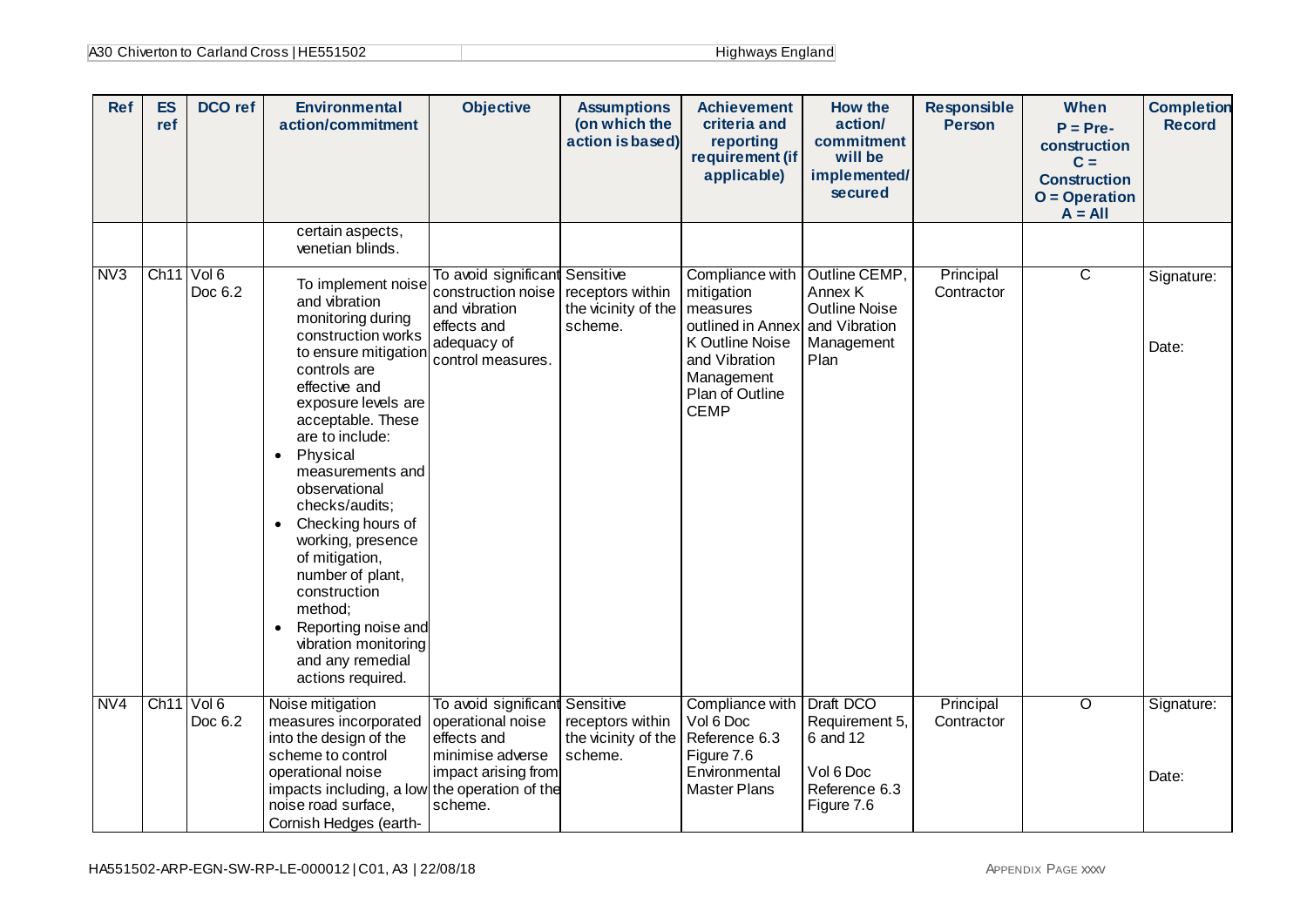| <b>Ref</b>      | ES<br>ref              | DCO ref                                                                                  | <b>Environmental</b><br>action/commitment                                                                                                                                                                                                                                                                                                                                                                        | <b>Objective</b>                                                                                                                                                                                                  | <b>Assumptions</b><br>(on which the<br>action is based) | <b>Achievement</b><br>criteria and<br>reporting<br>requirement (if<br>applicable)                                                                  | <b>How the</b><br>action/<br>commitment<br>will be<br>implemented/<br>secured                                      | <b>Responsible</b><br><b>Person</b> | When<br>$P = Pre-$<br>construction<br>$C =$<br><b>Construction</b><br>$O = Operation$<br>$A = All$ | <b>Completion</b><br><b>Record</b> |
|-----------------|------------------------|------------------------------------------------------------------------------------------|------------------------------------------------------------------------------------------------------------------------------------------------------------------------------------------------------------------------------------------------------------------------------------------------------------------------------------------------------------------------------------------------------------------|-------------------------------------------------------------------------------------------------------------------------------------------------------------------------------------------------------------------|---------------------------------------------------------|----------------------------------------------------------------------------------------------------------------------------------------------------|--------------------------------------------------------------------------------------------------------------------|-------------------------------------|----------------------------------------------------------------------------------------------------|------------------------------------|
|                 |                        |                                                                                          | filled stone walls) and<br>noise fencing.<br>Contractor to work in<br>accordance with the<br>EMPs.                                                                                                                                                                                                                                                                                                               |                                                                                                                                                                                                                   |                                                         |                                                                                                                                                    | Environmental<br><b>Master Plans</b>                                                                               |                                     |                                                                                                    |                                    |
| N <sub>V5</sub> | Ch <sub>11</sub> Vol 6 | Doc 6.2                                                                                  | Manage noise and<br>$\bullet$<br>vibration during<br>construction within<br>Section 61 of the<br><b>Control of Pollution</b><br>Act 1974.<br>Section 61 consent<br>$\bullet$<br>to be made 28 days<br>before work starts.<br>Consent application<br>details to include<br>details of<br>construction<br>activities, prediction<br>methods, location of<br>sensitive receptors,<br>noise and vibration<br>levels. | Manage noise and Sensitive<br>vibration during<br>construction within the vicinity of the<br>Section 61 of the<br>Control of Pollution<br>Act 1974.                                                               | receptors within<br>scheme.                             | Compliance with<br>mitigation<br>measures<br>outlined in Annex<br>K Outline Noise<br>and Vibration<br>Management<br>Plan of Outline<br><b>CEMP</b> | Draft DCO<br>Article 43<br>Outline CEMP.<br>Annex K<br><b>Outline Noise</b><br>and Vibration<br>Management<br>Plan | Principal<br>Contractor             | $\overline{\text{c}}$                                                                              | Signature:<br>Date:                |
|                 |                        | <b>People and Communities</b>                                                            |                                                                                                                                                                                                                                                                                                                                                                                                                  |                                                                                                                                                                                                                   |                                                         |                                                                                                                                                    |                                                                                                                    |                                     |                                                                                                    |                                    |
| PC <sub>1</sub> |                        | $Ch12$ Vol 6 Doc<br>Doc 6.4<br>Appendix<br>16.1<br>Annex M<br>Public<br>Rights of<br>Way | Implement a hierarchy<br>6.2 & Vol 6 of mitigation in relation<br>to PRoW and WCH<br>routes both during<br>construction and<br>operation detailed in<br>Annex M Public Rights<br>of Way Management<br>Plan. These include:                                                                                                                                                                                       | Ensure safety of<br>users whilst<br>maintaining<br>accessibility where around the area.<br>possible (e.g.<br>diversions) during<br>construction as<br>well as maintaining<br>and enhancing<br>accessibility (e.g. | Local traffic and<br>NMUs will still<br>require access  | Implementation<br>of measures<br>outlined in Public Rights of Way<br>Rights of Way<br>Management<br>Plan                                           | Outline CEMP,<br>Annex M Public<br>Management<br>Plan                                                              | Principal<br>Contractor             | A                                                                                                  | Signature:<br>Date:                |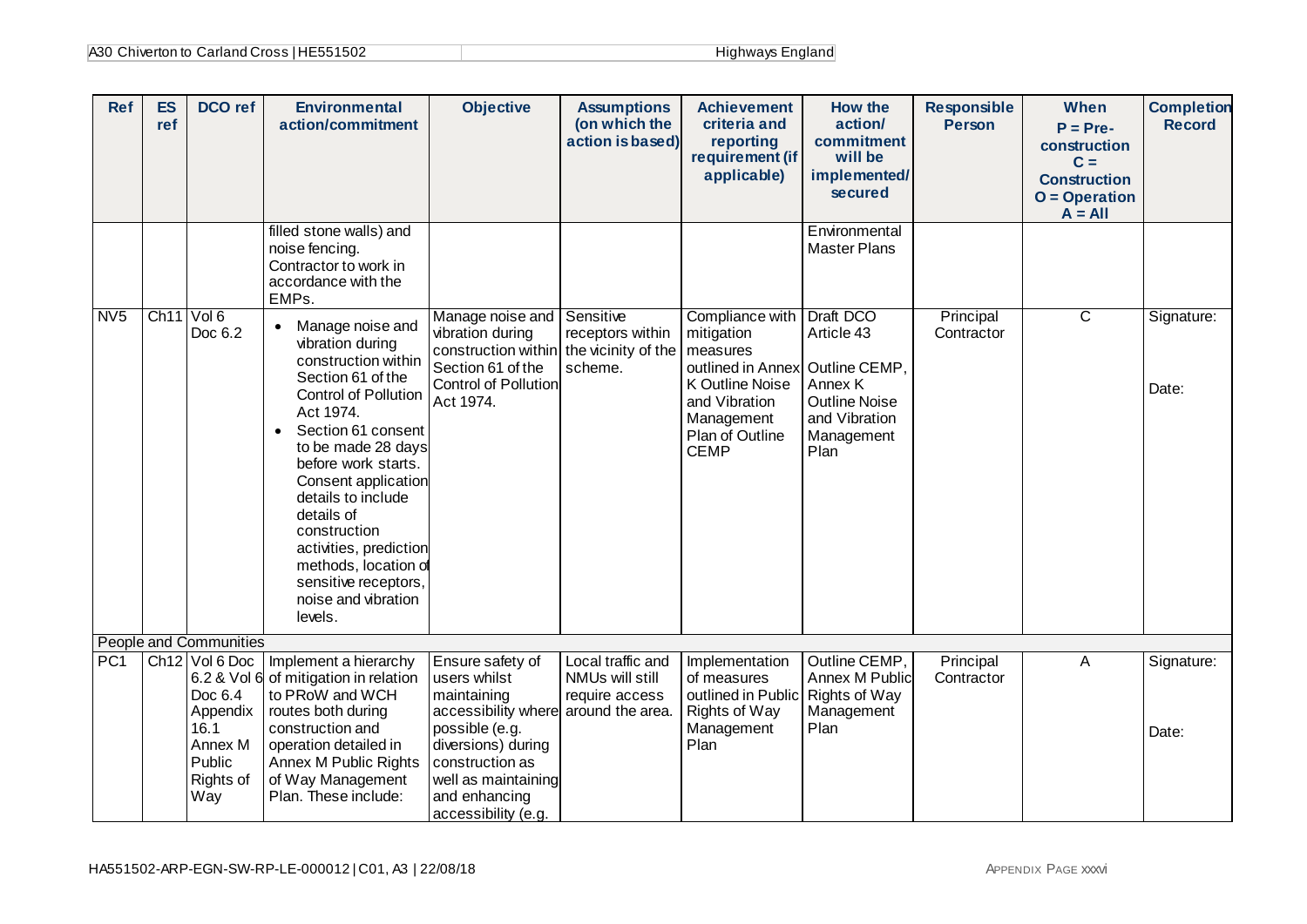| A30 Chiverton to Carland Cross   HE551502 | Highways England |
|-------------------------------------------|------------------|
|-------------------------------------------|------------------|

| <b>Ref</b> | <b>ES</b><br>ref | DCO ref             | <b>Environmental</b><br>action/commitment                                                                                                                                                                                                                                                                                                                                                                                                                                                                                                                                                                                                                                                           | <b>Objective</b>                 | <b>Assumptions</b><br>(on which the<br>action is based) | <b>Achievement</b><br>criteria and<br>reporting<br>requirement (if<br>applicable) | How the<br>action/<br>commitment<br>will be<br>implemented/<br>secured | <b>Responsible</b><br><b>Person</b> | When<br>$P = Pre-$<br>construction<br>$C =$<br><b>Construction</b><br>$O = Operation$<br>$A = All$ | <b>Completion</b><br><b>Record</b> |
|------------|------------------|---------------------|-----------------------------------------------------------------------------------------------------------------------------------------------------------------------------------------------------------------------------------------------------------------------------------------------------------------------------------------------------------------------------------------------------------------------------------------------------------------------------------------------------------------------------------------------------------------------------------------------------------------------------------------------------------------------------------------------------|----------------------------------|---------------------------------------------------------|-----------------------------------------------------------------------------------|------------------------------------------------------------------------|-------------------------------------|----------------------------------------------------------------------------------------------------|------------------------------------|
|            |                  | Managem<br>ent Plan | • Use of signage<br>where PRoW can<br>remain open but<br>users need to be<br>warned of the<br>presence of<br>construction<br>vehicles (local<br>management);<br>Implementation of<br>$\bullet$<br>short, temporary<br>closures where<br>local works might<br>affect safety of<br>users (local<br>closures);<br>Closure<br>$\bullet$<br>of/extinguishment of<br>a PRoW following<br>the early<br>implementation of<br>an alternative/new<br>route (e.g. via a<br>new<br>overbridge/underbri<br>dge) (early re-<br>provision);<br>Closure<br>$\bullet$<br>of/extinguishment of<br>a PRoW without re-<br>provision (e.g.<br>where works<br>sequencing will not<br>provide a new<br>crossing in advance | new routes) during<br>operation. |                                                         |                                                                                   |                                                                        |                                     |                                                                                                    |                                    |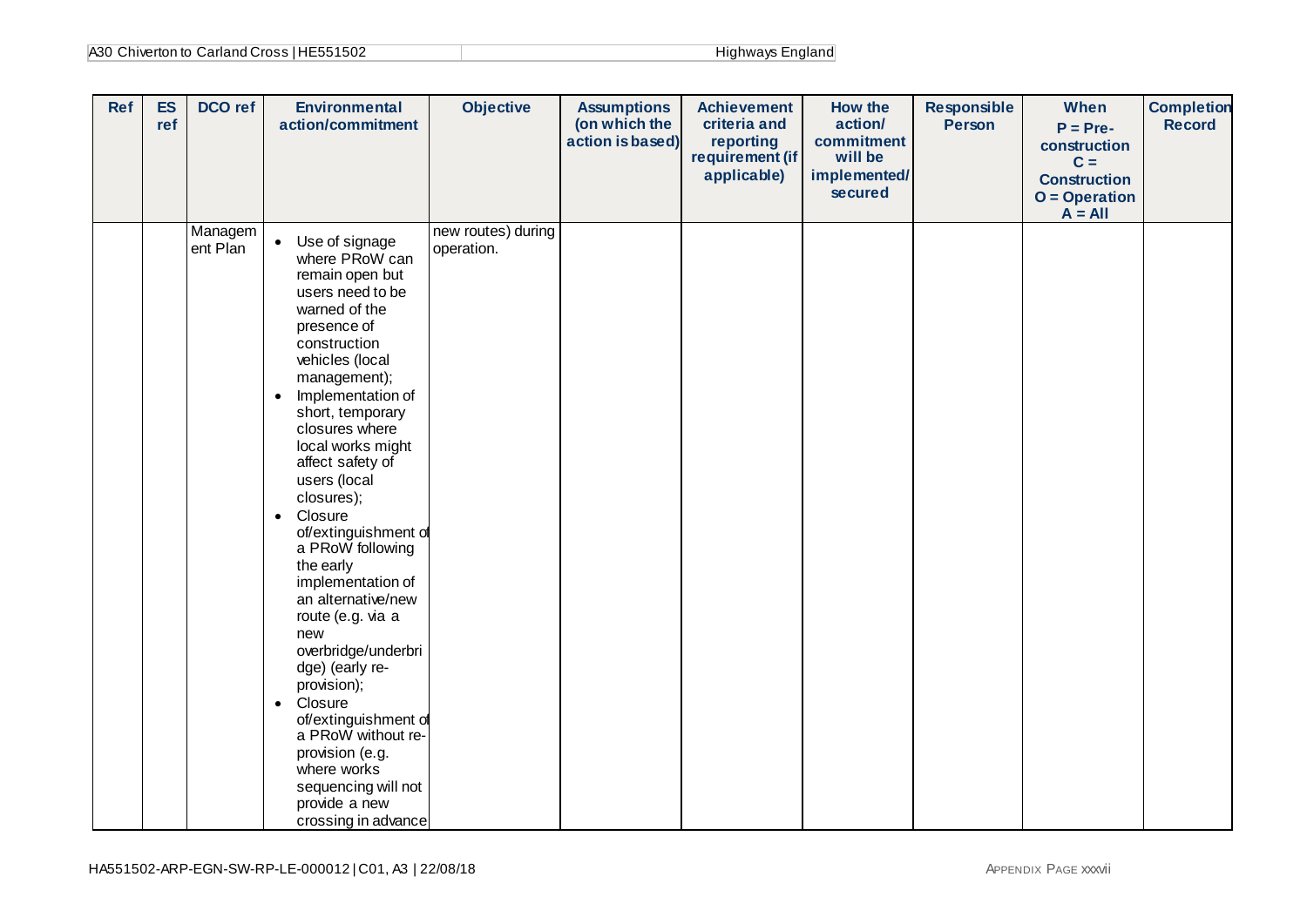| A30 Chiverton to Carland Cross   HE551502 | Highways England |
|-------------------------------------------|------------------|
|-------------------------------------------|------------------|

| <b>Ref</b>      | <b>ES</b><br>ref | DCO ref                           | <b>Environmental</b><br>action/commitment                                                                                                                                                     | <b>Objective</b>                                                                                                    | <b>Assumptions</b><br>(on which the<br>action is based)                    | <b>Achievement</b><br>criteria and<br>reporting<br>requirement (if<br>applicable)                                                                                                                   | <b>How the</b><br>action/<br>commitment<br>will be<br>implemented/<br>secured                             | <b>Responsible</b><br><b>Person</b>                                                                 | When<br>$P = Pre-$<br>construction<br>$C =$<br><b>Construction</b><br>$O = Operation$<br>$A = All$ | <b>Completion</b><br><b>Record</b> |
|-----------------|------------------|-----------------------------------|-----------------------------------------------------------------------------------------------------------------------------------------------------------------------------------------------|---------------------------------------------------------------------------------------------------------------------|----------------------------------------------------------------------------|-----------------------------------------------------------------------------------------------------------------------------------------------------------------------------------------------------|-----------------------------------------------------------------------------------------------------------|-----------------------------------------------------------------------------------------------------|----------------------------------------------------------------------------------------------------|------------------------------------|
|                 |                  |                                   | on the carriageway<br>works) and/or<br>permanent<br>extinguishment of a<br>PRoW (full closure)<br>Provision of new<br>$\bullet$<br>crossings/routes as<br>part of the scheme<br>(new routes). |                                                                                                                     |                                                                            |                                                                                                                                                                                                     |                                                                                                           |                                                                                                     |                                                                                                    |                                    |
| PC <sub>2</sub> |                  | Ch12 Vol 6 Doc<br>6.2             | Provision of temporary<br>alternative access<br>arrangements in<br>agreement with the<br>receptor. This is to be<br>detailed within a Traffic<br>Management Plan.                             | To maintain access<br>to existing tourism.<br>private property<br>and business<br>receptors during<br>construction. | Local traffic and<br>NMUs will still<br>require access<br>around the area. | Implementation<br>of measures<br>outlined in Public<br>Rights of Way<br>Management<br>Plan                                                                                                          | Draft DCO<br>Requirement 11<br>Draft Traffic<br>Management<br>Plan Vol 6, Doc<br>Ref 6.4,<br>Appendix 2.1 | Principal<br>Contractor                                                                             | $\overline{\text{c}}$                                                                              | Signature:<br>Date:                |
| PC3             |                  | Ch <sub>12</sub> Vol 6 Doc<br>6.2 | Ensure land required for<br>temporary works (e.g.<br>construction<br>compounds) is returned<br>to its original use and<br>condition (as a<br>minimum).                                        | To help ensure that Not applicable<br>long-term impacts<br>from temporary<br>works are<br>mitigated.                |                                                                            | Successfully<br>implement<br>Environmental<br>Masterplans<br>(Volume 6,<br>Document Ref<br>6.2, Figure 7.6)<br>design in line with<br>the CEMP -<br>supervision and<br>review of planting<br>works. | Article $33(4)$<br>of the draft<br><b>DCO</b><br>Draft DCO<br>Requirement 5                               | To be<br>implemented by<br>the Principal<br>Contractor and<br>the scheme<br>Landscape<br>Architect. | $\overline{\text{c}}$                                                                              | Signature:<br>Date:                |
| PC4             | Ch12             | Vol 6 Doc<br>6.2                  | In areas of land which<br>would be temporarily<br>used, soils should be<br>managed in accordance<br>with DEFRA (2009)<br><b>Construction Code of</b>                                          | Maintain the quality Not applicable<br>of soils.                                                                    |                                                                            | Implementation<br>of measures<br>outlined in Annex<br>C Outline<br><b>Materials</b>                                                                                                                 | Outline CEMP.<br>Annex C<br>Outline<br><b>Materials</b><br>Management<br>Plan                             | Principal<br>Contractor                                                                             | P                                                                                                  | Signature:<br>Date:                |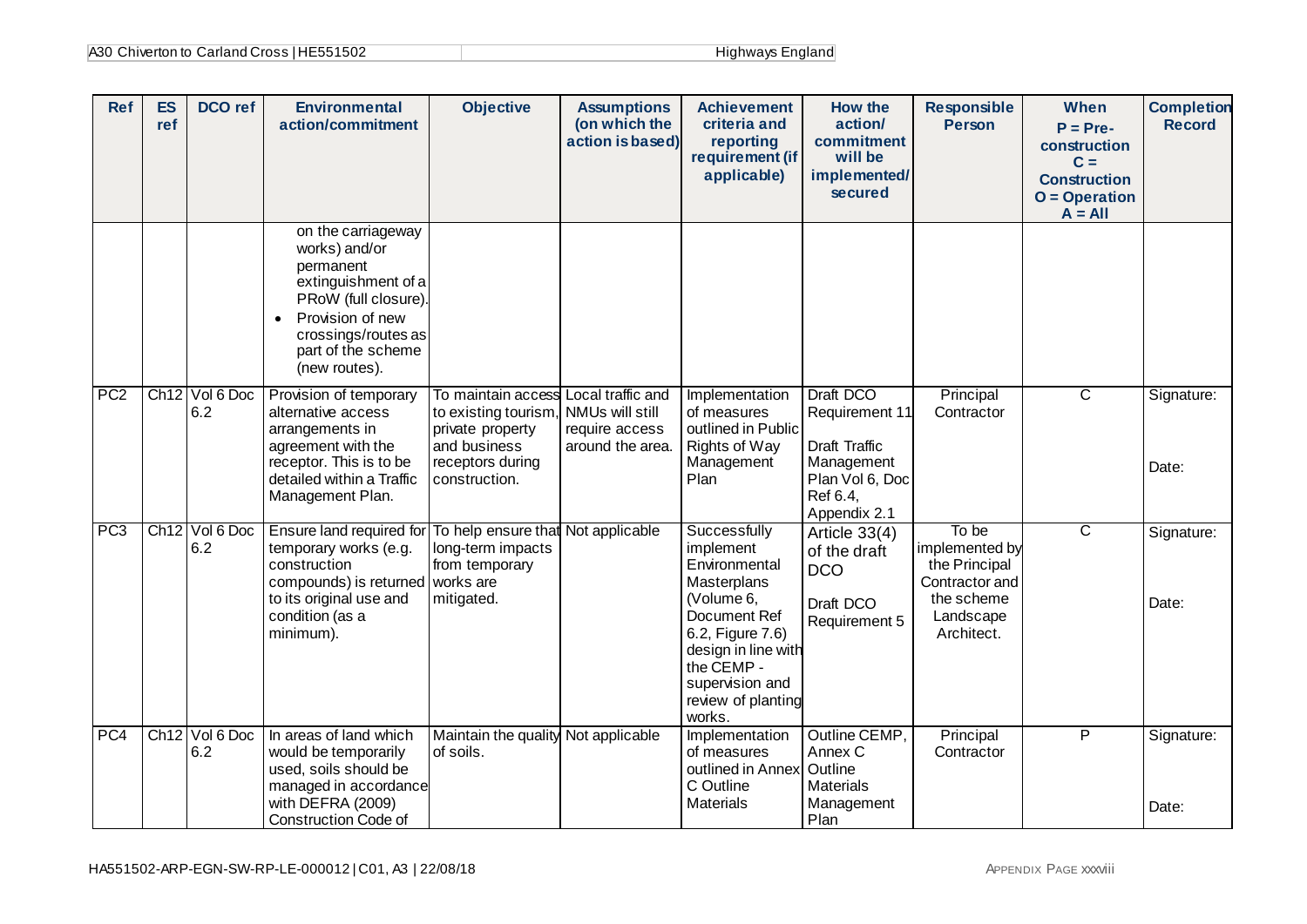| <b>Ref</b>      | <b>ES</b><br>ref | DCO ref          | <b>Environmental</b><br>action/commitment                                                                                                                            | <b>Objective</b>                                                                                                                                                                       | <b>Assumptions</b><br>(on which the<br>action is based) | <b>Achievement</b><br>criteria and<br>reporting<br>requirement (if<br>applicable)                                                                               | <b>How the</b><br>action/<br>commitment<br>will be<br>implemented/<br>secured                                                                                                                                                               | <b>Responsible</b><br>Person | When<br>$P = Pre-$<br>construction<br>$C =$<br><b>Construction</b><br>$O = Operation$<br>$A = All$ | <b>Completion</b><br><b>Record</b> |
|-----------------|------------------|------------------|----------------------------------------------------------------------------------------------------------------------------------------------------------------------|----------------------------------------------------------------------------------------------------------------------------------------------------------------------------------------|---------------------------------------------------------|-----------------------------------------------------------------------------------------------------------------------------------------------------------------|---------------------------------------------------------------------------------------------------------------------------------------------------------------------------------------------------------------------------------------------|------------------------------|----------------------------------------------------------------------------------------------------|------------------------------------|
|                 |                  |                  | Practice for the<br>sustainable use of soils<br>on construction sites.                                                                                               |                                                                                                                                                                                        |                                                         | Management<br>Plan                                                                                                                                              |                                                                                                                                                                                                                                             |                              |                                                                                                    |                                    |
| PC <sub>5</sub> | Ch12             | Vol 6 Doc<br>6.2 | Considerate<br>construction<br>management through<br>noise mitigation outlined noise, dust and<br>in NV1 to NV5, and dust<br>mitigation outlined in<br>AQ1 and AQ2.  | To reduce or avoid<br>indirect amenity<br>effects relating to<br>visual impacts<br>associated with<br>construction works,<br>including the<br>movement of<br>construction<br>vehicles. | Not applicable                                          | National<br>Considerate<br>Constructor's<br>Scheme and<br>establish a forum<br>to disseminate<br>construction<br>information to the Outline CEMP<br>consultees. | Outline CEMP,<br>Annex K<br><b>Outline Noise</b><br>and Vibration<br>Management<br>Plan<br>Annex L Outline<br><b>Air Quality</b><br>Management<br>Plan<br><b>Draft Traffic</b><br>Management<br>Plan Vol 6, Doc<br>Ref 6.4,<br>Appendix 2.1 | Principal<br>Contractor      | P, C                                                                                               | Signature:<br>Date:                |
| PC <sub>6</sub> | Ch12             | Vol 6 Doc<br>6.2 | Early consultation with<br>bus operators and<br>provision of advance<br>travel information.                                                                          | To reduce potential Local traffic will<br>impacts on and<br>help ensure<br>continued<br>operation of bus<br>services with<br>minimal disruption.                                       | still require<br>access around<br>the area.             | Not applicable                                                                                                                                                  | <b>Draft Traffic</b><br>Management<br>Plan Vol 6, Doc<br>Ref 6.4,<br>Appendix 2.1                                                                                                                                                           | Principal<br>Contractor      | $\overline{C, O}$                                                                                  | Signature:<br>Date:                |
| PC7             | Ch12             | Vol 6 Doc<br>6.2 | Discuss and agree as<br>appropriate the need<br>for/provision of<br>additional signage with<br>Cornwall Council along<br>the proposed scheme<br>and its junctions to | Help mitigate<br>reduced<br>accessibility<br>directly from the<br>A30 (e.g. at<br>Chybucca).                                                                                           | Not applicable                                          | Not applicable                                                                                                                                                  | <b>DCO</b><br>Requirement<br>12<br>Legal<br>agreement with                                                                                                                                                                                  | Principal<br>Contractor      | $\overline{O}$                                                                                     | Signature:<br>Date:                |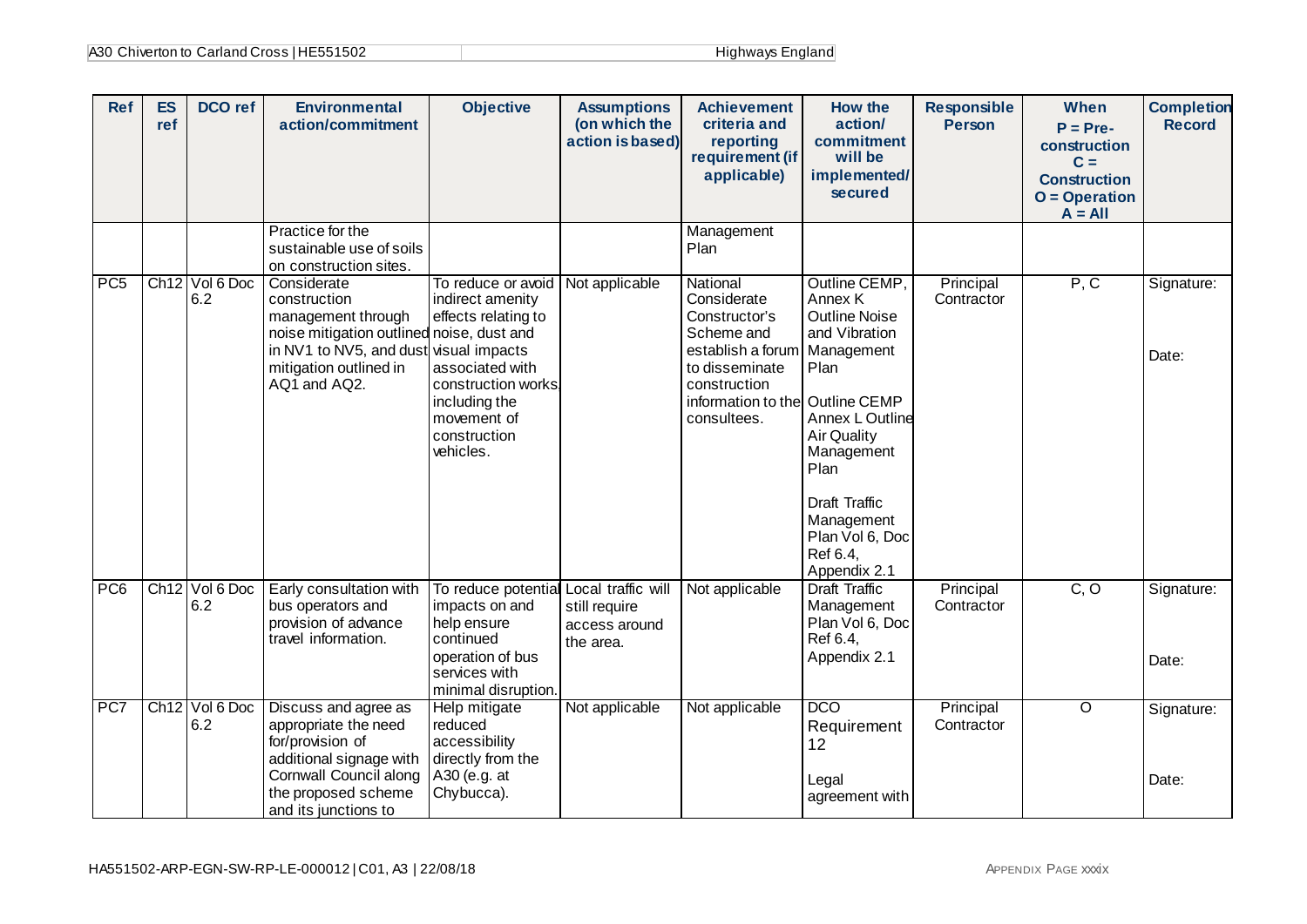| <b>Ref</b>      | <b>ES</b><br>ref | <b>DCO</b> ref             | <b>Environmental</b><br>action/commitment                                                                                                                                                                                                                                                                                                                                                                                                                                                                                                               | <b>Objective</b>                                                                                                                          | <b>Assumptions</b><br>(on which the<br>action is based)                                    | <b>Achievement</b><br>criteria and<br>reporting<br>requirement (if<br>applicable) | How the<br>action/<br>commitment<br>will be<br>implemented/<br>secured                                                  | <b>Responsible</b><br><b>Person</b> | When<br>$P = Pre-$<br>construction<br>$C =$<br><b>Construction</b><br>$O = Operation$<br>$A = All$ | <b>Completion</b><br><b>Record</b> |
|-----------------|------------------|----------------------------|---------------------------------------------------------------------------------------------------------------------------------------------------------------------------------------------------------------------------------------------------------------------------------------------------------------------------------------------------------------------------------------------------------------------------------------------------------------------------------------------------------------------------------------------------------|-------------------------------------------------------------------------------------------------------------------------------------------|--------------------------------------------------------------------------------------------|-----------------------------------------------------------------------------------|-------------------------------------------------------------------------------------------------------------------------|-------------------------------------|----------------------------------------------------------------------------------------------------|------------------------------------|
|                 |                  |                            | tourism and business<br>receptors.                                                                                                                                                                                                                                                                                                                                                                                                                                                                                                                      |                                                                                                                                           |                                                                                            |                                                                                   | Cornwall<br>Council                                                                                                     |                                     |                                                                                                    |                                    |
| PC <sub>8</sub> |                  | Ch12 Vol 6 Doc<br>6.2      | Provision of<br>replacement open<br>space land to the east<br>of Carland Cross<br>Junction as shown on<br>the Special Category<br>Land Plan - Vol 2, Doc<br><b>Ref 2.3</b>                                                                                                                                                                                                                                                                                                                                                                              | To mitigate the<br>loss of open space<br>land as part of the<br>proposed scheme.                                                          | Not applicable                                                                             | Not applicable                                                                    | Draft DCO<br>Article 38<br>Vol 2, Doc Ref<br>2.3 Special<br>Category Land                                               | Principal<br>Contractor             | C, O                                                                                               | Signature:<br>Date:                |
|                 |                  |                            | Road Drainage and the Water Environment                                                                                                                                                                                                                                                                                                                                                                                                                                                                                                                 |                                                                                                                                           |                                                                                            |                                                                                   |                                                                                                                         |                                     |                                                                                                    |                                    |
|                 |                  | RDWE Ch13 Vol 6 Doc<br>6.2 | The detailed design of<br>new culverts shall<br>ensure that:<br>The base of the<br>$\bullet$<br>culvert is set<br>>150mm below the<br>existing bed of the<br>watercourse with<br>structures attached<br>to the base of the<br>culvert (e.g.<br>wooden batons) to<br>retain sediment<br>within the full length<br>of the culvert.<br>Scour protection at<br>$\bullet$<br>the inlet or outlet<br>uses bioengineering<br>methods wherever<br>practicable to<br>maximise habitat<br>potential; and<br>A geomorphologist<br>$\bullet$<br>is consulted during | To prevent the<br>creation of a<br>barrier to fish<br>passage and to<br>maintain sediment<br>transport through<br>the channel<br>network. | Watercourses<br>and sensitive<br>ecological sites<br>within the vicinity<br>of the scheme. | Daily site audits.                                                                | Draft DCO<br>Requirement 13<br>Outline CEMP,<br>Annex G<br>Outline Ground<br>and Surface<br>Water<br>Management<br>Plan | Principal<br>Contractor             | P, C                                                                                               | Signature:<br>Date:                |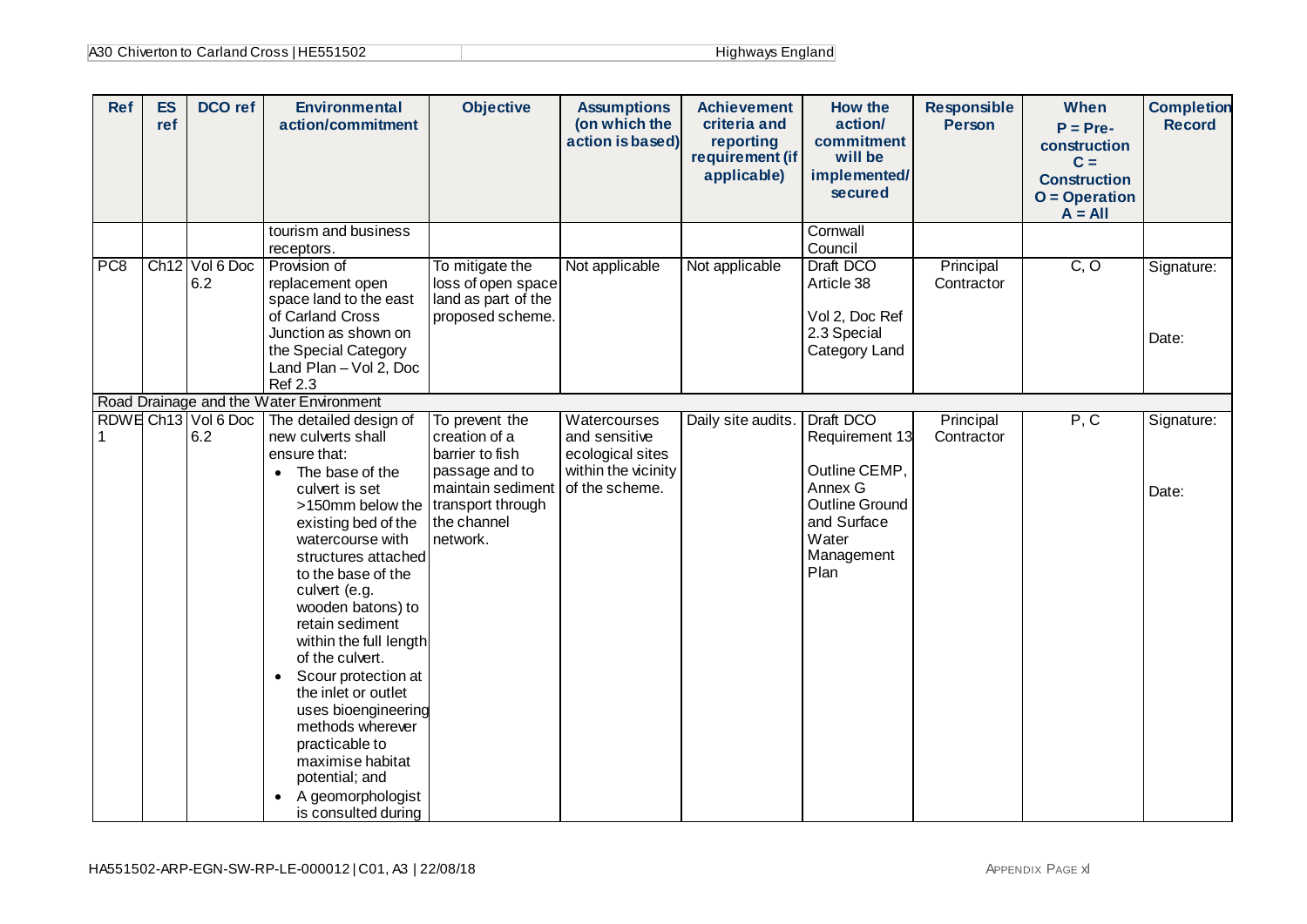| Highways England |  |
|------------------|--|
|------------------|--|

| <b>Ref</b>     | <b>ES</b><br>ref | DCO ref                    | <b>Environmental</b><br>action/commitment                                                                                                                                                                                                                                                                                                                                                                                                                                                                                                                                                                                           | <b>Objective</b>                                                                                                                   | <b>Assumptions</b><br>(on which the<br>action is based)                    | <b>Achievement</b><br>criteria and<br>reporting<br>requirement (if<br>applicable) | How the<br>action/<br>commitment<br>will be<br>implemented/<br>secured                                                  | <b>Responsible</b><br><b>Person</b> | When<br>$P = Pre-$<br>construction<br>$C =$<br><b>Construction</b><br>$O = Operator$<br>$A = All$ | <b>Completion</b><br><b>Record</b> |
|----------------|------------------|----------------------------|-------------------------------------------------------------------------------------------------------------------------------------------------------------------------------------------------------------------------------------------------------------------------------------------------------------------------------------------------------------------------------------------------------------------------------------------------------------------------------------------------------------------------------------------------------------------------------------------------------------------------------------|------------------------------------------------------------------------------------------------------------------------------------|----------------------------------------------------------------------------|-----------------------------------------------------------------------------------|-------------------------------------------------------------------------------------------------------------------------|-------------------------------------|---------------------------------------------------------------------------------------------------|------------------------------------|
|                |                  |                            | the detailed design<br>of these structures.                                                                                                                                                                                                                                                                                                                                                                                                                                                                                                                                                                                         |                                                                                                                                    |                                                                            |                                                                                   |                                                                                                                         |                                     |                                                                                                   |                                    |
| $\overline{2}$ |                  | RDWE CH13 Vol 6 Doc<br>6.2 | The design of any new<br>outfalls shall ensure<br>that:<br>The headwall<br>$\bullet$<br>structure is set back<br>from or flush with<br>the channel profile<br>and does not<br>protrude into the<br>channel;<br>The outfall is angled<br>$\bullet$<br>to direct flow at an<br>angle no greater<br>than 60 degrees<br>from the existing<br>flow direction in the<br>watercourse;<br>Any scour<br>$\bullet$<br>protection<br>surrounding the<br>outfall headwall<br>uses bioengineering<br>methods wherever<br>practicable to<br>maximise habitat<br>potential; and<br>A geomorphologist<br>is consulted during<br>the detailed design | To prevent scour in Watercourses<br>existing<br>watercourses and<br>subsequent<br>detriment to the<br>quality of river<br>habitat. | and sensitive<br>ecological sites<br>within the vicinity<br>of the scheme. | Daily site audits.                                                                | Draft DCO<br>Requirement 13<br>Outline CEMP,<br>Annex G<br>Outline Ground<br>and Surface<br>Water<br>Management<br>Plan | Principal<br>Contractor             | P, C                                                                                              | Signature:<br>Date:                |
|                |                  | RDWE CH13 Vol 6 Doc        | of these structures.<br>Where the potential for                                                                                                                                                                                                                                                                                                                                                                                                                                                                                                                                                                                     | To prevent                                                                                                                         | Private water                                                              | Daily site audits.                                                                | <b>DCO</b>                                                                                                              | Principal                           | А                                                                                                 | Signature:                         |
| 3              |                  | 6.2                        | impacts to private water   temporary or<br>supplies remains                                                                                                                                                                                                                                                                                                                                                                                                                                                                                                                                                                         | permanent impacts                                                                                                                  | supplies within                                                            |                                                                                   | Requirement<br>12                                                                                                       | Contractor                          |                                                                                                   |                                    |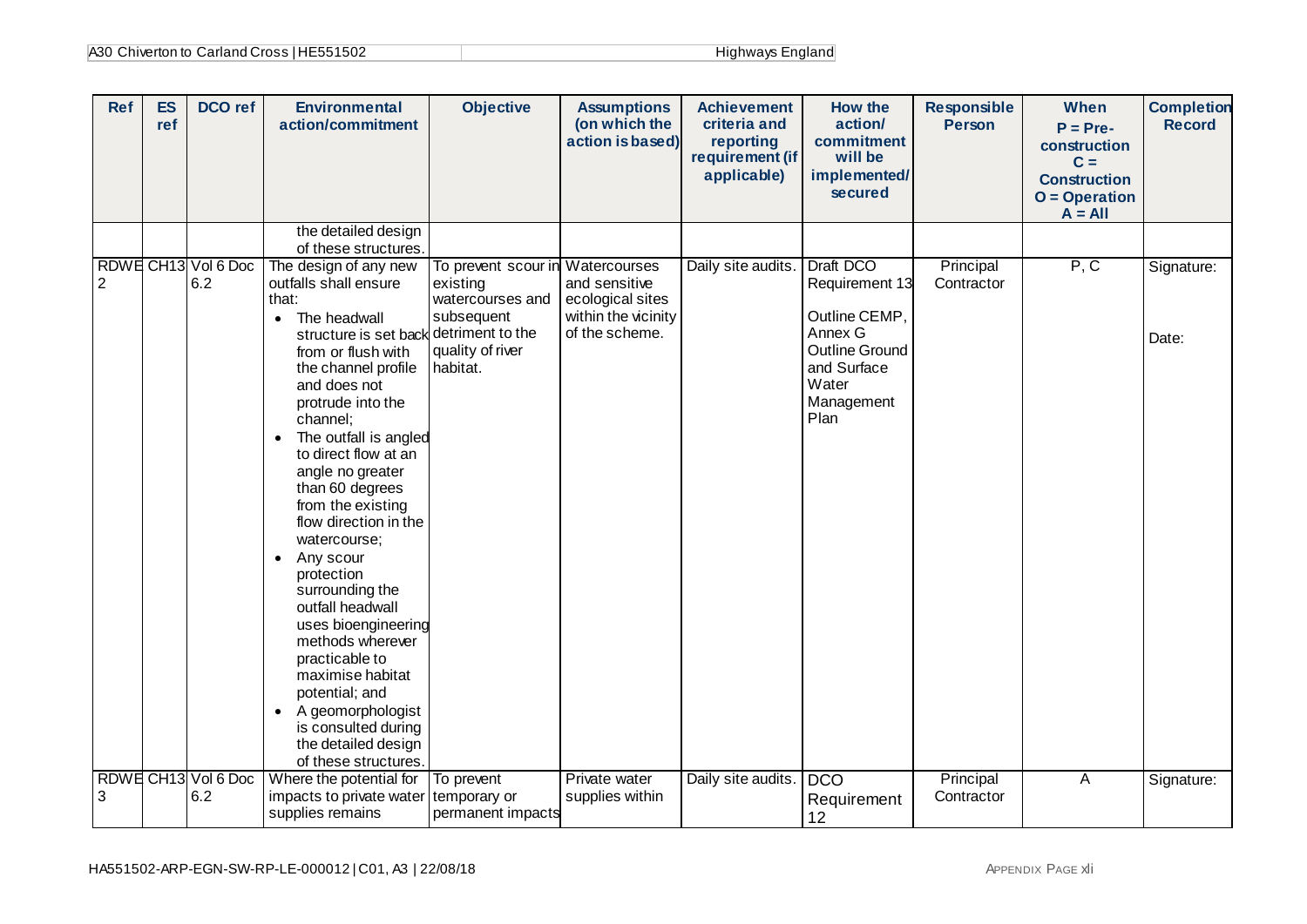| A30 Chiverton to Carland Cross   HE551502 | Highways England |
|-------------------------------------------|------------------|
|-------------------------------------------|------------------|

| <b>Ref</b>            | <b>ES</b><br>ref | <b>DCO</b> ref             | <b>Environmental</b><br>action/commitment                                                                                                                                                                                                                                                                                                                                                                                                   | <b>Objective</b>                                                                                              | <b>Assumptions</b><br>(on which the<br>action is based)                            | <b>Achievement</b><br>criteria and<br>reporting<br>requirement (if<br>applicable) | How the<br>action/<br>commitment<br>will be<br>implemented/<br>secured | <b>Responsible</b><br><b>Person</b> | When<br>$P = Pre-$<br>construction<br>$C =$<br><b>Construction</b><br>$O = Operation$<br>$A = All$ | <b>Completion</b><br><b>Record</b> |
|-----------------------|------------------|----------------------------|---------------------------------------------------------------------------------------------------------------------------------------------------------------------------------------------------------------------------------------------------------------------------------------------------------------------------------------------------------------------------------------------------------------------------------------------|---------------------------------------------------------------------------------------------------------------|------------------------------------------------------------------------------------|-----------------------------------------------------------------------------------|------------------------------------------------------------------------|-------------------------------------|----------------------------------------------------------------------------------------------------|------------------------------------|
|                       |                  |                            | unclear, a detailed<br>assessment of<br>groundwater levels and<br>flows shall be<br>undertaken during<br>detailed design to fully<br>understand the potential<br>impact upon each<br>feature of interest.<br>Where, following this<br>assessment, the<br>potential for impact<br>remains unclear or is<br>certain, a new private<br>water supply (e.g. a<br>borehole) will be<br>established following<br>discussion with the<br>landowner. | to existing private<br>water supplies.                                                                        | the vicinity of the<br>scheme.                                                     |                                                                                   |                                                                        |                                     |                                                                                                    | Date:                              |
| 4                     |                  | RDWE CH13 Vol 6 Doc<br>6.2 | Detailed assessment<br>and monitoring of pond<br>recharge mechanisms<br>to be undertaken during<br>detailed design. Any<br>impacted ponds to re-<br>profiled to maintain their ecology.<br>ecological and resource<br>value.                                                                                                                                                                                                                | To prevent an<br>impact to or loss of<br>the ponds, with<br>detriment to<br>existing water<br>users and wider | Ponds of<br>sensitive<br>ecological value<br>within the vicinity<br>of the scheme. | Daily site audits.                                                                | <b>DCO</b><br>Requirement<br>12                                        | Principal<br>Contractor             | P, C                                                                                               | Signature:<br>Date:                |
| <b>Climate Change</b> |                  |                            |                                                                                                                                                                                                                                                                                                                                                                                                                                             |                                                                                                               |                                                                                    |                                                                                   |                                                                        |                                     |                                                                                                    |                                    |
| CC1                   | Ch14             |                            | Ensure climate change<br>resilience planning for<br>extreme weather events<br>is undertaken during<br>construction. These<br>should include:                                                                                                                                                                                                                                                                                                | To minimise the<br>impacts of extreme<br>weather on<br>construction.                                          | Not applicable                                                                     | Not applicable                                                                    | Outline CEMP,<br>Annex G<br>Outline Ground<br>and Surface<br>Water     | Principal<br>Contractor             | $\overline{C}$                                                                                     | Signature:<br>Date:                |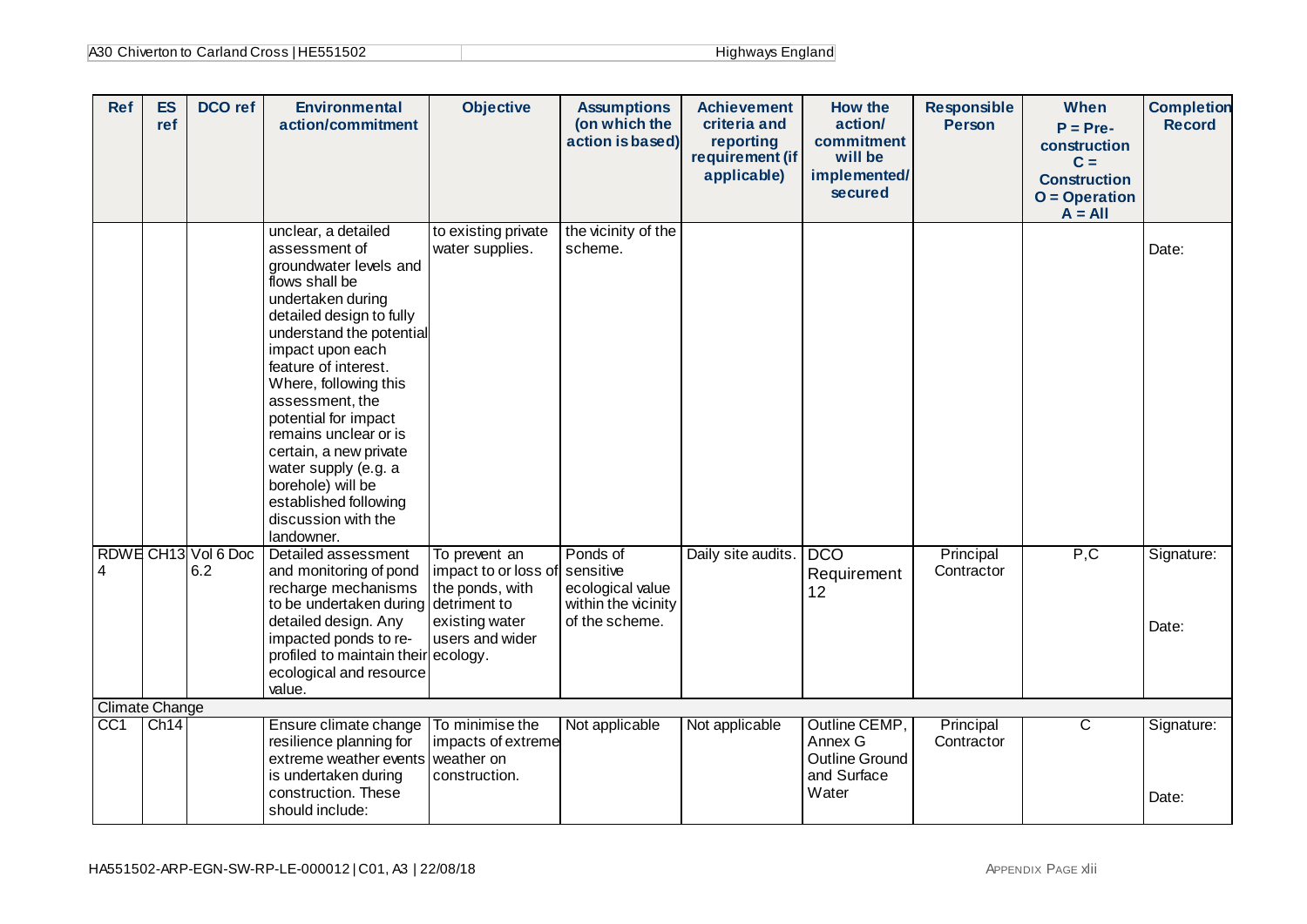| A30 Chiverton to Carland Cross   HE551502 | Highways England |
|-------------------------------------------|------------------|
|-------------------------------------------|------------------|

| <b>Ref</b> | <b>ES</b><br>ref | DCO ref | <b>Environmental</b><br>action/commitment                                                                                                                                                                               | <b>Objective</b> | <b>Assumptions</b><br>(on which the<br>action is based) | <b>Achievement</b><br>criteria and<br>reporting<br>requirement (if<br>applicable) | How the<br>action/<br>commitment<br>will be<br>implemented/<br>secured | Responsible<br><b>Person</b> | When<br>$P = Pre-$<br>construction<br>$C =$<br><b>Construction</b><br>$O = Operation$<br>$A = All$ | <b>Completion</b><br><b>Record</b> |
|------------|------------------|---------|-------------------------------------------------------------------------------------------------------------------------------------------------------------------------------------------------------------------------|------------------|---------------------------------------------------------|-----------------------------------------------------------------------------------|------------------------------------------------------------------------|------------------------------|----------------------------------------------------------------------------------------------------|------------------------------------|
|            |                  |         | Check of medium-<br>range weather<br>forecasting service<br>from the Met-Office<br>to manage climate-<br>related risks;<br>Register with the<br>Environment<br>Agency's Floodline<br><b>Warnings Direct</b><br>service. |                  |                                                         |                                                                                   | Management<br>Plan.                                                    |                              |                                                                                                    |                                    |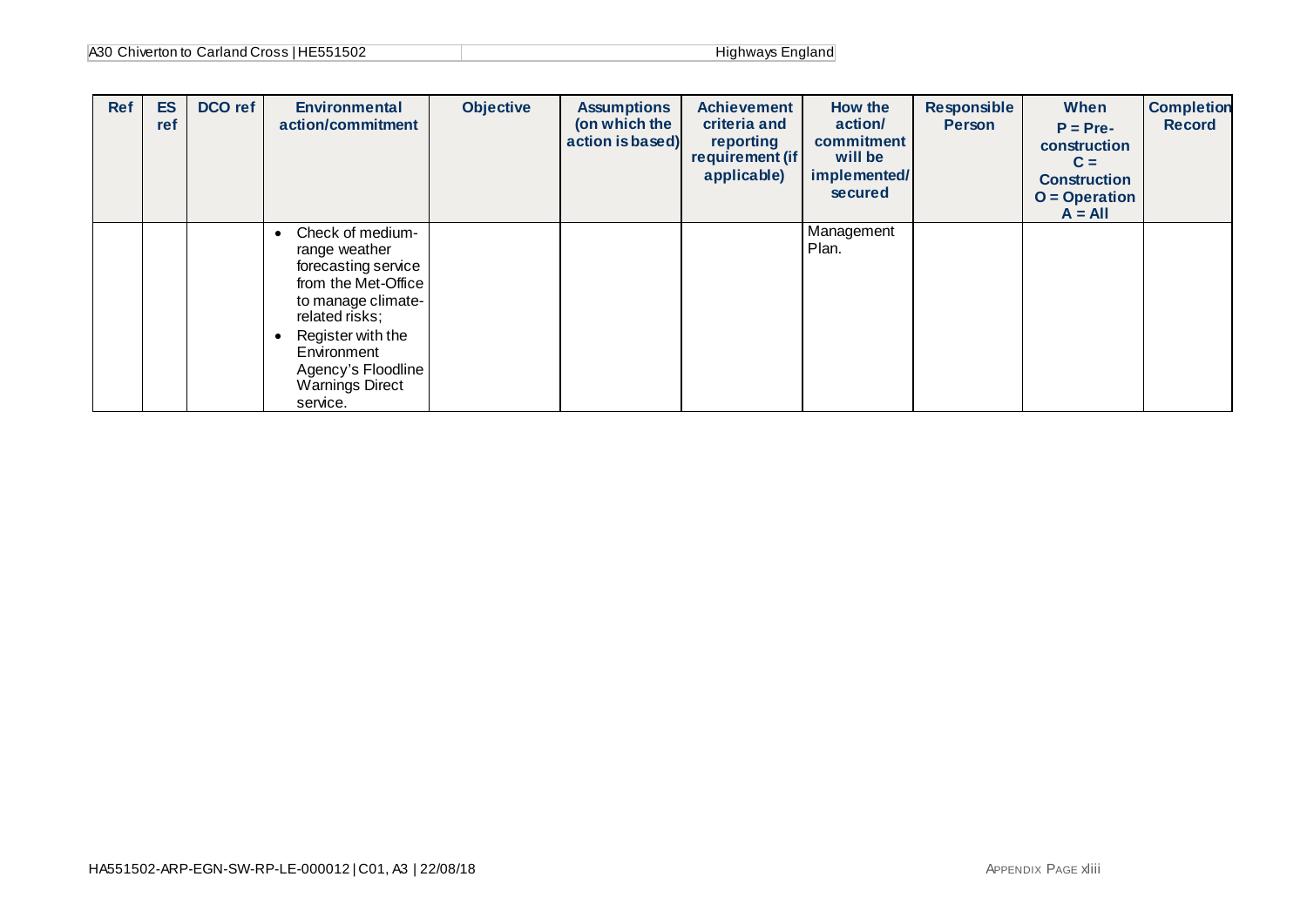### <span id="page-45-0"></span>**16.5 Consents, permissions, licences and agreements**

### **Details of other Consents and Licences**

- 16.5.1 The Details of other Consents and Licences (Volume 7 Document Ref 7.2) have been submitted as part of the Development Consent Order (DCO) which sets out the Highways England's intended strategy for obtaining the consents and associated agreements needed to implement the scheme. It identifies at a highlevel what consents are expected to be needed for the scheme, together with how those consents will be obtained. It provides a list of other permissions and agreements that Highways England intends to obtain to allow for the construction, operation and maintenance of the scheme.
- 16.5.2 It sets out Highway England's intended strategy for obtaining consents and associated agreements needed to implement the scheme. It identifies at a high level what consents are expected to be needed for the scheme, together with how those consents will be obtained.

### <span id="page-45-1"></span>**16.6 Environmental Asset Data and As Built Drawings**

### **Highways England Environmental Information System**

- 16.6.1 The Highways England Environmental Information System (EnvIS) consists of specific environmental data supplied by service providers, Highways England and other bodies which is collated and displayed in the Highways Agency Geographic Information System (HAGIS). This data is used to assist in managing the environment, within and surrounding the strategic road network, and in the review and reporting of the environmental performance of both service providers and Highways England.
- 16.6.2 The aim of EnvIS is to assist Highways England and service providers, in designing and managing the strategic road network in an accurate, consistent and environmentally sound manner. Specifically, it aims to achieve the following key strategic and operational objectives:
	- Enable consistent and accurate recording and retrieving of specific environmental data about the strategic road network.
	- Assist in the review and reporting of environmental performance of both Highways England and service providers.
	- Improve understanding of the environmental issues and opportunities that must be considered at different stages of trunk road and motorway management.
	- In line with ensuring a value for money approach, assist in the prioritisation of environmental management actions based on an understanding of the condition of the Element and environmental objectives.
	- Assist in the handover of environmental data from designers to network management agents (and vice versa) and the transfer of environmental data from an outgoing network management agent to its successor.
	- Assist designers and network management agents in the collection of environmental data, and use this information to develop specific environmental management programmes and strategies, including EMPs.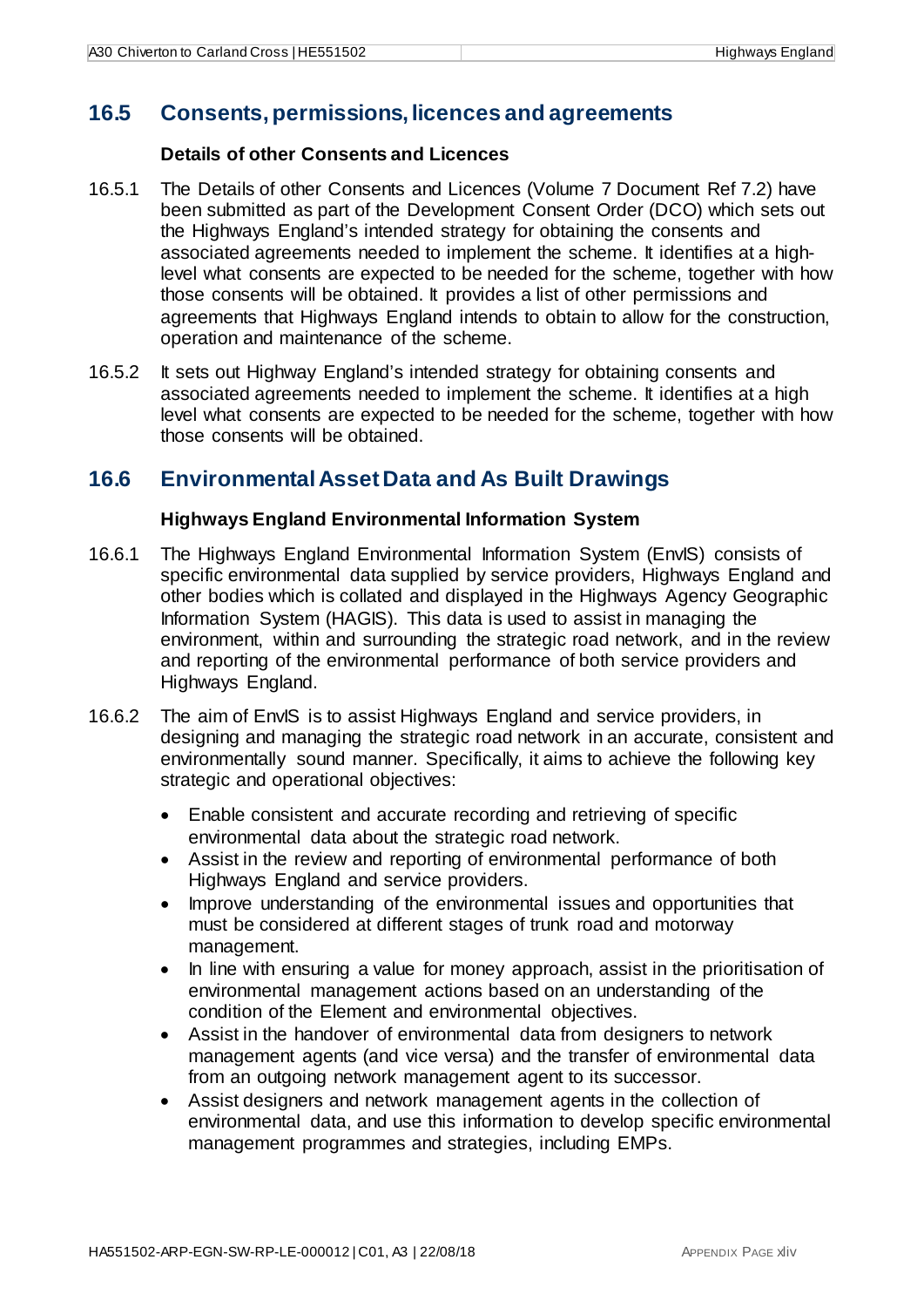### **Collection and submission of EnvIS data**

- 16.6.3 Highways England's Interim Advice Note  $(IAN)$   $(84/10)^9$  $(84/10)^9$  states that identifying and recording EnvIS data is an ongoing process. Service providers are required to submit EnvIS data, stored on their own system, in the form of environmental inventory and environmental management information records. For designers, the frequency of EnvIS data submission (to Highways England), should be in line with the end point of the following milestones:
	- Development phase (Preliminary Design) Environmental Assessment/Statement Publication - environmental data resulting from statutory or non-statutory assessment of the environmental implication of a proposed project. Designers collect and submit EnvIS data for all Elements that have influenced or are influenced by the Preferred Route
	- Development phase (Construction Preparation) Detailed Design Drawings environmental data detailing the final specification of the project. Designers collect and submit EnvIS data detailing all Elements associated with the planning and design of the project and planned environmental management actions that will be undertaken during the construction period and of the existing Elements likely to be affected.
	- Construction phase (Construction) As Built Drawings environmental data detailing the completion of the project prior to handover. Designers collect and submit EnvIS data detailing all Elements associated with the construction of the project and planning environmental management actions that are required to be undertaken by the network managing agent as part of operating and maintaining the network area.
- 16.6.4 At this stage of the project, EnvIS data will be submitted through the publication of the Environmental Statement as part of the DCO application. This will include the submission of all species surveys results undertaken to inform the Environmental Statement.
- 16.6.5 Surveys undertaken for the scheme to date can found in the Environmental Statement Volume 6 Document Reference 6.4 and are listed in table 16-4.

| <b>Type of Survey</b>                           | <b>DCO Volume 6 Document Reference</b> |
|-------------------------------------------------|----------------------------------------|
| Arboricultural impact assessment                | Document Ref 6.4 Appendix 7.6          |
| Road traffic collision summary report           | Document Ref 6.4 Appendix 8.1          |
| 2015 Phase 1 habitat verification survey report | Document Ref 6.4 Appendix 8.2          |
| 2017 Phase 1 habitat update survey report       | Document Ref 6.4 Appendix 8.3          |
| River habitat appraisal report                  | Document Ref 6.4 Appendix 8.4          |
| Heathland and woodland NVC report               | Document Ref 6.4 Appendix 8.5          |
| Grassland NVC report                            | Document Ref 6.4 Appendix 8.6          |
| Hedgerow survey report                          | Document Ref 6.4 Appendix 8.7          |
| Terrestrial invertebrate survey report          | Document Ref 6.4 Appendix8.8           |
| Freshwater macroinvertebrates survey report     | Document Ref 6.4 Appendix 8.9          |

### <span id="page-46-0"></span>**Table 16-4 List of species surveys undertaken at preliminary design**

<span id="page-46-1"></span><sup>&</sup>lt;sup>9</sup> Available at[: http://www.standardsforhighways.co.uk/ha/standards/ians/pdfs/ian84pt1.pdf](http://www.standardsforhighways.co.uk/ha/standards/ians/pdfs/ian84pt1.pdf) <http://www.standardsforhighways.co.uk/ha/standards/ians/pdfs/ian84pt2.pdf> <http://www.standardsforhighways.co.uk/ha/standards/ians/pdfs/ian84pt3.pdf> <http://www.standardsforhighways.co.uk/ha/standards/ians/pdfs/ian84pt4am2.pdf>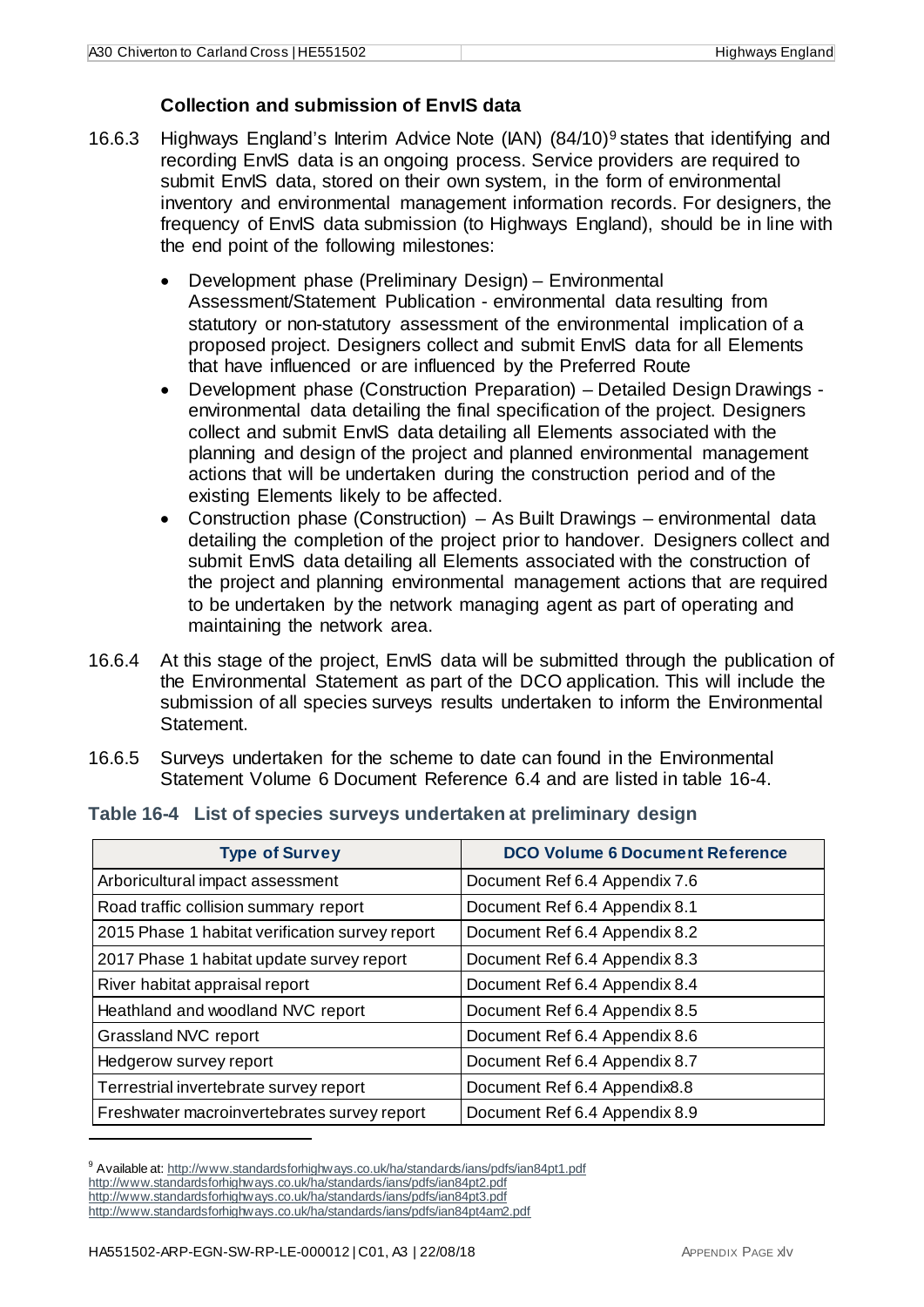| <b>Type of Survey</b>             | <b>DCO Volume 6 Document Reference</b> |
|-----------------------------------|----------------------------------------|
| Fish survey report                | Document Ref 6.4 Appendix8.10          |
| Reptile survey report             | Document Ref 6.4 Appendix 8.11         |
| Breeding bird survey report       | Document Ref 6.4 Appendix 8.12         |
| Wintering bird survey report      | Document Ref 6.4 Appendix8.13          |
| Barn owl survey report            | Document Ref 6.4 Appendix 8.14         |
| Nightjar survey report            | Document Ref 6.4 Appendix 8.15         |
| Otter survey report               | Document Ref 6.4 Appendix 8.16         |
| Badger survey report              | Document Ref 6.4 Appendix 8.17         |
| Dormouse survey report            | Document Ref 6.4 Appendix8.18          |
| <b>Bat Roost Survey Report</b>    | Document Ref 6.4 Appendix8.19          |
| <b>Bat Activity Survey Report</b> | Document Ref 6.4 Appendix8.20          |

16.6.6 [Note: This section should be updated at the next milestone stage (Development phase (Construction Preparation)) to detail the submission arrangements for the future EnvIS data]

### <span id="page-47-0"></span>**16.7 Details of Maintenance and EMP monitoring Activities**

- 16.7.1 This section lists systems of recording and inspections that will be required so as to maintain an audit trail of the environmental obligations, detailed in Table 3.1, of the scheme. This will be managed through the Quality and Safety Management Systems (QMS) and the Environmental Management System (EMS) of the Principal Contractor (PC) which will be certified in line with the ISO14001 standards.
- 16.7.2 The system will include methods for monitoring, recording and implementing environmental management on site, and for responding to any noted areas of non-compliance. This will ensure that a high standard of environmental control is maintained through the lifetime of the scheme through the corrective action system managed by the PC.

### **Environmental records inspections**

16.7.3 The PC's Project Quality Administrator will ensure there is a central filing system in place for any checklists, reports and monitoring consistent with the Project QMS and EMS. Records of compliance with the requirements of the CEMP, derived from audits and other inspections, will be held at the PC's site office. These will be available for inspection by representatives of any internal or external audit team and the EA in their statutory role.

### **Daily Inspection Check List**

16.7.4 The PC as site owner will ensure environmental mitigation and staff responsibilities are made clear to Site Managers, sub contracted staff and Site Supervisors. This will be managed through site inductions and specialist training as required. The PC shall make key staff aware of their responsibilities for undertaking daily routine checks of the site and equipment. It will be essential that the PC has processes and protocols in place for environmental aspects to be checked. The PC will insert their standard inspection forms and checklists that are associated with their internal EMS into the CEMP Appendices for information.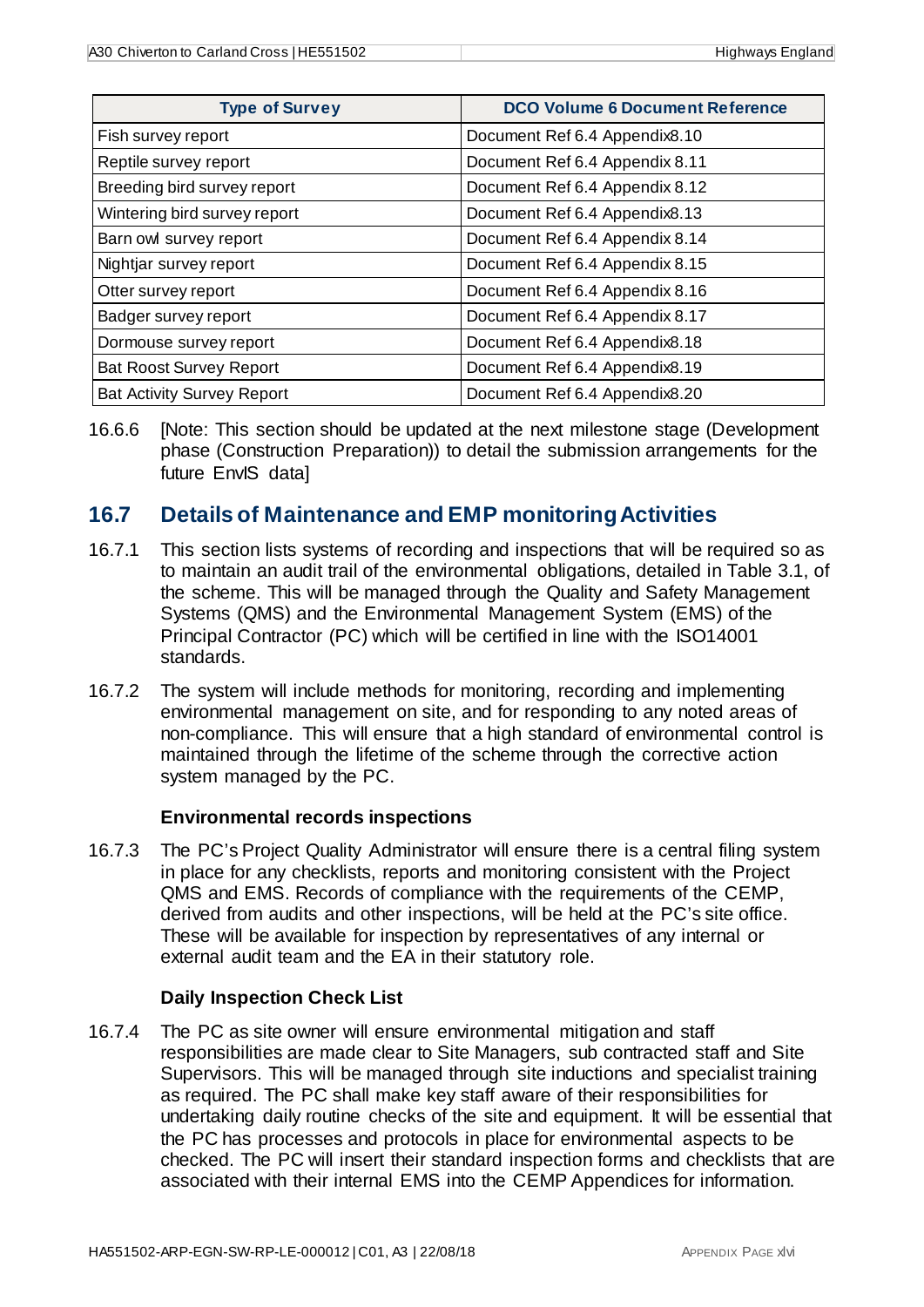16.7.5 On completion of inspection and daily checks these will be logged and corrective actions implemented by the delegated Site Manager in discussion with the PC. The log will be reviewed as part of Highways England's checking and audit role.

#### **Procedures to monitor compliance**

16.7.6 An overall Project Record will be required for formal records associated with implementation of the CEMP. This should be managed and controlled within the standard PCF project filing systems.

#### Administration

16.7.7 The PC will be responsible for maintaining site based environmental records including coordination of environmental site checks / inspection records, monitoring (sampling, recording and subsequent actions), consents, permits, and waste transfer notes. The Appendices of the CEMP are live. The environmental records are to be scanned and filed electronically or filed in a hard copy of the live CEMP (subject to the PC internal filing systems). In the case of overlap with Health, Safety, Environment and Quality (HSEQ) files, these will be cross referenced within the updated CEMP back to HSEQ files held by the PC for any formal auditors to track and monitor compliance. This will be most likely in the case of handling and disposal of hazardous or contaminated waste and any chemicals and specialist materials subject to COSHH regulations.

#### Quality Management - Environmental Audit

- 16.7.8 As part of Quality, Environmental and Safety management systems it will be necessary for an audit to record environmental compliance. The Highways England Project Manager will instigate regular audits to report on compliance with the contract specification, environmental best practice and site specific method statements. This will include the review of the monitoring, recording and reporting procedures being maintained by the PC throughout the scheme.
- 16.7.9 For completeness, an auditor can only review and take account of the environmental information available at the time of the audit. The outcome of an audit is to identify environmental progress of the project and to issue a formal record in the form of an audit report. Any issues will be raised and dealt with at the time or a Corrective Action Request will be made for actions to be undertaken within a reasonable and timely manner.

### Environmental Management Systems

- 16.7.10 EMS requirements will need to be maintained throughout the scheme. Contractors are required to be accredited or seeking to be accredited under ISO14001 as this indicates an understanding and implementation of an EMS for recording, monitoring and managing a project.
- 16.7.11 The level of environmental management will be monitored to assess compliance with the Contract and environmental standards through inspections, and audits. Subject to the contract arrangements, the responsibility for maintaining correspondence and day to day records will rest with the individual organisations and their internal systems. This includes original copies of correspondence and record copies of issued documentation together with records of subsequent changes. Copies are to be kept on site and circulated to appropriate personnel for action or information only.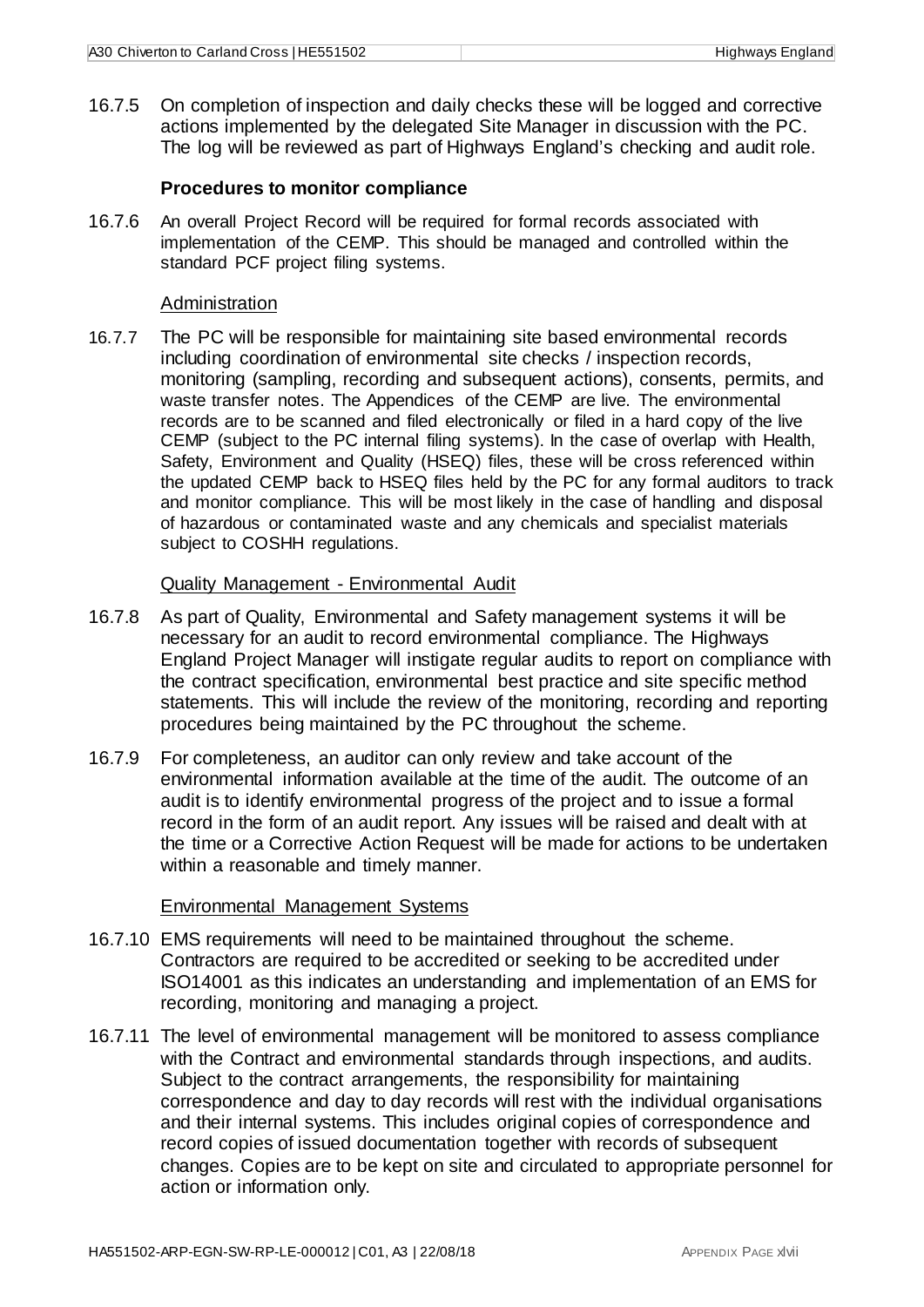### Control Documents

- 16.7.12 All the PC Risk Assessments, Method Statements and COSHH forms must consider environmental impacts and sensitivities in addition to health and safety concerns.
- 16.7.13 This section will be updated prior to construction by the appointed Contractor to additionally include:
	- Full details of monitoring and reviewing compliance with the CEMP, for example daily / weekly / monthly inspection / audit reports.
	- Assessment criteria to identify success.
	- Procedures for rectification of breaching or failings of EMP measures.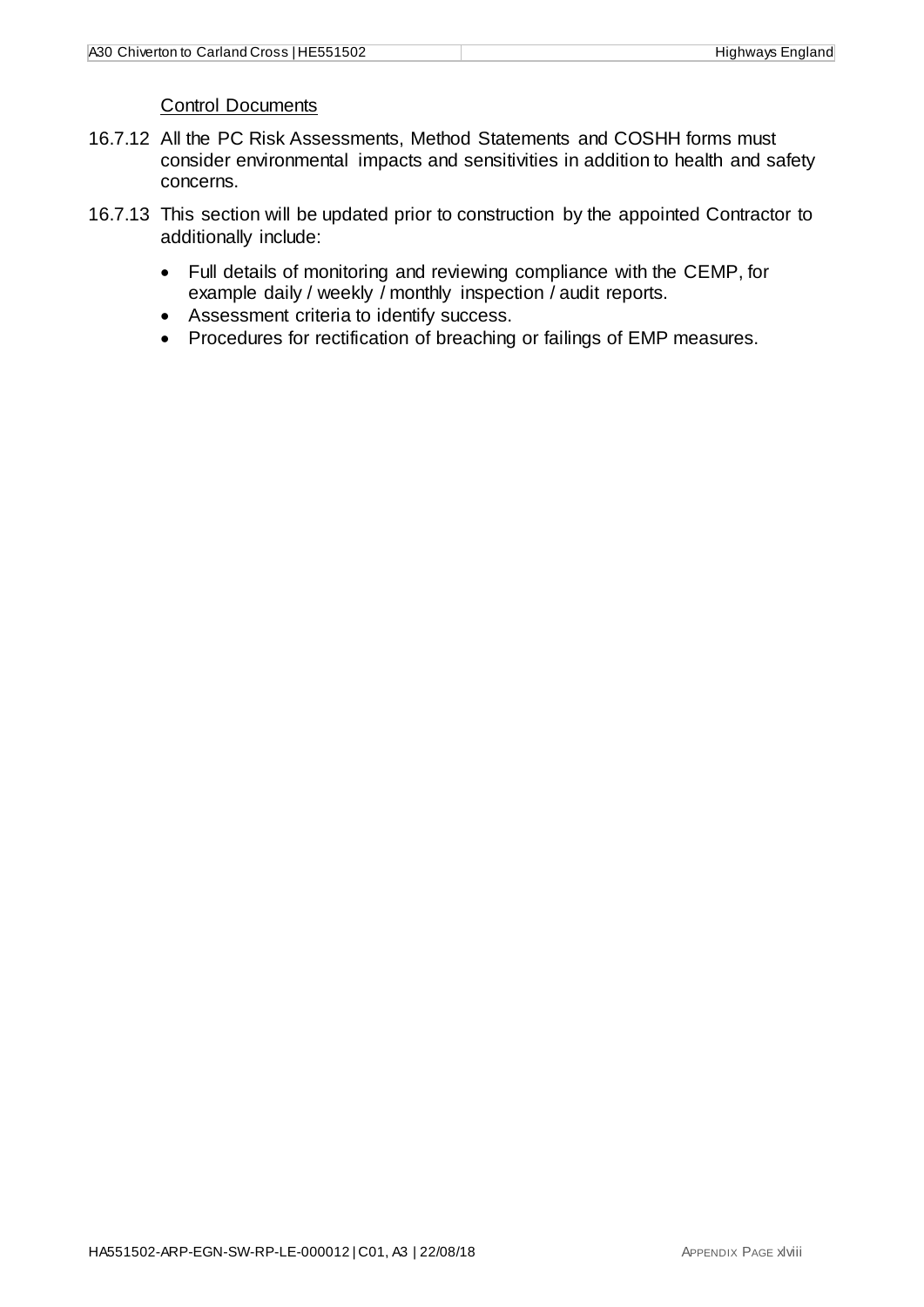### <span id="page-50-0"></span>**16.8 Induction, training and briefing procedures for construction staff**

### **Introduction**

- 16.8.1 A programme of training on environmental issues should be developed for delivery prior to and during the construction stage. On commencement of site mobilisation, the Principal Contractor (PC) will be the site owner and responsible for site inductions and training of all personnel on the site, whether visitors, full time staff or subcontractors
- 16.8.2 All individuals working on or visiting the site will be required to attend the Principal Contractor's site-specific induction. Those participating in or near to specific activities that have an environmental impact will be required to attend additional training or toolbox talks (TBTs), led by the PC or specialists, on ecology, pollution control, waste management and emergency procedures for minor and major incidents.
- 16.8.3 Specific training needs will be identified and provided for all personnel involved in work activities that could result in an adverse impact on the environment. The training will include reference to the importance of adhering to the contents of the CEMP and the potential consequences of departure from specified method statements. Environmental training in the form of toolbox talks will also be undertaken on site, evidence of which (along with all other training) will be maintained on record as part of the environmental management system.

### **Environmental competencies**

- 16.8.4 The PC shall ensure all personnel conducting environmental tasks are suitably qualified or experienced for the roles and responsibilities that they are employed to undertake.
- 16.8.5 The PC will monitor and record that all staff have attended the relevant environmental induction or training as listed above (including updated or new training) prior to undertaking any activities on site.

### **Training and site induction**

- 16.8.6 Prior to commencing work on site, all site personnel and visitors are to receive Site Safety induction and Environmental Awareness training from the PC. This will introduce accountability for personnel working on the Scheme. The list below is not exclusive but environmental training at Induction will at least include the following:
	- Company/Project Environmental Policy.
	- Site environment:
	- Fuel containment.
	- Earthworks and Excavations (Risks of exposing contamination).
	- Pollution protocol and measures for example use of spill kits.
	- Defined Materials Storage area (excavated and imported).
	- Defined waste areas Domestic and construction materials.
	- Wheel wash road sweeping.
	- Dust and emissions control.
	- Noise control.
	- Vibration control.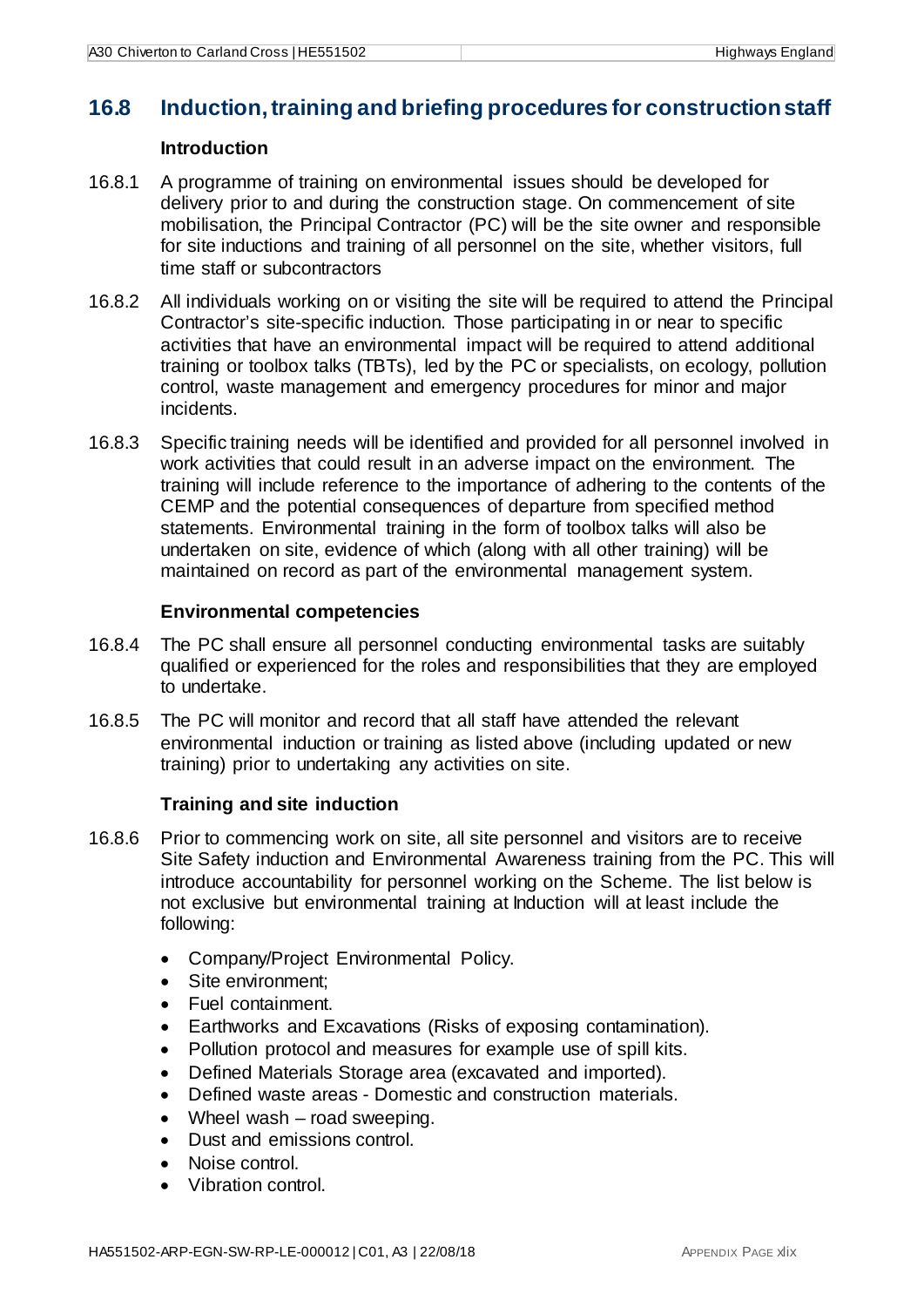- Site traffic protocols and routes in the form of a Traffic Management Plan haul routes, staff travel to site plan.
- Warning signs.
- Site Inspection and monitoring forms.
- Material procurement.
- Toolbox talks where relevant to specific works.
- Communication Systems on site dealing with the public, incident and near miss reporting inclusive of environment.
- Site organisation, key personnel responsibilities and contact details;
- Emergency Response Plan(s) for addressing Safety and Environmental issues.
- Contamination risk management.
- Update and maintain site specific toolbox talks or advisory sheets relevant to the project.
- 16.8.7 The list above is not exhaustive and the PC or Environmental Manager onsite must highlight requirements for additional training, as the project progresses, to improve and add value to the overall site environmental awareness and compliance. Additional training or induction issues would be identified from the regular site environmental check reports, or site feedback on any noted noncompliance. It is a requirement for the site to maintain the standard of environmental management and minimise risks that could negatively impact on the environment.

### **Toolbox talks and induction supporting materials**

- 16.8.8 The PC and its sub-contractors will establish a regime of toolbox talks such that every employee receives a health, safety & environmental briefing as appropriate, with a target of a minimum of one toolbox talk on an environmental topic per month. For sub-contractors', their supervisors are responsible for conducting these briefings and their implementation will be monitored by the PC. Records must be kept of toolbox talks carried out and who attended them. Requests for new/specific toolbox talks can be made to the Environmental Manager.
- 16.8.9 Toolbox talks will also be posted within common use areas such as welfare units and office reception areas. Key environmental issues linked to the programme will be targeted on the daily notice board as an aide memoir to all staff on site for example seasonal environmental constraints such as bird nesting seasons.
- 16.8.10 An indicative list of appropriate toolbox talks is provided below. More may be added to this list as the project progresses and as issues arise.
	- Dust and air quality;
	- Silt management;
	- Segregation and storage of waste;
	- Archaeology;
	- Spill control;
	- Cement and concrete;
	- Washing down plant and machinery;
	- Invasive species;
	- Nesting birds; and
	- Protected species.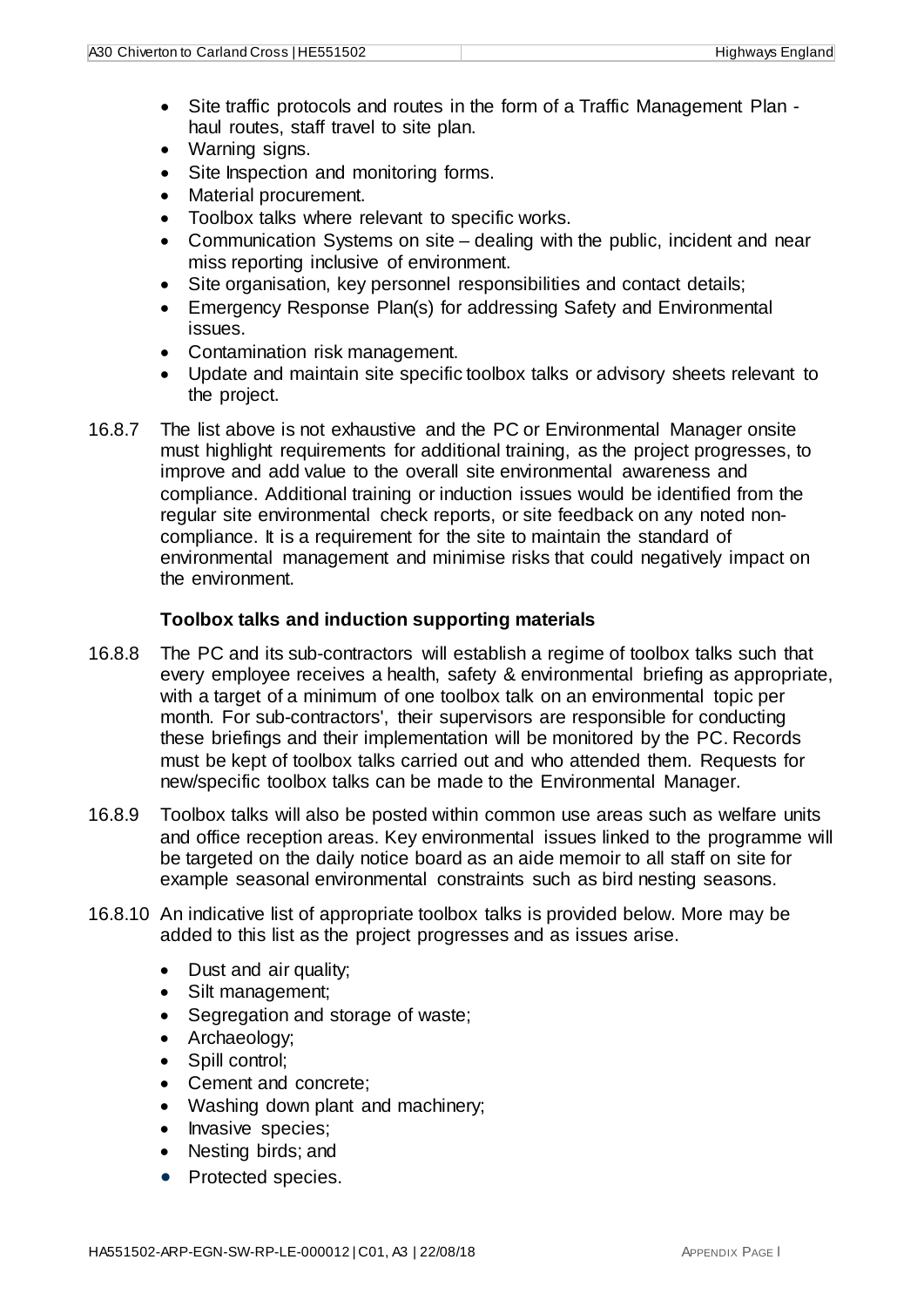### <span id="page-52-0"></span>**16.9 Glossary**

### <span id="page-52-1"></span>**Table 16-5 Glossary table**

| <b>Glossary Term</b>                                        | <b>Description</b>                                                                                                                                                                                                                                                                                                                                                                                                                                                                                 |
|-------------------------------------------------------------|----------------------------------------------------------------------------------------------------------------------------------------------------------------------------------------------------------------------------------------------------------------------------------------------------------------------------------------------------------------------------------------------------------------------------------------------------------------------------------------------------|
| Affected Road Network (ARN)                                 | Defined in Design Manual for Roads and Bridges Volume 11,<br>Section 3, Part 1 Air Quality (DMRB HA207/07) (Highways Agency<br>et al., 2007) as those roads within the traffic reliability area which<br>in the scheme opening year meet specific criteria set out in the<br>DMRB HA207/07.                                                                                                                                                                                                        |
| Air Quality Plan                                            | Documents setting out the UK's plan for reducing roadside<br>nitrogen dioxide concentrations.                                                                                                                                                                                                                                                                                                                                                                                                      |
| Assessment of Implications of<br>European Sites (AIES)      | Also known as Habitats Regulations Assessment<br>(HRA). An assessment of the implications of highway<br>construction or improvement projects on 'European Sites' where<br>such sites are designated for their nature conservation interest.                                                                                                                                                                                                                                                        |
| Controlled waters                                           | These are fully defined in Section 104 of the Water Resources Act<br>1991. They include in summary:<br>1. Relevant territorial waters which extend seaward for three                                                                                                                                                                                                                                                                                                                               |
|                                                             | miles from the low-tide limit from which the territorial sea<br>adjacent to England and Wales is measured.<br>2. Coastal waters from the low-tide limit to the high-tide limit or<br>fresh-water limit of a river or watercourse.<br>3. Inland freshwaters:                                                                                                                                                                                                                                        |
|                                                             | Natural and artificial lakes, ponds, reservoirs, rivers or<br>watercourses above the fresh-water limit<br>Natural and artificial underground rivers and watercourses<br>Surface water sewers, ditches and soakaways that<br>discharge to surface or groundwater                                                                                                                                                                                                                                    |
|                                                             | It also includes those that may be currently dry.<br>4. Groundwaters-any waters contained in underground strata.                                                                                                                                                                                                                                                                                                                                                                                   |
| Definitive Map                                              | A definitive map is a map prepared by a surveying authority which<br>is a legal record of the public's rights of way in one of four<br>categories (footpath, bridleway, restricted byway or byway open to<br>all traffic). If a way is shown on the map, then that is legal, or<br>conclusive, evidence that the public had those rights along the way<br>at the relevant date of the map (and has them still, unless there<br>has been a legally authorised change). But the reverse is not true. |
|                                                             | So the showing of a way as a footpath does not prove that there<br>are not, for example, additional unrecorded rights for horse-riders<br>to use the way. Nor is the fact that a way is omitted from the<br>definitive map proof that the public has no rights over it. 10                                                                                                                                                                                                                         |
| Department of Environment and<br>Rural Affairs (DEFRA)      | UK government department responsible for safeguarding the<br>natural environment, supporting the food and farming industry, and<br>sustaining a thriving rural economy.                                                                                                                                                                                                                                                                                                                            |
| <b>Designated Environmentally</b><br><b>Sensitive Sites</b> | The Environmentally Sensitive Areas were introduced in 1987 to<br>offer incentives to encourage farmers to adopt agricultural<br>practices which would safeguard and enhance parts of the country<br>of particularly high landscape, wildlife or historic value. The<br>scheme has now closed to new applicants. Defra introduced a new<br>Environmental Stewardship Scheme on 3 March 2005 which<br>supersedes (with enhancements) the Environmentally Sensitive                                  |

<span id="page-52-2"></span><sup>10</sup> [https://assets.publishing.service.gov.uk/government/uploads/system/uploads/attachment\\_data/file/414670/definitive-map-guide.pdf](https://assets.publishing.service.gov.uk/government/uploads/system/uploads/attachment_data/file/414670/definitive-map-guide.pdf)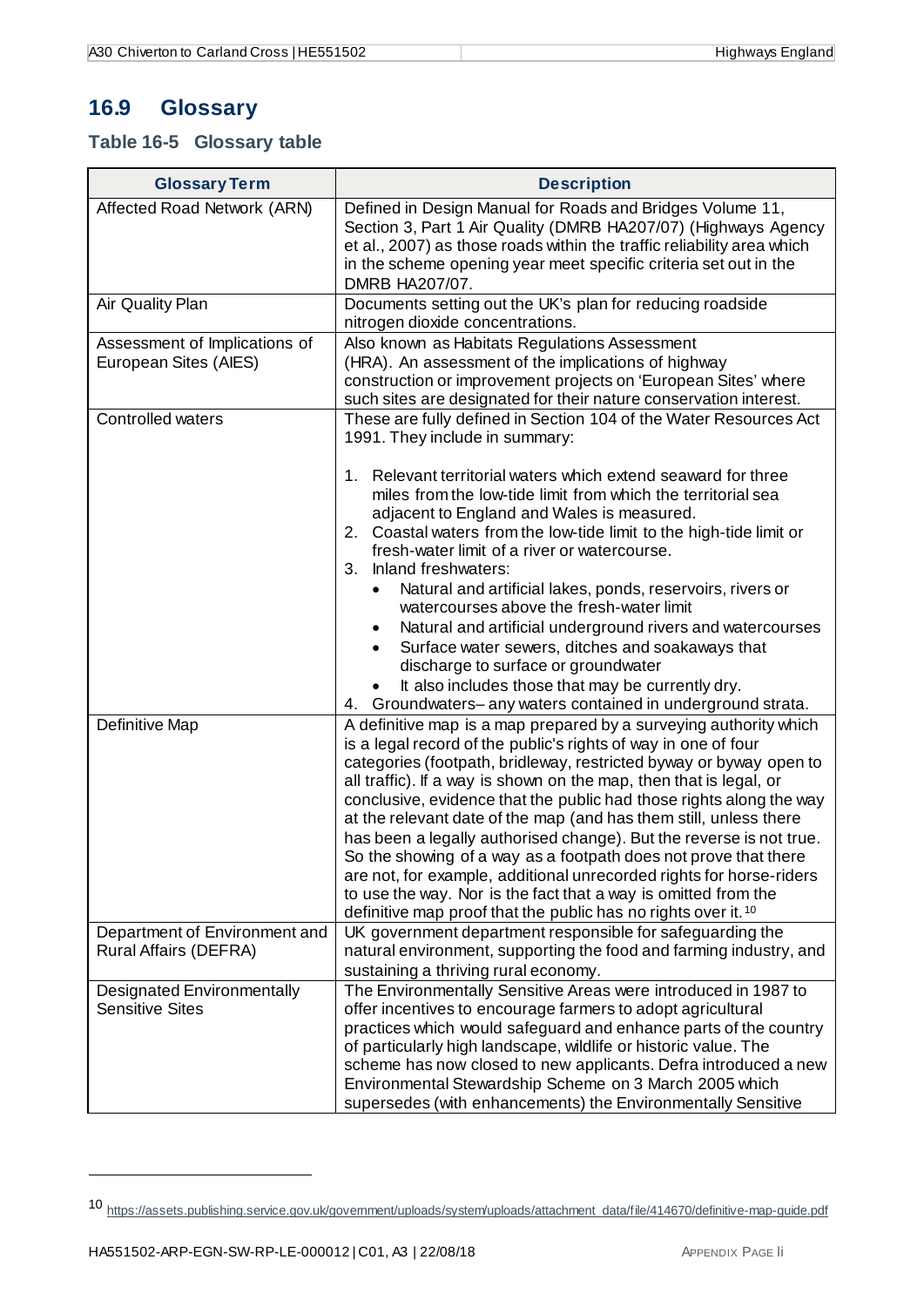| <b>Glossary Term</b>                                             | <b>Description</b>                                                                                                                                                                                                                                                                                                                                                                                                                                                                                                                                                                                                                                                                                                                                                                                                                                                                                                                                                                           |
|------------------------------------------------------------------|----------------------------------------------------------------------------------------------------------------------------------------------------------------------------------------------------------------------------------------------------------------------------------------------------------------------------------------------------------------------------------------------------------------------------------------------------------------------------------------------------------------------------------------------------------------------------------------------------------------------------------------------------------------------------------------------------------------------------------------------------------------------------------------------------------------------------------------------------------------------------------------------------------------------------------------------------------------------------------------------|
| Designer                                                         | Areas and Countryside Stewardship Schemes. There are 22 ESAs<br>in England, covering some 10% of agricultural land. <sup>11</sup><br>The organisation commissioned to undertake the various stages of<br>scheme preparation and supervision of construction. This includes<br>specialist subconsultants brought in to advise on specific areas of<br>assessment and mitigation.                                                                                                                                                                                                                                                                                                                                                                                                                                                                                                                                                                                                              |
| Design speed                                                     | The design speed is a tool used to determine geometric features of<br>a new road design based on the anticipated vehicle speeds on the<br>road.                                                                                                                                                                                                                                                                                                                                                                                                                                                                                                                                                                                                                                                                                                                                                                                                                                              |
| Detailed assessment                                              | Method applied to gain an in-depth appreciation of the beneficial<br>and adverse consequences of the project and to inform project<br>decisions. Detailed Assessments are likely to require detailed field<br>surveys and/or quantified modelling techniques.                                                                                                                                                                                                                                                                                                                                                                                                                                                                                                                                                                                                                                                                                                                                |
| Development Consent Order<br>(DCO)                               | A Development Consent Order is the means of obtaining<br>permission for developments categorised as Nationally Significant<br>Infrastructure Projects. This includes energy, transport, water and<br>waste projects.                                                                                                                                                                                                                                                                                                                                                                                                                                                                                                                                                                                                                                                                                                                                                                         |
| Do-Minimum                                                       | The 'Do-Minimum' forecast scenario in the Opening / Design Year<br>is the base road and traffic network against which alternative<br>improvements can be assessed. In many cases, the definition of<br>the 'Do- Minimum' is straightforward; it is simply the 'Do- Nothing'<br>scenario. However, one or more of the following four cases may<br>arise, in which the 'Do-Minimum' differs from the 'Do-Nothing':<br>i.<br>The case where works will be carried out regardless of<br>whether or not the 'Do-Something' scheme is built.<br>ii.<br>The case where the existing network may be improved to<br>form a 'Do-Minimum scheme which can be tested as an<br>alternative to carrying out major Do-Something<br>improvements.<br>iii.<br>The case where traffic conditions can be improved without<br>significant capital expenditure.<br>The case where the area covered by the modelled network<br>iv.<br>includes road proposals other than the one under<br>immediate consideration. |
| Do-Nothing<br>Do-Something                                       | The Do Nothing forecasting scenario is simply the existing network<br>without modification in the Opening / Design Year.<br>The 'Do-Something' forecast scenario is the road proposal under                                                                                                                                                                                                                                                                                                                                                                                                                                                                                                                                                                                                                                                                                                                                                                                                  |
| <b>Environment Agency</b>                                        | consideration in the Opening /Design Year.<br>The Environment Agency is responsible for environmental<br>protection and regulation in England and plays a central role in<br>implementing the government's environmental strategy. The<br>Environment Agency is the main body responsible for managing<br>the regulation of major industry and waste, treatment of<br>contaminated land, waterquality and resources, fisheries, inland<br>river, estuary and harbour navigations, and conservation and<br>ecology. They are also responsible for managing the risk of<br>flooding from main rivers, reservoirs, estuaries and the sea.                                                                                                                                                                                                                                                                                                                                                       |
| <b>Environment Agency Recorded</b><br><b>Pollution Incidents</b> | A record of pollution incidents to water, land and air held by the<br><b>Environment Agency</b>                                                                                                                                                                                                                                                                                                                                                                                                                                                                                                                                                                                                                                                                                                                                                                                                                                                                                              |
| <b>Environmental Management</b><br>Plan                          | An Environmental Management Plan (EMP) provides the<br>framework for recording environmental risks, commitments and<br>other environmental constraints and clearly identifies the structures                                                                                                                                                                                                                                                                                                                                                                                                                                                                                                                                                                                                                                                                                                                                                                                                 |

<span id="page-53-0"></span><sup>11</sup> <https://data.gov.uk/dataset/a5b0ccc4-a144-4027-91fa-49084ff07da2/environmentally-sensitive-areas-england>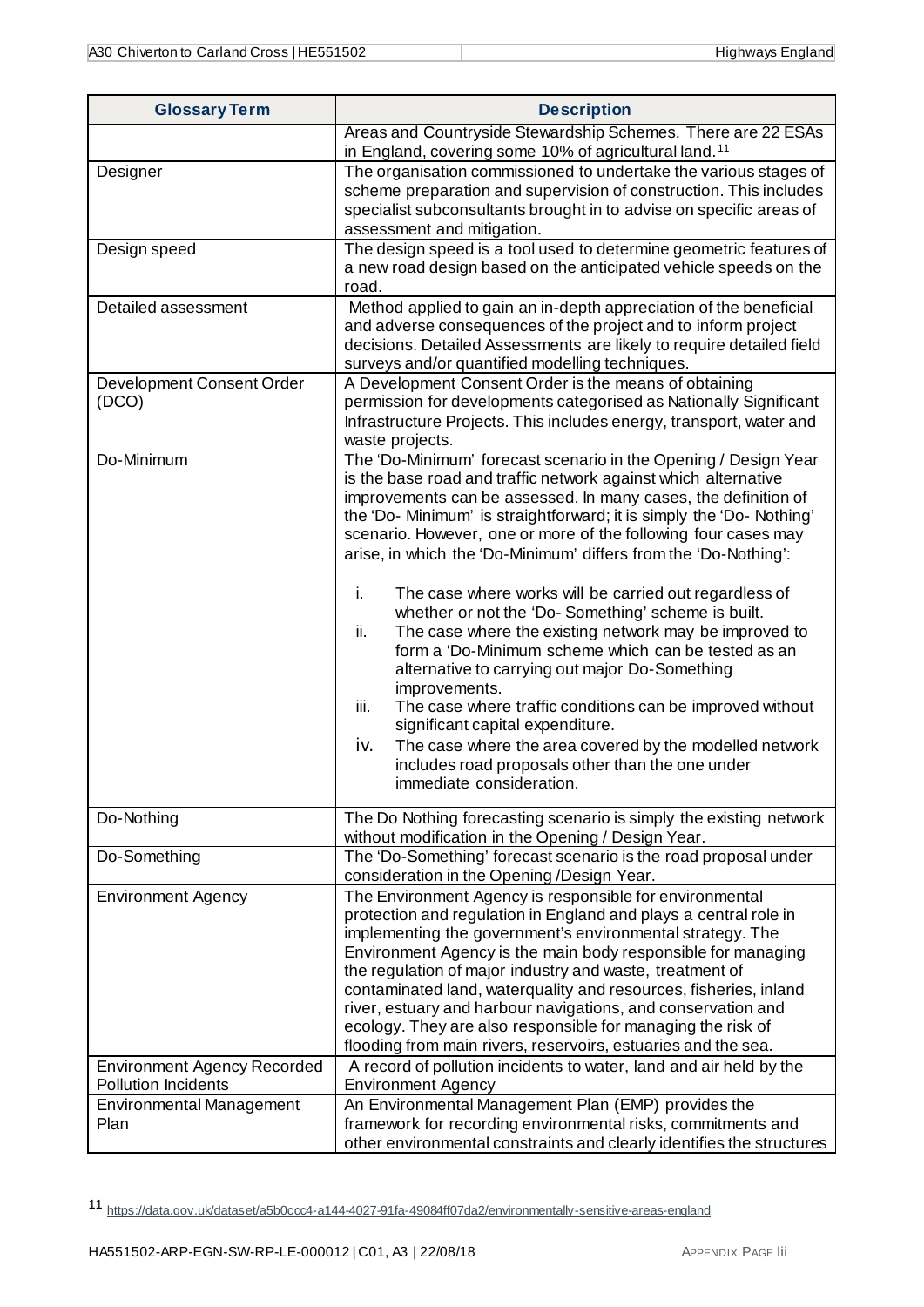| <b>Glossary Term</b>                                           | <b>Description</b>                                                                                                                                                                                                                                                                                                                                                                                                                                                                                |
|----------------------------------------------------------------|---------------------------------------------------------------------------------------------------------------------------------------------------------------------------------------------------------------------------------------------------------------------------------------------------------------------------------------------------------------------------------------------------------------------------------------------------------------------------------------------------|
|                                                                | and processes that will be used to manage and control these<br>aspects. The EMP also seeks to ensure compliance with relevant<br>environmental legislation, government policy objectives and<br>scheme specific environmental objectives. It also provides the<br>mechanism for monitoring, reviewing and auditing environmental<br>performance and compliance.                                                                                                                                   |
| <b>Flood Risk Assessment</b>                                   | An assessment of the likelihood of flooding in a particular area so<br>that development needs and mitigation measures can be carefully<br>considered.                                                                                                                                                                                                                                                                                                                                             |
| <b>HDVs</b>                                                    | Heavy Duty Vehicles. As HGVs with the inclusion of buses and<br>coaches.                                                                                                                                                                                                                                                                                                                                                                                                                          |
| <b>HGVs</b>                                                    | Heavy Goods Vehicles, over 3.5 tonnes and includes rigid and<br>articulate lorries.                                                                                                                                                                                                                                                                                                                                                                                                               |
| Historic England                                               | The public body that looks after England's historic environment.<br>Championing historic places and helping people understand their<br>value and care for them.                                                                                                                                                                                                                                                                                                                                   |
| <b>Listed Building</b>                                         | A building which is considered by the Secretary of State (for<br>Culture, Media and Sport) to be of special architectural or historic<br>interest in accordance with the regime set out in the Town and<br>Country Planning (Listed Buildings and Conservation Areas) Act<br>1990.                                                                                                                                                                                                                |
| <b>Local Authorities</b>                                       | An administrative body in local government                                                                                                                                                                                                                                                                                                                                                                                                                                                        |
| <b>Local Authority Pollution</b><br><b>Prevention Controls</b> | Local authorities who regulate businesses are usually district or<br>borough councils. If an area has only one council (a unitary<br>council) then that's the regulator. The Port Health Authority may be<br>the regulator in port areas.<br>This guidance helps local authorities:<br>follow statutory guidance under regulation 64 of the<br><b>Environmental Permitting Regulations (EPR)</b><br>understand the EPR's main functions, procedures and<br>$\bullet$<br>terminology <sup>12</sup> |
| <b>Lowest Observed Adverse</b><br>Effect Level (LOAEL)         | This the level of noise above which adverse effects on health and<br>quality of life can be detected.                                                                                                                                                                                                                                                                                                                                                                                             |
| <b>National Air Quality Strategy</b><br>(NAQS)                 | The Air Quality Strategy intends to provide a clear framework for<br>improving air quality through                                                                                                                                                                                                                                                                                                                                                                                                |
| National Cycle Network (NCN)                                   | The National Cycle Network is a series of safe, traffic-free paths<br>and quiet on-road cycling and walking routes that connect to every<br>major town and city.                                                                                                                                                                                                                                                                                                                                  |
| National Parks (NP)                                            | Protected areas because of their beautiful countryside, wildlife and<br>cultural heritage.                                                                                                                                                                                                                                                                                                                                                                                                        |
| <b>National Planning Policy</b><br>Framework (NPPF)            | The National Planning Policy Framework sets out the<br>Government's planning policies for England.                                                                                                                                                                                                                                                                                                                                                                                                |
| National Pond Survey                                           | This is a national scheme to develop a classification of ponds in<br>Britain based on the composition of their plant and<br>macroinvertebrate communities                                                                                                                                                                                                                                                                                                                                         |
| Natural England                                                | Natural England are responsible for:<br>Helping land managers and farmers protect wildlife and<br>landscapes.<br>Advising on the protection of the marine environment in<br>$\bullet$<br>inshore waters (0 to 12 nautical miles).<br>Improving public access to the coastline.<br>$\bullet$<br>Managing 140 National Nature Reserves and supporting<br>National Trails.                                                                                                                           |

<span id="page-54-0"></span><sup>12</sup> <https://www.gov.uk/government/publications/local-authority-pollution-control-general-guidance-manual>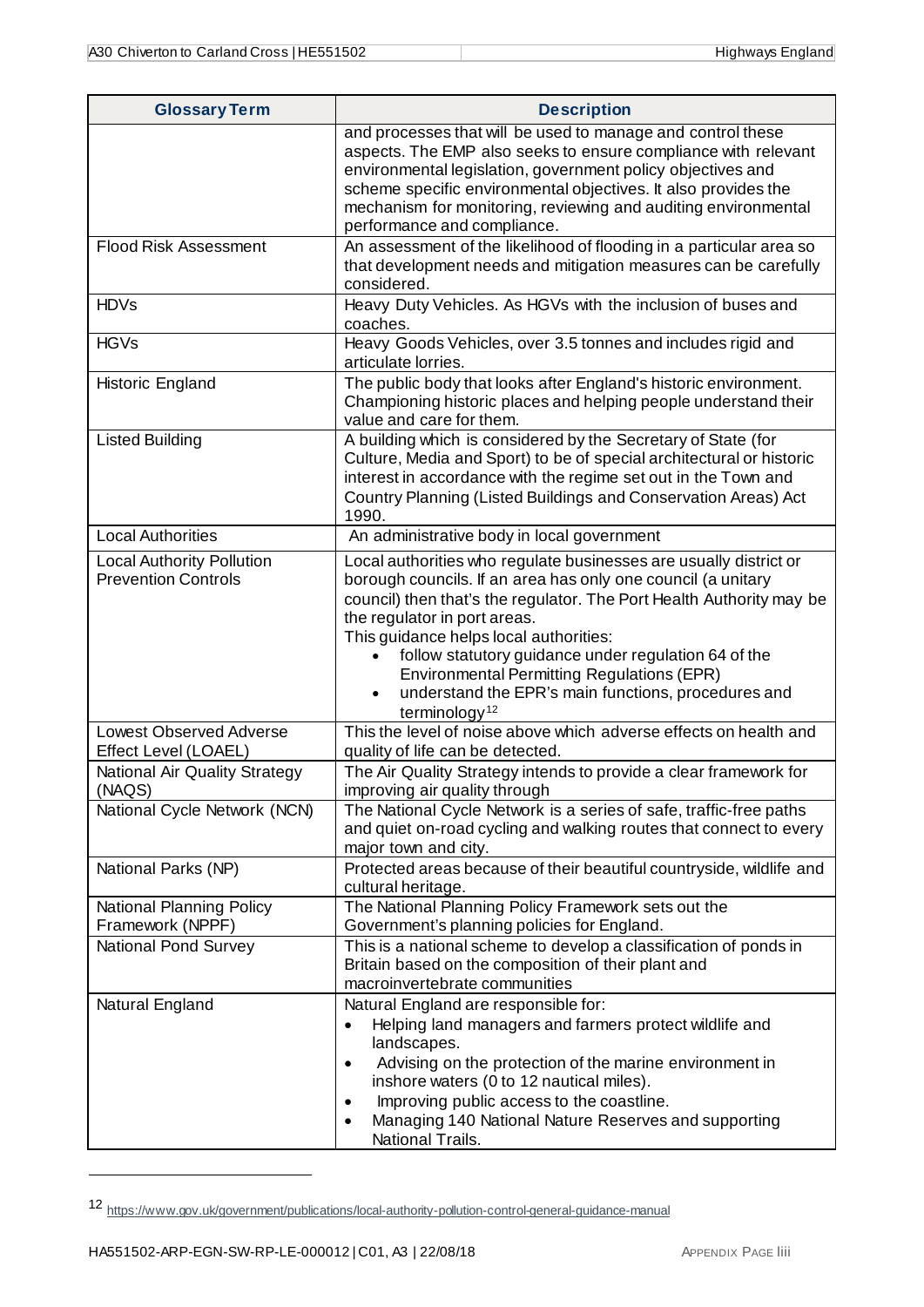| <b>Glossary Term</b>                                                   | <b>Description</b>                                                                                                                                                                                                                                                                                                                                                                                                         |
|------------------------------------------------------------------------|----------------------------------------------------------------------------------------------------------------------------------------------------------------------------------------------------------------------------------------------------------------------------------------------------------------------------------------------------------------------------------------------------------------------------|
|                                                                        | Providing planning advice and wildlife licences through the<br>$\bullet$                                                                                                                                                                                                                                                                                                                                                   |
|                                                                        | planning system.<br>Managing programmes that help restore or recreate wildlife<br>$\bullet$<br>habitats.                                                                                                                                                                                                                                                                                                                   |
|                                                                        | Conserving and enhancing the landscape.<br>$\bullet$<br>Providing evidence to help make decisions affecting the<br>$\bullet$<br>natural environment.                                                                                                                                                                                                                                                                       |
| Nature Conservancy                                                     | The Nature Conservancy is the leading conservation organization<br>working around the world to protect ecologically important lands<br>and waters for nature and people. <sup>13</sup>                                                                                                                                                                                                                                     |
| Noise Important Areas                                                  | These areas provide a framework for the local management of the<br><b>Important Areas</b>                                                                                                                                                                                                                                                                                                                                  |
| Nationally Significant<br>Infrastructure Projects (NSIP)               | Any infrastructure project that is deemed, according to the criteria<br>set in the Planning Act, 2008 (as amended) to be nationally<br>significant. Such projects are authorised through a statutory<br>process that requires an application for a DCO, rather than a<br>conventional planning application or the traditional model through<br>the publication of Statutory Orders and the holding of Public<br>Inquiries. |
| <b>NO<sub>x</sub></b>                                                  | Oxides of Nitrogen - which encompasses all nitrogen species<br>although mainly NO and NO2.                                                                                                                                                                                                                                                                                                                                 |
| <b>Outline Construction</b><br><b>Environmental Management</b><br>Plan | A CEMP at outline stage which will later be refined and expanded<br>into a full CEMP as more information becomes available and there<br>is more certainty in terms of the proposed layout, construction<br>methods, programme and the likely environmental effects.                                                                                                                                                        |
| Materials Management Plan                                              | A materials management plan (MMP) is a mechanism by which<br>those who are developing a site can comply with Environment<br>Agency regulations for excavated ground materials <sup>14</sup>                                                                                                                                                                                                                                |
| National Planning Policy<br>Framework                                  | A statement of central government guidance on planning policy,<br>replacing the previous system of topic-specific Planning Policy<br>Guidance Notes (PPGs) and Planning Policy Statements (PPSs).                                                                                                                                                                                                                          |
| Paris Agreement (Climate)                                              | The Paris Agreement, Paris climate accord or Paris climate<br>agreement, is an agreement within the United Nations Framework<br>Convention on Climate Change dealing with greenhouse gas<br>emissions mitigation, adaptation and finance starting in the year<br>2020.                                                                                                                                                     |
| Parish Councils                                                        | A parish council is a civil local authority found in England and is<br>the lowest tier of local government. They are elected corporate<br>bodies, have variable tax raising powers, and are responsible for<br>areas known as civil parishes, serving in total 16 million people.                                                                                                                                          |
| Planning Inspectorate (PINS)                                           | On 1 April 2012, under the Localism Act 2011, the Planning<br>Inspectorate became the agency responsible for operating the<br>planning process for nationally significant infrastructure projects<br>(NSIPs).                                                                                                                                                                                                              |
| <b>PM10</b>                                                            | PM10 Particulate matter with a diameter of 10 microns or less                                                                                                                                                                                                                                                                                                                                                              |
| <b>Pollution Prevention Guidelines</b>                                 | Practical advice and guidance for the prevention of pollution during<br>construction and demolition projects. The guidance explains what<br>is required by law and describes good practice measures to<br>reduce the risks of a pollution incident.                                                                                                                                                                        |
| Public Rights of Ways                                                  | A way over which the public have a right to pass and repass. The<br>route may be used on foot, on (or leading) a horse, on a pedal<br>cycle or with a motor vehicle, depending on its status. Although the                                                                                                                                                                                                                 |

<span id="page-55-0"></span><sup>13</sup> <https://www.nature.org/about-us/index.htm>

<span id="page-55-1"></span><sup>14</sup> [https://www.designingbuildings.co.uk/wiki/Materials\\_Management\\_Plan\\_\(MMP\)](https://www.designingbuildings.co.uk/wiki/Materials_Management_Plan_(MMP))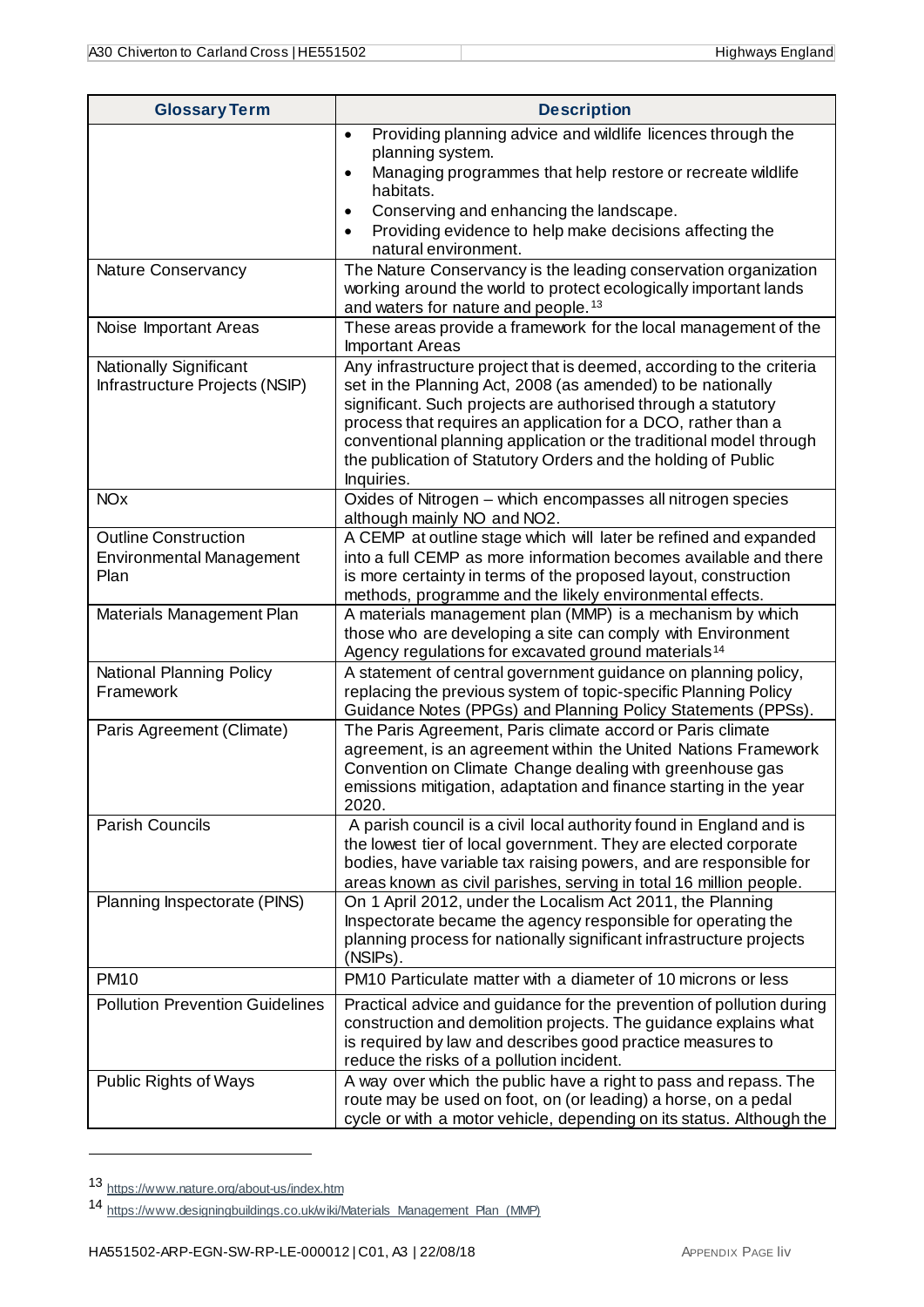| <b>Glossary Term</b>                                        | <b>Description</b>                                                                                                                                                                                                                                                                                                                                                                                                                                                                      |
|-------------------------------------------------------------|-----------------------------------------------------------------------------------------------------------------------------------------------------------------------------------------------------------------------------------------------------------------------------------------------------------------------------------------------------------------------------------------------------------------------------------------------------------------------------------------|
|                                                             | land may be owned by a private individual, the public may still gain<br>access across that land along a specific route.                                                                                                                                                                                                                                                                                                                                                                 |
| Road Investment Strategy (RIS)                              | The Road Investment Strategy outlines a long-term programme for<br>England's motorways and major roads supported by stable funding<br>needed to plan ahead.                                                                                                                                                                                                                                                                                                                             |
| <b>Scheduled Monument</b>                                   | A scheduled monument is a historic building or site that is included<br>in the Schedule of Monuments kept by the Secretary of State for<br>Culture, Media and Sport under the regime set out in the Ancient<br>Monuments and Archaeological Areas Act 1979.                                                                                                                                                                                                                             |
| Scheme Assessment Report                                    | The main aims of the assessment reporting process are to permit<br>consideration of the likely environmental, economic and traffic<br>effects of alternative proposals, and to allow the public and<br>statutory bodies to comment on proposals taking account of their<br>environmental, economic and traffic implications. <sup>15</sup>                                                                                                                                              |
| Scoping Opinion                                             | A written opinion of the relevant consenting authority, following a<br>request from the applicant, as to the information to be provided in<br>the Environmental Statement.                                                                                                                                                                                                                                                                                                              |
| <b>Settlement Profiles</b>                                  | Work has been undertaken recently in Cornwall to identify key<br>facilities and services in a number of settlements across Cornwall.<br>This information has been sent to Cornwall Council Members and<br>every Parish Council for verification, and data has been updated<br>where a response has been received, forming the 'Settlement<br>profiles'. <sup>16</sup>                                                                                                                   |
| <b>Significant Observed Adverse</b><br>Effect Level (SOAEL) | This is the level of noise above which significant adverse effects<br>on health and quality of life occur.                                                                                                                                                                                                                                                                                                                                                                              |
| Simple Assessment                                           | Initial, brief assessment activity based on the assembly of data and<br>information that is readily available, to fulfil one of the following<br>functions:<br>i. To address unknown aspects in the Scoping assessment level;<br>ii. To reach an understanding of the likely environmental effects to<br>inform<br>the final design and assessment; or,<br>iii. To reach an understanding of the likely environmental effects<br>that<br>identifies the need for a Detailed Assessment. |
| Site of Special Scientific<br>Interest (SSSI)               | An SSSI is a conservation designation denoting a protected area<br>in the United Kingdom, designated due to special interest in its<br>flora, fauna, geological or physiographical features. They are<br>protected by law to conserve their wildlife or geology.                                                                                                                                                                                                                        |
| Site Waste Management Plan<br>(SWMP)                        | SWMPs encourage the effective management of materials and<br>ensure waste is considered at all stages of a project - from design<br>through to completion. Although no longer a regulatory<br>requirement in England, SWMPs are still considered to be good<br>practice.                                                                                                                                                                                                                |
| Special Area of Conservation<br>(SAC)                       | A Special Area of Conservation is a site designated under the<br>Habitats Directive. These sites, together with Special Protection<br>Areas (or SPAs), are called Natura sites and they are<br>internationally important for threatened habitats and species.                                                                                                                                                                                                                           |
| Special Protection Area (SPA)                               | A special protection area is a designation under the European<br>Union Directive on the Conservation of Wild Birds. Under the<br>Directive, Member States of the European Union (EU) have a duty                                                                                                                                                                                                                                                                                        |

<span id="page-56-0"></span><sup>15</sup> [http://w ww.standardsforhighways.co.uk/ha/standards/dmrb/vol5/section1/td3793.pdf](http://www.standardsforhighways.co.uk/ha/standards/dmrb/vol5/section1/td3793.pdf)

<span id="page-56-1"></span><sup>16</sup> [https://www.cornwall.gov.uk/environment-and-planning/planning/planning-policy/adopted-plans/evidence](https://www.cornwall.gov.uk/environment-and-planning/planning/planning-policy/adopted-plans/evidence-base/settlements/settlement-profiles/)[base/settlements/settlement-profiles/](https://www.cornwall.gov.uk/environment-and-planning/planning/planning-policy/adopted-plans/evidence-base/settlements/settlement-profiles/)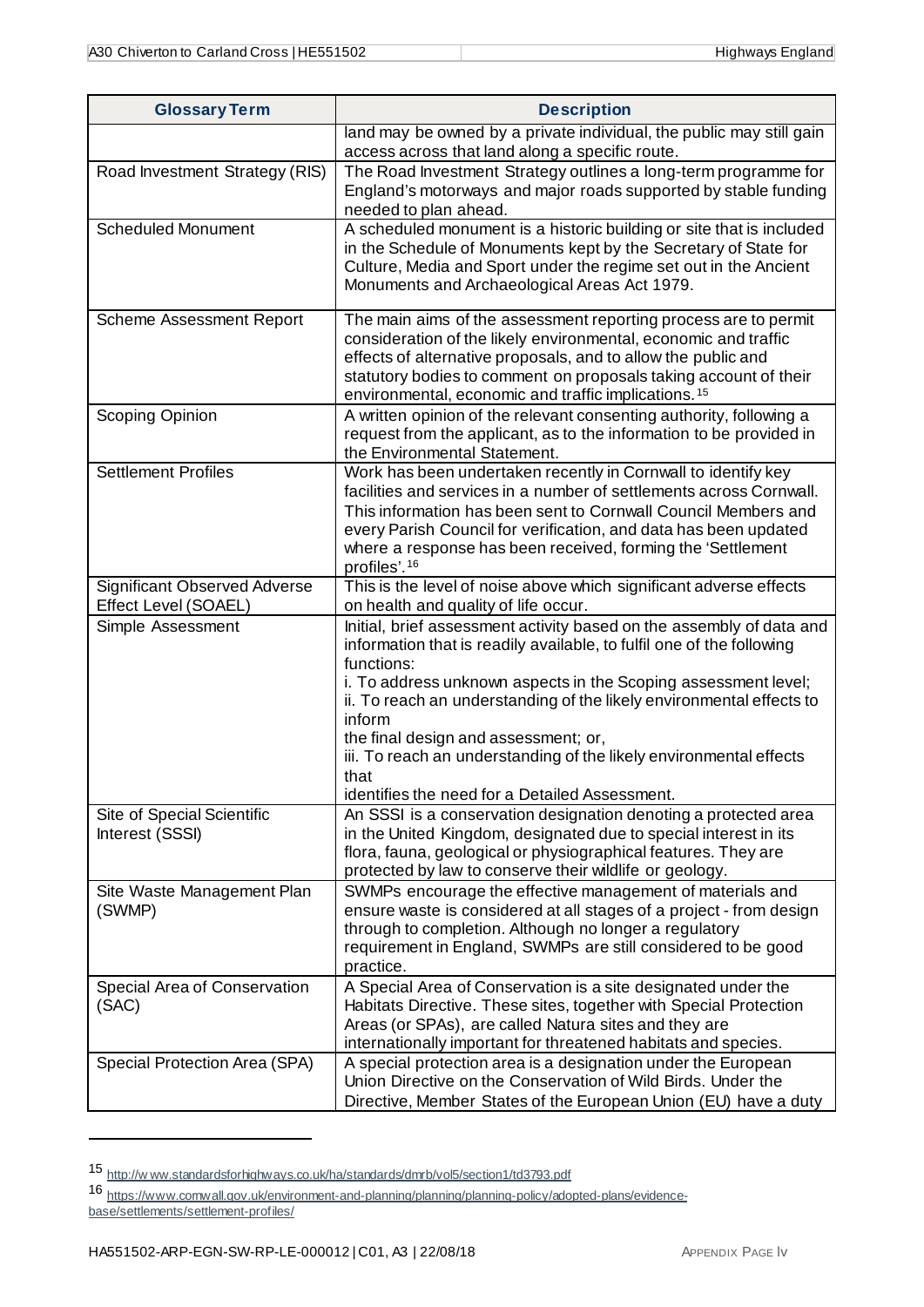| <b>Glossary Term</b>                                                      | <b>Description</b>                                                                                                                                                                                                                                                                                                                                                                                                                                                                            |
|---------------------------------------------------------------------------|-----------------------------------------------------------------------------------------------------------------------------------------------------------------------------------------------------------------------------------------------------------------------------------------------------------------------------------------------------------------------------------------------------------------------------------------------------------------------------------------------|
|                                                                           | to safeguard the habitats of migratory birds and certain particularly<br>threatened birds.                                                                                                                                                                                                                                                                                                                                                                                                    |
| <b>Statement of Common Ground</b><br>(SoCG)                               | A written statement prepared jointly by the applicant and another<br>party or parties, setting out any matters on which they agree. In<br>some cases, statements of common ground will also identify areas<br>where agreement has not been reached.                                                                                                                                                                                                                                           |
| The Consultation Report                                                   | The Consultation Report is a report giving details of the<br>consultation activity carried out by the A30 at the Pre-Application<br>stage, in particular:<br>what has been done to comply with the Planning Act 2008,<br>including, s42 (consultation with prescribed consultees),<br>s47 (consultation with the community), and s48 (publicity),<br>details of any relevant responses, and<br>٠<br>the account taken of any relevant responses during the<br>preparation of the application. |
| Unexploded ordnance                                                       | Unexploded ordnance, unexploded bombs, or explosive remnants<br>of war are explosive weapons that did not explode when they were<br>employed and still pose a risk of detonation, sometimes many<br>decades after they were used or discarded.                                                                                                                                                                                                                                                |
| <b>United Nations Economic</b><br><b>Commission for Europe</b><br>(UNECE) | The United Nations Economic Commission for Europe (UNECE)<br>was set up in 1947 it is one of five regional commissions of the<br>United Nations.                                                                                                                                                                                                                                                                                                                                              |
| Waste Hierarchy                                                           | The "waste hierarchy" ranks waste management options according<br>to what is best for the environment. It gives top priority to<br>preventing waste in the first place. When waste is created, it gives<br>priority to preparing it for re-use, then recycling, then recovery, and<br>last of all disposal (e.g. landfill).                                                                                                                                                                   |
| Waste Local Plan                                                          | Provides further information in support of the implementation of<br>waste planning policy                                                                                                                                                                                                                                                                                                                                                                                                     |
| World Health Organisation<br>(WHO)                                        | The World Health Organization is a specialized agency of the<br>United Nations that is concerned with international public health.                                                                                                                                                                                                                                                                                                                                                            |
| Zone of Theoretical Visibility<br>(ZTV)                                   | This is the zone from which the scheme is theoretically visible over<br>'bare earth.'                                                                                                                                                                                                                                                                                                                                                                                                         |
| Zone of Visual Influence (ZVI)                                            | The area within which a project may be visible and may influence<br>the quality of views. The 'zone of visual influence' approximately<br>covers all land from which the scheme is visible. It is limited by<br>topographic features such as hill and valleys and by visual barriers<br>such as woodland and buildings.                                                                                                                                                                       |